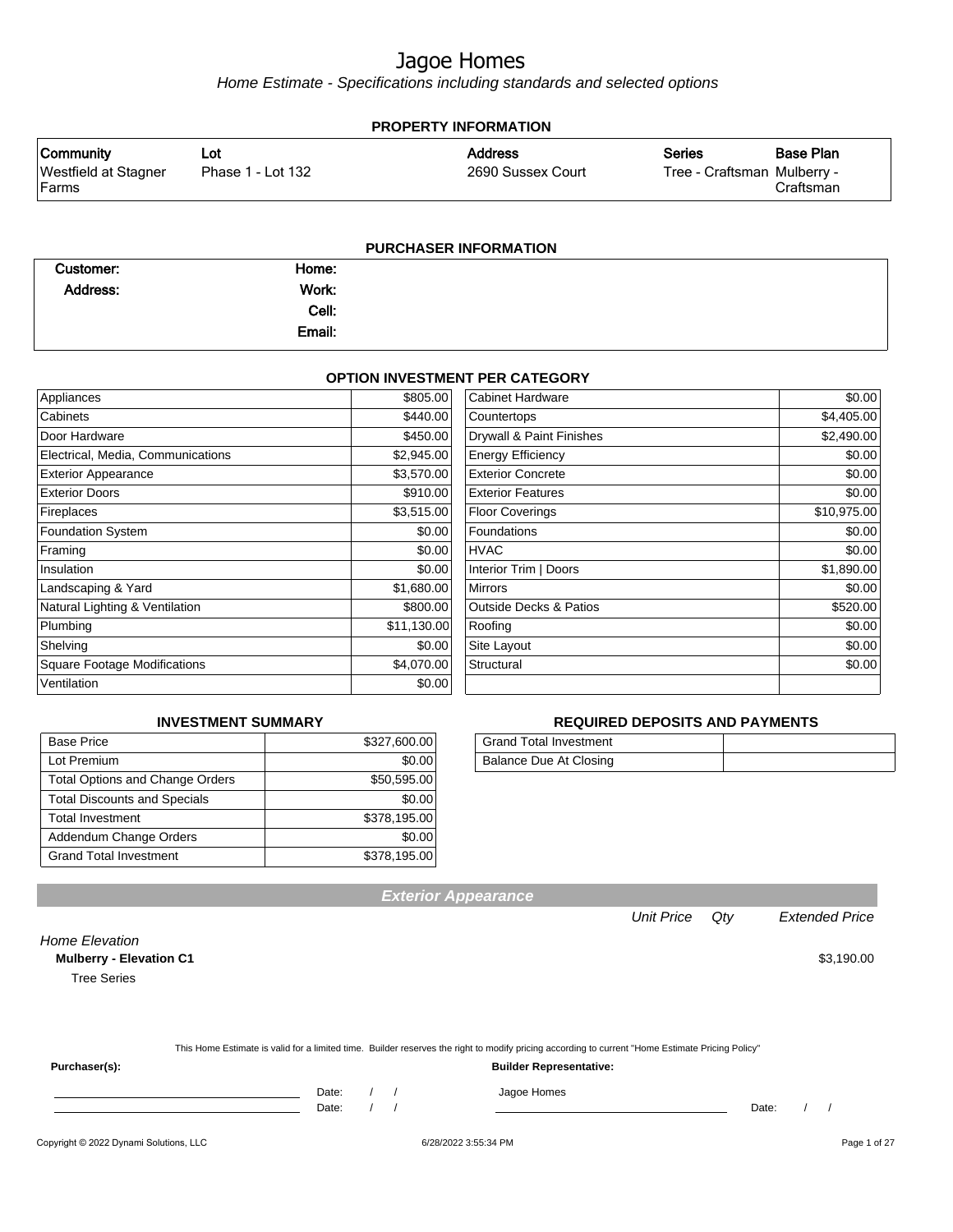|                                                                                        |                                                                                                                                                                                        |                |                                    |                            | <b>PROPERTY INFORMATION</b>                                                                                                                                                        |                   |       |                                                              |
|----------------------------------------------------------------------------------------|----------------------------------------------------------------------------------------------------------------------------------------------------------------------------------------|----------------|------------------------------------|----------------------------|------------------------------------------------------------------------------------------------------------------------------------------------------------------------------------|-------------------|-------|--------------------------------------------------------------|
| Community<br>Westfield at Stagner<br>Farms                                             | Lot<br>Phase 1 - Lot 132                                                                                                                                                               |                |                                    |                            | <b>Address</b><br>2690 Sussex Court                                                                                                                                                | <b>Series</b>     |       | <b>Base Plan</b><br>Tree - Craftsman Mulberry -<br>Craftsman |
|                                                                                        |                                                                                                                                                                                        |                |                                    | <b>Exterior Appearance</b> |                                                                                                                                                                                    |                   |       |                                                              |
|                                                                                        |                                                                                                                                                                                        |                |                                    |                            |                                                                                                                                                                                    | <b>Unit Price</b> | Qty   | <b>Extended Price</b>                                        |
| <b>Home Exterior Brick</b><br>Brick Veneer Front, Sides & Back of Home - Per Plan      |                                                                                                                                                                                        |                |                                    |                            |                                                                                                                                                                                    |                   |       | \$0.00                                                       |
| not include drop brick ledge.<br><b>Brick Color</b>                                    | Includes brick front, sides, and back of home. See plan for side gable and other detail. Does                                                                                          |                |                                    |                            |                                                                                                                                                                                    |                   |       |                                                              |
| Selected Brick Color: Ripley                                                           |                                                                                                                                                                                        |                |                                    |                            |                                                                                                                                                                                    |                   |       | Included in Price                                            |
| <b>Cultured Stone</b>                                                                  |                                                                                                                                                                                        |                |                                    |                            |                                                                                                                                                                                    |                   |       |                                                              |
| <b>Cultured Stone</b>                                                                  |                                                                                                                                                                                        |                |                                    |                            |                                                                                                                                                                                    |                   |       | Included in Price                                            |
| Color<br>Selected Color: Cutface Penn                                                  |                                                                                                                                                                                        |                |                                    |                            |                                                                                                                                                                                    |                   |       | Included in Price                                            |
|                                                                                        |                                                                                                                                                                                        |                |                                    |                            |                                                                                                                                                                                    |                   |       |                                                              |
| Drop Brick Ledge                                                                       |                                                                                                                                                                                        |                |                                    |                            |                                                                                                                                                                                    |                   |       |                                                              |
| Drop Brick Ledge, Included                                                             |                                                                                                                                                                                        |                |                                    |                            |                                                                                                                                                                                    |                   |       | \$0.00                                                       |
| <b>Address Stone</b>                                                                   |                                                                                                                                                                                        |                |                                    |                            |                                                                                                                                                                                    |                   |       |                                                              |
| <b>Address Stone</b>                                                                   |                                                                                                                                                                                        |                |                                    |                            |                                                                                                                                                                                    |                   |       | \$380.00                                                     |
|                                                                                        | Includes one 8"x16" address stone for front of the house. Street Number ONLY will be on the<br>stone. Location of address stone will be predetermined by builder.                      |                |                                    |                            |                                                                                                                                                                                    |                   |       |                                                              |
|                                                                                        |                                                                                                                                                                                        |                |                                    | <b>Foundation System</b>   |                                                                                                                                                                                    |                   |       |                                                              |
|                                                                                        |                                                                                                                                                                                        |                |                                    |                            |                                                                                                                                                                                    | <b>Unit Price</b> | Qty   | <b>Extended Price</b>                                        |
| <b>Foundation System</b>                                                               |                                                                                                                                                                                        |                |                                    |                            |                                                                                                                                                                                    |                   |       |                                                              |
| <b>Insulated Concrete Slab</b>                                                         |                                                                                                                                                                                        |                |                                    |                            |                                                                                                                                                                                    |                   |       | Included in Price                                            |
|                                                                                        |                                                                                                                                                                                        |                |                                    | <b>Energy Efficiency</b>   |                                                                                                                                                                                    |                   |       |                                                              |
|                                                                                        |                                                                                                                                                                                        |                |                                    |                            |                                                                                                                                                                                    | <b>Unit Price</b> | Qty   | <b>Extended Price</b>                                        |
| <b>HERS Rating</b><br>HERS Rated Home (Less than 85 Score)                             |                                                                                                                                                                                        |                |                                    |                            |                                                                                                                                                                                    |                   |       | Included in Price                                            |
|                                                                                        | Note - Jagoe Homes receives all applicable rebates for energy efficiency, utilities,<br>manufacturers, etc. Rebates have been reflected as a discount in Base Price of Home            |                |                                    |                            |                                                                                                                                                                                    |                   |       |                                                              |
|                                                                                        |                                                                                                                                                                                        |                |                                    |                            | <b>Square Footage Modifications</b>                                                                                                                                                |                   |       |                                                              |
|                                                                                        |                                                                                                                                                                                        |                |                                    |                            |                                                                                                                                                                                    | <b>Unit Price</b> | Qty   | <b>Extended Price</b>                                        |
| Family Room Area - 1' Expansion to width<br>1' Expansion to Width of Family and Dining |                                                                                                                                                                                        |                |                                    |                            |                                                                                                                                                                                    |                   |       | \$2,210.00                                                   |
| <b>Attic Storage Addition</b><br>Mulberry/Tamarack Storage Area Addition - Garage      |                                                                                                                                                                                        |                |                                    |                            |                                                                                                                                                                                    |                   |       | \$1,860.00                                                   |
|                                                                                        | Includes light storage area addition above garage will pull-down stairs, 2"x6" bottom chord,<br>and 3/4" OSB flooring, keyless light fixture, and switch.LADDER IS RATED TO 250 POUNDS |                |                                    |                            |                                                                                                                                                                                    |                   |       |                                                              |
| Purchaser(s):                                                                          |                                                                                                                                                                                        |                |                                    |                            | This Home Estimate is valid for a limited time. Builder reserves the right to modify pricing according to current "Home Estimate Pricing Policy"<br><b>Builder Representative:</b> |                   |       |                                                              |
|                                                                                        |                                                                                                                                                                                        | Date:<br>Date: | $\sqrt{2}$<br>$\prime$<br>$\prime$ |                            | Jagoe Homes                                                                                                                                                                        |                   | Date: |                                                              |
|                                                                                        |                                                                                                                                                                                        |                |                                    |                            |                                                                                                                                                                                    |                   |       |                                                              |
| Copyright © 2022 Dynami Solutions, LLC                                                 |                                                                                                                                                                                        |                |                                    | 6/28/2022 3:55:34 PM       |                                                                                                                                                                                    |                   |       | Page 2 of 27                                                 |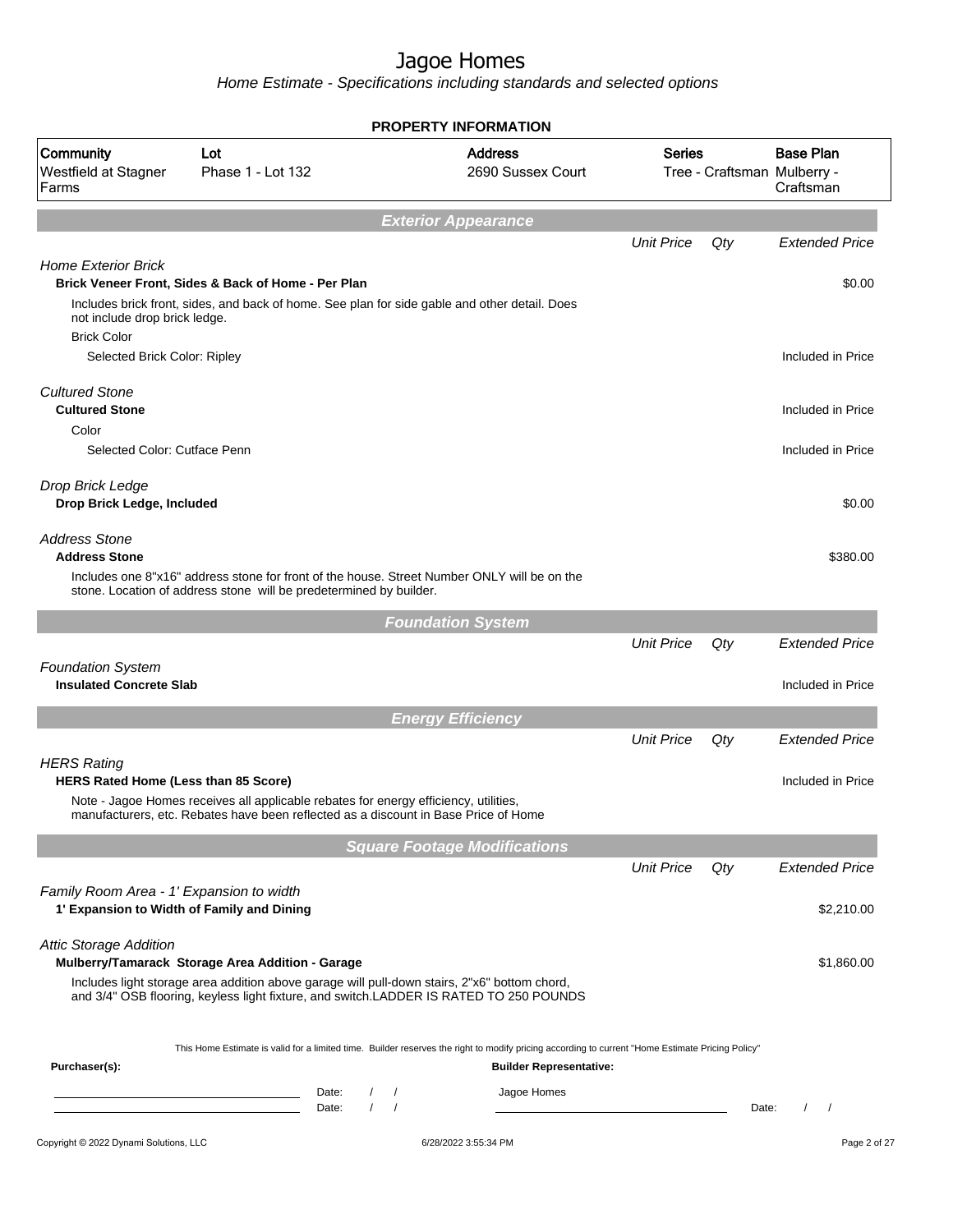| <b>Address</b><br>2690 Sussex Court                        |                                                                                                                                                                                                                                                                                                                                                                                                                                                                                                  |     | <b>Base Plan</b><br>Craftsman                                        |
|------------------------------------------------------------|--------------------------------------------------------------------------------------------------------------------------------------------------------------------------------------------------------------------------------------------------------------------------------------------------------------------------------------------------------------------------------------------------------------------------------------------------------------------------------------------------|-----|----------------------------------------------------------------------|
|                                                            |                                                                                                                                                                                                                                                                                                                                                                                                                                                                                                  |     |                                                                      |
|                                                            | <b>Unit Price</b>                                                                                                                                                                                                                                                                                                                                                                                                                                                                                | Qty | <b>Extended Price</b>                                                |
|                                                            |                                                                                                                                                                                                                                                                                                                                                                                                                                                                                                  |     |                                                                      |
| <b>Structural</b>                                          |                                                                                                                                                                                                                                                                                                                                                                                                                                                                                                  |     |                                                                      |
|                                                            | <b>Unit Price</b>                                                                                                                                                                                                                                                                                                                                                                                                                                                                                | Qty | <b>Extended Price</b>                                                |
|                                                            |                                                                                                                                                                                                                                                                                                                                                                                                                                                                                                  |     | Included in Price                                                    |
|                                                            |                                                                                                                                                                                                                                                                                                                                                                                                                                                                                                  |     | Included in Price                                                    |
|                                                            |                                                                                                                                                                                                                                                                                                                                                                                                                                                                                                  |     |                                                                      |
|                                                            | <b>Unit Price</b>                                                                                                                                                                                                                                                                                                                                                                                                                                                                                | Qty | <b>Extended Price</b>                                                |
|                                                            |                                                                                                                                                                                                                                                                                                                                                                                                                                                                                                  |     | \$520.00                                                             |
|                                                            |                                                                                                                                                                                                                                                                                                                                                                                                                                                                                                  |     | Included in Price                                                    |
|                                                            |                                                                                                                                                                                                                                                                                                                                                                                                                                                                                                  |     |                                                                      |
|                                                            | <b>Unit Price</b>                                                                                                                                                                                                                                                                                                                                                                                                                                                                                | Qty | <b>Extended Price</b>                                                |
|                                                            |                                                                                                                                                                                                                                                                                                                                                                                                                                                                                                  |     |                                                                      |
|                                                            |                                                                                                                                                                                                                                                                                                                                                                                                                                                                                                  |     | \$240.00                                                             |
|                                                            |                                                                                                                                                                                                                                                                                                                                                                                                                                                                                                  |     | Included in Price                                                    |
|                                                            |                                                                                                                                                                                                                                                                                                                                                                                                                                                                                                  |     | Included in Price                                                    |
|                                                            |                                                                                                                                                                                                                                                                                                                                                                                                                                                                                                  |     |                                                                      |
|                                                            |                                                                                                                                                                                                                                                                                                                                                                                                                                                                                                  |     |                                                                      |
|                                                            |                                                                                                                                                                                                                                                                                                                                                                                                                                                                                                  |     | Included in Price                                                    |
|                                                            |                                                                                                                                                                                                                                                                                                                                                                                                                                                                                                  |     | \$670.00                                                             |
|                                                            |                                                                                                                                                                                                                                                                                                                                                                                                                                                                                                  |     |                                                                      |
|                                                            |                                                                                                                                                                                                                                                                                                                                                                                                                                                                                                  |     |                                                                      |
| HD Smooth Steel 3/0 Painted 4 Lite Hollister MHD-404-S04-1 | <b>Square Footage Modifications</b><br>Concrete Slab 4" thick (avg), 3500 psi, Slab fill 6" minimum, 6 mil polyethylene Vapor<br><b>Outside Decks &amp; Patios</b><br><b>Exterior Doors</b><br>Consult with Design Coordinator for Glass Pattern, Door Handle, and Paint Selections.<br>CHI 5250   Stamped Carriage House Steel   Includes Decorative Hardware<br>Vinyl 6/0 Sliding Door w/ NO Grilles, Screen, and 1/0 Transom<br>Vinyl 6/0 Sliding Door w/ NO Grilles, Screen, and 1/0 Transom |     | <b>PROPERTY INFORMATION</b><br>Series<br>Tree - Craftsman Mulberry - |

|               |       |  | This Home Estimate is valid for a limited time. Builder reserves the right to modify pricing according to current "Home Estimate Pricing Policy" |       |  |
|---------------|-------|--|--------------------------------------------------------------------------------------------------------------------------------------------------|-------|--|
| Purchaser(s): |       |  | <b>Builder Representative:</b>                                                                                                                   |       |  |
|               | Date: |  | Jagoe Homes                                                                                                                                      |       |  |
|               | Date: |  |                                                                                                                                                  | Date: |  |
|               |       |  |                                                                                                                                                  |       |  |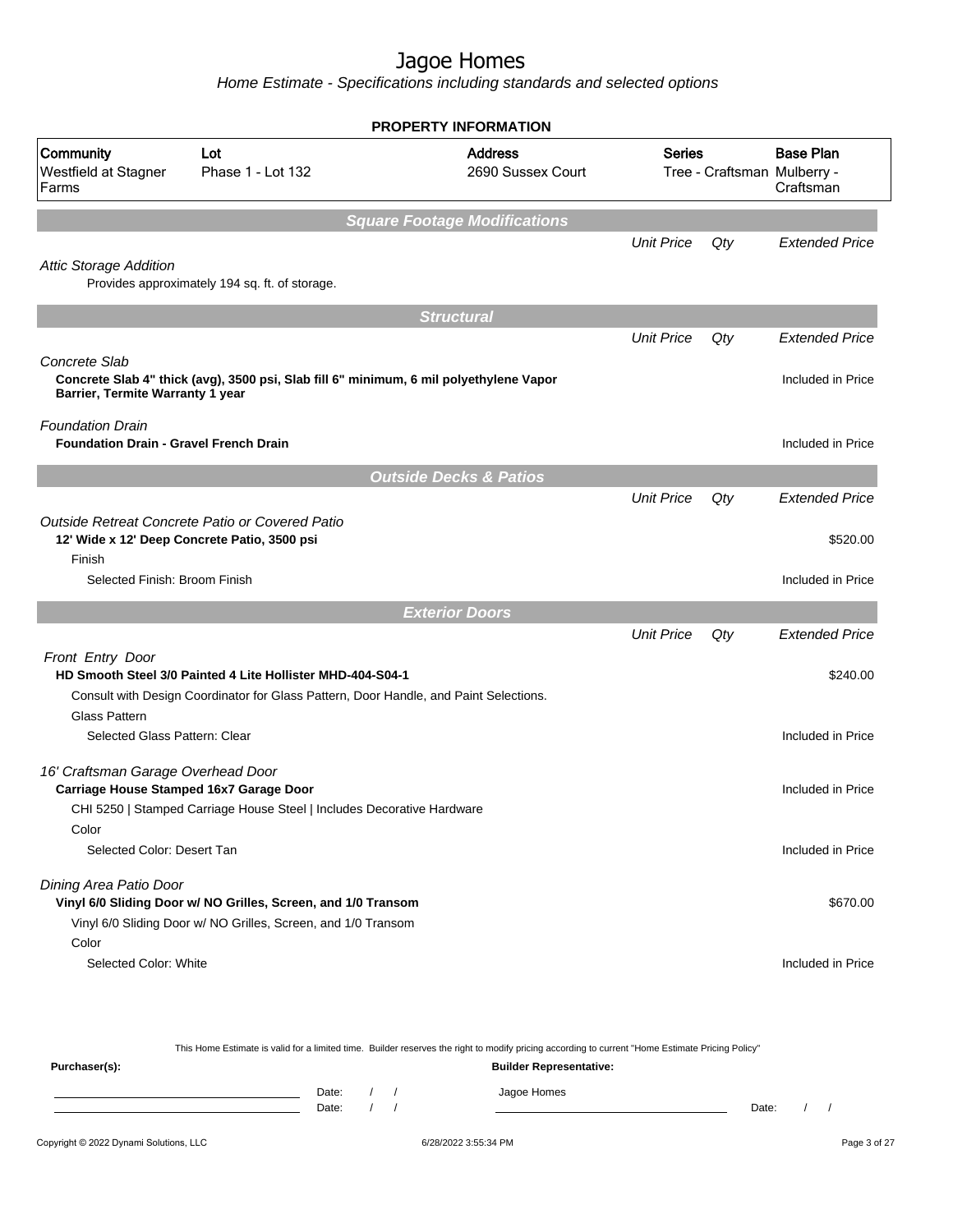| <b>Address</b><br><b>Base Plan</b><br><b>Series</b><br>Lot<br>Phase 1 - Lot 132<br>2690 Sussex Court<br>Tree - Craftsman Mulberry -<br>Craftsman<br><b>Exterior Doors</b><br><b>Unit Price</b><br>Qty<br>Solid Core Smooth 5 Panel Equal 2/8 Door<br>Solid Core Smooth 5 Panel Equal 2/8 Door. Door will match interior door paint selection.<br>Garage Door Opener(s) with 2 Transmitters<br><b>Natural Lighting &amp; Ventilation</b><br><b>Unit Price</b><br>Qty<br>Vinyl Low E Single Hung Window w/ GBG & Half Screen<br>Vinyl Low E Single Hung Window w/ GBG & Half Screen. Glass is Clear unless otherwise<br>noted. Grilles are between the glass. Grille patterns will differ based on Home Series. Please<br>confirm with New Home Consultant.<br><b>Window Color</b><br>Selected Window Color: White Exterior/White Interior<br><b>Entire Home Additional Windows</b><br>Additional 4034 (approx 44" W x 73" H) Vinyl Low E Single Hung Window w/ GBG & Half<br><b>Screen</b><br>Vinyl Low E Single Hung Window w/ GBG & Half Screen. Grilles are between the glass. Grille<br>patterns will differ based on Home Series. Please confirm with New Home Consultant.<br>Technical Specification: This option is not available for the finished room over garage<br>(Bonus Room 3)<br><b>Window Color</b><br>Selected Window Color: White<br><b>Entire Home Extended Jambs and Casing</b><br>Extended Jambs and Casing (No Window Stool) Package for Windows<br>Includes extended jambs and casing on all additional windows<br><b>Extended Jambs and Casing for Additional Windows</b><br>Extended Jambs and Casing (No Window Stool) Package for Windows<br>Includes extended jambs and casing on all additional windows<br><b>Exterior Concrete</b><br><b>Unit Price</b><br>Qty<br><b>Exterior Concrete Driveway</b><br>Driveway/Parking Double Garage: 16' 3" wide, 3500 psi<br>Finish<br>Selected Finish: Broom Finish<br>This Home Estimate is valid for a limited time. Builder reserves the right to modify pricing according to current "Home Estimate Pricing Policy"<br>Purchaser(s):<br><b>Builder Representative:</b><br>Jagoe Homes<br>Date:<br>$\prime$<br>the control of the control of the control of<br>$\prime$<br>$\prime$<br>Date:<br>Date:<br>$\prime$ | Included in Price<br>Included in Price<br>Included in Price<br>Included in Price<br>Included in Price<br>Included in Price<br>Copyright © 2022 Dynami Solutions, LLC<br>6/28/2022 3:55:34 PM<br>Page 4 of 27 |                                            |  | <b>PROPERTY INFORMATION</b> |  |                       |
|---------------------------------------------------------------------------------------------------------------------------------------------------------------------------------------------------------------------------------------------------------------------------------------------------------------------------------------------------------------------------------------------------------------------------------------------------------------------------------------------------------------------------------------------------------------------------------------------------------------------------------------------------------------------------------------------------------------------------------------------------------------------------------------------------------------------------------------------------------------------------------------------------------------------------------------------------------------------------------------------------------------------------------------------------------------------------------------------------------------------------------------------------------------------------------------------------------------------------------------------------------------------------------------------------------------------------------------------------------------------------------------------------------------------------------------------------------------------------------------------------------------------------------------------------------------------------------------------------------------------------------------------------------------------------------------------------------------------------------------------------------------------------------------------------------------------------------------------------------------------------------------------------------------------------------------------------------------------------------------------------------------------------------------------------------------------------------------------------------------------------------------------------------------------------------------------------------------------------------------------------------------------------------------|--------------------------------------------------------------------------------------------------------------------------------------------------------------------------------------------------------------|--------------------------------------------|--|-----------------------------|--|-----------------------|
|                                                                                                                                                                                                                                                                                                                                                                                                                                                                                                                                                                                                                                                                                                                                                                                                                                                                                                                                                                                                                                                                                                                                                                                                                                                                                                                                                                                                                                                                                                                                                                                                                                                                                                                                                                                                                                                                                                                                                                                                                                                                                                                                                                                                                                                                                       |                                                                                                                                                                                                              | Community<br>Westfield at Stagner<br>Farms |  |                             |  |                       |
|                                                                                                                                                                                                                                                                                                                                                                                                                                                                                                                                                                                                                                                                                                                                                                                                                                                                                                                                                                                                                                                                                                                                                                                                                                                                                                                                                                                                                                                                                                                                                                                                                                                                                                                                                                                                                                                                                                                                                                                                                                                                                                                                                                                                                                                                                       |                                                                                                                                                                                                              |                                            |  |                             |  |                       |
|                                                                                                                                                                                                                                                                                                                                                                                                                                                                                                                                                                                                                                                                                                                                                                                                                                                                                                                                                                                                                                                                                                                                                                                                                                                                                                                                                                                                                                                                                                                                                                                                                                                                                                                                                                                                                                                                                                                                                                                                                                                                                                                                                                                                                                                                                       |                                                                                                                                                                                                              |                                            |  |                             |  | <b>Extended Price</b> |
|                                                                                                                                                                                                                                                                                                                                                                                                                                                                                                                                                                                                                                                                                                                                                                                                                                                                                                                                                                                                                                                                                                                                                                                                                                                                                                                                                                                                                                                                                                                                                                                                                                                                                                                                                                                                                                                                                                                                                                                                                                                                                                                                                                                                                                                                                       |                                                                                                                                                                                                              | Garage-to-Home Door                        |  |                             |  |                       |
|                                                                                                                                                                                                                                                                                                                                                                                                                                                                                                                                                                                                                                                                                                                                                                                                                                                                                                                                                                                                                                                                                                                                                                                                                                                                                                                                                                                                                                                                                                                                                                                                                                                                                                                                                                                                                                                                                                                                                                                                                                                                                                                                                                                                                                                                                       |                                                                                                                                                                                                              |                                            |  |                             |  | \$0.00                |
|                                                                                                                                                                                                                                                                                                                                                                                                                                                                                                                                                                                                                                                                                                                                                                                                                                                                                                                                                                                                                                                                                                                                                                                                                                                                                                                                                                                                                                                                                                                                                                                                                                                                                                                                                                                                                                                                                                                                                                                                                                                                                                                                                                                                                                                                                       |                                                                                                                                                                                                              |                                            |  |                             |  |                       |
|                                                                                                                                                                                                                                                                                                                                                                                                                                                                                                                                                                                                                                                                                                                                                                                                                                                                                                                                                                                                                                                                                                                                                                                                                                                                                                                                                                                                                                                                                                                                                                                                                                                                                                                                                                                                                                                                                                                                                                                                                                                                                                                                                                                                                                                                                       |                                                                                                                                                                                                              | Garage Door Opener                         |  |                             |  |                       |
|                                                                                                                                                                                                                                                                                                                                                                                                                                                                                                                                                                                                                                                                                                                                                                                                                                                                                                                                                                                                                                                                                                                                                                                                                                                                                                                                                                                                                                                                                                                                                                                                                                                                                                                                                                                                                                                                                                                                                                                                                                                                                                                                                                                                                                                                                       |                                                                                                                                                                                                              |                                            |  |                             |  |                       |
|                                                                                                                                                                                                                                                                                                                                                                                                                                                                                                                                                                                                                                                                                                                                                                                                                                                                                                                                                                                                                                                                                                                                                                                                                                                                                                                                                                                                                                                                                                                                                                                                                                                                                                                                                                                                                                                                                                                                                                                                                                                                                                                                                                                                                                                                                       |                                                                                                                                                                                                              |                                            |  |                             |  |                       |
|                                                                                                                                                                                                                                                                                                                                                                                                                                                                                                                                                                                                                                                                                                                                                                                                                                                                                                                                                                                                                                                                                                                                                                                                                                                                                                                                                                                                                                                                                                                                                                                                                                                                                                                                                                                                                                                                                                                                                                                                                                                                                                                                                                                                                                                                                       |                                                                                                                                                                                                              |                                            |  |                             |  | <b>Extended Price</b> |
|                                                                                                                                                                                                                                                                                                                                                                                                                                                                                                                                                                                                                                                                                                                                                                                                                                                                                                                                                                                                                                                                                                                                                                                                                                                                                                                                                                                                                                                                                                                                                                                                                                                                                                                                                                                                                                                                                                                                                                                                                                                                                                                                                                                                                                                                                       |                                                                                                                                                                                                              | <b>Entire Home Windows</b>                 |  |                             |  |                       |
|                                                                                                                                                                                                                                                                                                                                                                                                                                                                                                                                                                                                                                                                                                                                                                                                                                                                                                                                                                                                                                                                                                                                                                                                                                                                                                                                                                                                                                                                                                                                                                                                                                                                                                                                                                                                                                                                                                                                                                                                                                                                                                                                                                                                                                                                                       |                                                                                                                                                                                                              |                                            |  |                             |  |                       |
|                                                                                                                                                                                                                                                                                                                                                                                                                                                                                                                                                                                                                                                                                                                                                                                                                                                                                                                                                                                                                                                                                                                                                                                                                                                                                                                                                                                                                                                                                                                                                                                                                                                                                                                                                                                                                                                                                                                                                                                                                                                                                                                                                                                                                                                                                       |                                                                                                                                                                                                              |                                            |  |                             |  |                       |
|                                                                                                                                                                                                                                                                                                                                                                                                                                                                                                                                                                                                                                                                                                                                                                                                                                                                                                                                                                                                                                                                                                                                                                                                                                                                                                                                                                                                                                                                                                                                                                                                                                                                                                                                                                                                                                                                                                                                                                                                                                                                                                                                                                                                                                                                                       |                                                                                                                                                                                                              |                                            |  |                             |  |                       |
|                                                                                                                                                                                                                                                                                                                                                                                                                                                                                                                                                                                                                                                                                                                                                                                                                                                                                                                                                                                                                                                                                                                                                                                                                                                                                                                                                                                                                                                                                                                                                                                                                                                                                                                                                                                                                                                                                                                                                                                                                                                                                                                                                                                                                                                                                       |                                                                                                                                                                                                              |                                            |  |                             |  |                       |
|                                                                                                                                                                                                                                                                                                                                                                                                                                                                                                                                                                                                                                                                                                                                                                                                                                                                                                                                                                                                                                                                                                                                                                                                                                                                                                                                                                                                                                                                                                                                                                                                                                                                                                                                                                                                                                                                                                                                                                                                                                                                                                                                                                                                                                                                                       |                                                                                                                                                                                                              |                                            |  |                             |  | \$800.00              |
|                                                                                                                                                                                                                                                                                                                                                                                                                                                                                                                                                                                                                                                                                                                                                                                                                                                                                                                                                                                                                                                                                                                                                                                                                                                                                                                                                                                                                                                                                                                                                                                                                                                                                                                                                                                                                                                                                                                                                                                                                                                                                                                                                                                                                                                                                       |                                                                                                                                                                                                              |                                            |  |                             |  |                       |
|                                                                                                                                                                                                                                                                                                                                                                                                                                                                                                                                                                                                                                                                                                                                                                                                                                                                                                                                                                                                                                                                                                                                                                                                                                                                                                                                                                                                                                                                                                                                                                                                                                                                                                                                                                                                                                                                                                                                                                                                                                                                                                                                                                                                                                                                                       |                                                                                                                                                                                                              |                                            |  |                             |  |                       |
|                                                                                                                                                                                                                                                                                                                                                                                                                                                                                                                                                                                                                                                                                                                                                                                                                                                                                                                                                                                                                                                                                                                                                                                                                                                                                                                                                                                                                                                                                                                                                                                                                                                                                                                                                                                                                                                                                                                                                                                                                                                                                                                                                                                                                                                                                       |                                                                                                                                                                                                              |                                            |  |                             |  |                       |
|                                                                                                                                                                                                                                                                                                                                                                                                                                                                                                                                                                                                                                                                                                                                                                                                                                                                                                                                                                                                                                                                                                                                                                                                                                                                                                                                                                                                                                                                                                                                                                                                                                                                                                                                                                                                                                                                                                                                                                                                                                                                                                                                                                                                                                                                                       |                                                                                                                                                                                                              |                                            |  |                             |  |                       |
|                                                                                                                                                                                                                                                                                                                                                                                                                                                                                                                                                                                                                                                                                                                                                                                                                                                                                                                                                                                                                                                                                                                                                                                                                                                                                                                                                                                                                                                                                                                                                                                                                                                                                                                                                                                                                                                                                                                                                                                                                                                                                                                                                                                                                                                                                       |                                                                                                                                                                                                              |                                            |  |                             |  |                       |
|                                                                                                                                                                                                                                                                                                                                                                                                                                                                                                                                                                                                                                                                                                                                                                                                                                                                                                                                                                                                                                                                                                                                                                                                                                                                                                                                                                                                                                                                                                                                                                                                                                                                                                                                                                                                                                                                                                                                                                                                                                                                                                                                                                                                                                                                                       |                                                                                                                                                                                                              |                                            |  |                             |  |                       |
|                                                                                                                                                                                                                                                                                                                                                                                                                                                                                                                                                                                                                                                                                                                                                                                                                                                                                                                                                                                                                                                                                                                                                                                                                                                                                                                                                                                                                                                                                                                                                                                                                                                                                                                                                                                                                                                                                                                                                                                                                                                                                                                                                                                                                                                                                       |                                                                                                                                                                                                              |                                            |  |                             |  |                       |
|                                                                                                                                                                                                                                                                                                                                                                                                                                                                                                                                                                                                                                                                                                                                                                                                                                                                                                                                                                                                                                                                                                                                                                                                                                                                                                                                                                                                                                                                                                                                                                                                                                                                                                                                                                                                                                                                                                                                                                                                                                                                                                                                                                                                                                                                                       |                                                                                                                                                                                                              |                                            |  |                             |  |                       |
|                                                                                                                                                                                                                                                                                                                                                                                                                                                                                                                                                                                                                                                                                                                                                                                                                                                                                                                                                                                                                                                                                                                                                                                                                                                                                                                                                                                                                                                                                                                                                                                                                                                                                                                                                                                                                                                                                                                                                                                                                                                                                                                                                                                                                                                                                       |                                                                                                                                                                                                              |                                            |  |                             |  | Included in Price     |
|                                                                                                                                                                                                                                                                                                                                                                                                                                                                                                                                                                                                                                                                                                                                                                                                                                                                                                                                                                                                                                                                                                                                                                                                                                                                                                                                                                                                                                                                                                                                                                                                                                                                                                                                                                                                                                                                                                                                                                                                                                                                                                                                                                                                                                                                                       |                                                                                                                                                                                                              |                                            |  |                             |  |                       |
|                                                                                                                                                                                                                                                                                                                                                                                                                                                                                                                                                                                                                                                                                                                                                                                                                                                                                                                                                                                                                                                                                                                                                                                                                                                                                                                                                                                                                                                                                                                                                                                                                                                                                                                                                                                                                                                                                                                                                                                                                                                                                                                                                                                                                                                                                       |                                                                                                                                                                                                              |                                            |  |                             |  |                       |
|                                                                                                                                                                                                                                                                                                                                                                                                                                                                                                                                                                                                                                                                                                                                                                                                                                                                                                                                                                                                                                                                                                                                                                                                                                                                                                                                                                                                                                                                                                                                                                                                                                                                                                                                                                                                                                                                                                                                                                                                                                                                                                                                                                                                                                                                                       |                                                                                                                                                                                                              |                                            |  |                             |  | <b>Extended Price</b> |
|                                                                                                                                                                                                                                                                                                                                                                                                                                                                                                                                                                                                                                                                                                                                                                                                                                                                                                                                                                                                                                                                                                                                                                                                                                                                                                                                                                                                                                                                                                                                                                                                                                                                                                                                                                                                                                                                                                                                                                                                                                                                                                                                                                                                                                                                                       |                                                                                                                                                                                                              |                                            |  |                             |  | Included in Price     |
|                                                                                                                                                                                                                                                                                                                                                                                                                                                                                                                                                                                                                                                                                                                                                                                                                                                                                                                                                                                                                                                                                                                                                                                                                                                                                                                                                                                                                                                                                                                                                                                                                                                                                                                                                                                                                                                                                                                                                                                                                                                                                                                                                                                                                                                                                       |                                                                                                                                                                                                              |                                            |  |                             |  |                       |
|                                                                                                                                                                                                                                                                                                                                                                                                                                                                                                                                                                                                                                                                                                                                                                                                                                                                                                                                                                                                                                                                                                                                                                                                                                                                                                                                                                                                                                                                                                                                                                                                                                                                                                                                                                                                                                                                                                                                                                                                                                                                                                                                                                                                                                                                                       |                                                                                                                                                                                                              |                                            |  |                             |  |                       |
|                                                                                                                                                                                                                                                                                                                                                                                                                                                                                                                                                                                                                                                                                                                                                                                                                                                                                                                                                                                                                                                                                                                                                                                                                                                                                                                                                                                                                                                                                                                                                                                                                                                                                                                                                                                                                                                                                                                                                                                                                                                                                                                                                                                                                                                                                       |                                                                                                                                                                                                              |                                            |  |                             |  |                       |
|                                                                                                                                                                                                                                                                                                                                                                                                                                                                                                                                                                                                                                                                                                                                                                                                                                                                                                                                                                                                                                                                                                                                                                                                                                                                                                                                                                                                                                                                                                                                                                                                                                                                                                                                                                                                                                                                                                                                                                                                                                                                                                                                                                                                                                                                                       |                                                                                                                                                                                                              |                                            |  |                             |  |                       |
|                                                                                                                                                                                                                                                                                                                                                                                                                                                                                                                                                                                                                                                                                                                                                                                                                                                                                                                                                                                                                                                                                                                                                                                                                                                                                                                                                                                                                                                                                                                                                                                                                                                                                                                                                                                                                                                                                                                                                                                                                                                                                                                                                                                                                                                                                       |                                                                                                                                                                                                              |                                            |  |                             |  |                       |
|                                                                                                                                                                                                                                                                                                                                                                                                                                                                                                                                                                                                                                                                                                                                                                                                                                                                                                                                                                                                                                                                                                                                                                                                                                                                                                                                                                                                                                                                                                                                                                                                                                                                                                                                                                                                                                                                                                                                                                                                                                                                                                                                                                                                                                                                                       |                                                                                                                                                                                                              |                                            |  |                             |  |                       |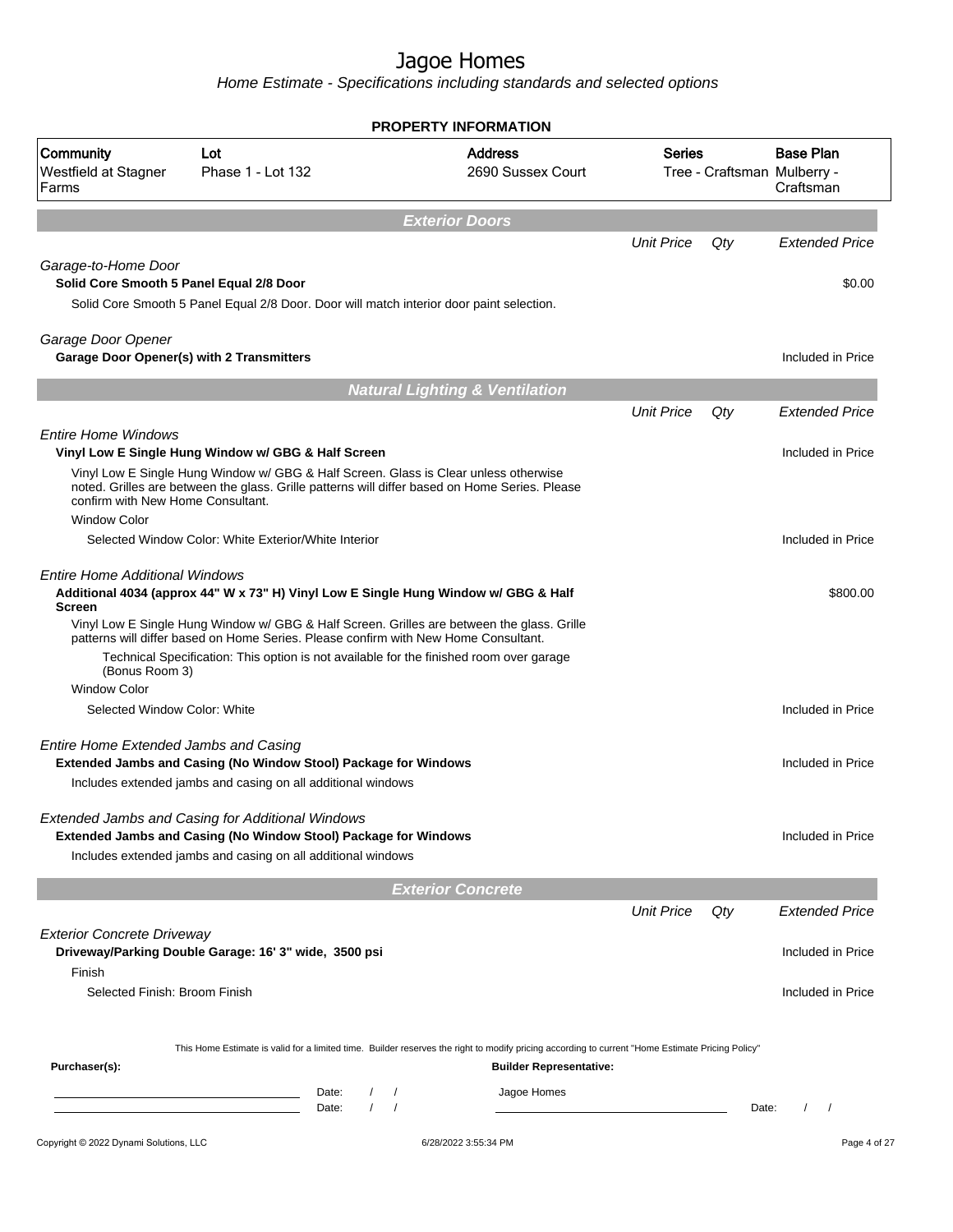Home Estimate - Specifications including standards and selected options

|                                                                   |                                                                                                                                                                       | <b>PROPERTY INFORMATION</b>                                                          |                   |     |                                                              |
|-------------------------------------------------------------------|-----------------------------------------------------------------------------------------------------------------------------------------------------------------------|--------------------------------------------------------------------------------------|-------------------|-----|--------------------------------------------------------------|
| Community<br>Westfield at Stagner<br>Farms                        | Lot<br>Phase 1 - Lot 132                                                                                                                                              | <b>Address</b><br>2690 Sussex Court                                                  | <b>Series</b>     |     | <b>Base Plan</b><br>Tree - Craftsman Mulberry -<br>Craftsman |
|                                                                   |                                                                                                                                                                       | <b>Exterior Concrete</b>                                                             |                   |     |                                                              |
|                                                                   |                                                                                                                                                                       |                                                                                      | <b>Unit Price</b> | Qty | <b>Extended Price</b>                                        |
| Exterior Concrete - Front Porch & Sidewalk<br>Finish              | Exterior Concrete - Front Porch & Sidewalk, 3500 psi                                                                                                                  |                                                                                      |                   |     | Included in Price                                            |
| Selected Finish: Broom Finish                                     |                                                                                                                                                                       |                                                                                      |                   |     | Included in Price                                            |
| <b>Exterior Concrete - City Sidewalk</b>                          | Exterior Concrete - City Sidewalk, 3500 psi, Broom Finish                                                                                                             |                                                                                      |                   |     | Included in Price                                            |
|                                                                   |                                                                                                                                                                       | <b>Exterior Features</b>                                                             |                   |     |                                                              |
|                                                                   |                                                                                                                                                                       |                                                                                      | <b>Unit Price</b> | Qty | <b>Extended Price</b>                                        |
| Exterior Bracket/Corbel<br>Exterior Bracket(s), Corbel(s) Painted |                                                                                                                                                                       |                                                                                      |                   |     | Included in Price                                            |
| Color                                                             |                                                                                                                                                                       |                                                                                      |                   |     |                                                              |
|                                                                   | Selected Color: SW7568 Neutral Ground (Pearl Coordinate)                                                                                                              |                                                                                      |                   |     | Included in Price                                            |
| <b>Exterior Decorative Siding</b>                                 |                                                                                                                                                                       |                                                                                      |                   |     |                                                              |
| <b>Exterior Portfolio Perfection Shake</b>                        |                                                                                                                                                                       |                                                                                      |                   |     | Included in Price                                            |
| Color                                                             | Perfection shingles have a more finished appearance than a hand-split shake. They are<br>patterned from #1 Red Cedar and offer a cleaner and more uniform appearance. |                                                                                      |                   |     |                                                              |
| Selected Color: Clay                                              |                                                                                                                                                                       |                                                                                      |                   |     | Included in Price                                            |
| <b>Exterior Portfolio Vinyl Board and Batten</b>                  | Exterior Vertical Board & Batten Decorative Siding                                                                                                                    |                                                                                      |                   |     | Included in Price                                            |
| replicate real cedar.                                             | Exterior Portfolio Vinyl Board and Batten features architecturally correct 10-inch boards that                                                                        |                                                                                      |                   |     |                                                              |
| Color                                                             |                                                                                                                                                                       |                                                                                      |                   |     |                                                              |
| Selected Color: Canyon                                            |                                                                                                                                                                       |                                                                                      |                   |     | Included in Price                                            |
| <b>Exterior Special Trim Areas</b>                                |                                                                                                                                                                       |                                                                                      |                   |     |                                                              |
| color selected.                                                   |                                                                                                                                                                       | Aluminum Wrapped Trim: Window Trim, Beams, Rake/Fascia, etc. Color will match Soffit |                   |     | Included in Price                                            |
|                                                                   | See plan for details. Color will match Soffit Color Selected.                                                                                                         |                                                                                      |                   |     |                                                              |
| Fascia                                                            |                                                                                                                                                                       |                                                                                      |                   |     |                                                              |
| <b>Fascia Aluminum</b>                                            |                                                                                                                                                                       |                                                                                      |                   |     | Included in Price                                            |
| Color will match Soffit Color Selected                            |                                                                                                                                                                       |                                                                                      |                   |     |                                                              |

This Home Estimate is valid for a limited time. Builder reserves the right to modify pricing according to current "Home Estimate Pricing Policy"

**Purchaser(s): Builder Representative:** Date: / / Jagoe Homes<br>Date: / / Jagoe Homes Date: / / **Date: / / 2006** Date: / / / Date: / / / Date: / / / 2006 Date: / / / 2006 Date: / / / 2006 Date: / / / 2006 Date: / / / 2007 Date: / / / 2007 Date: / / / 2007 Date: / / / 2007 Date: / / / 2007 Date: / / / 2007 D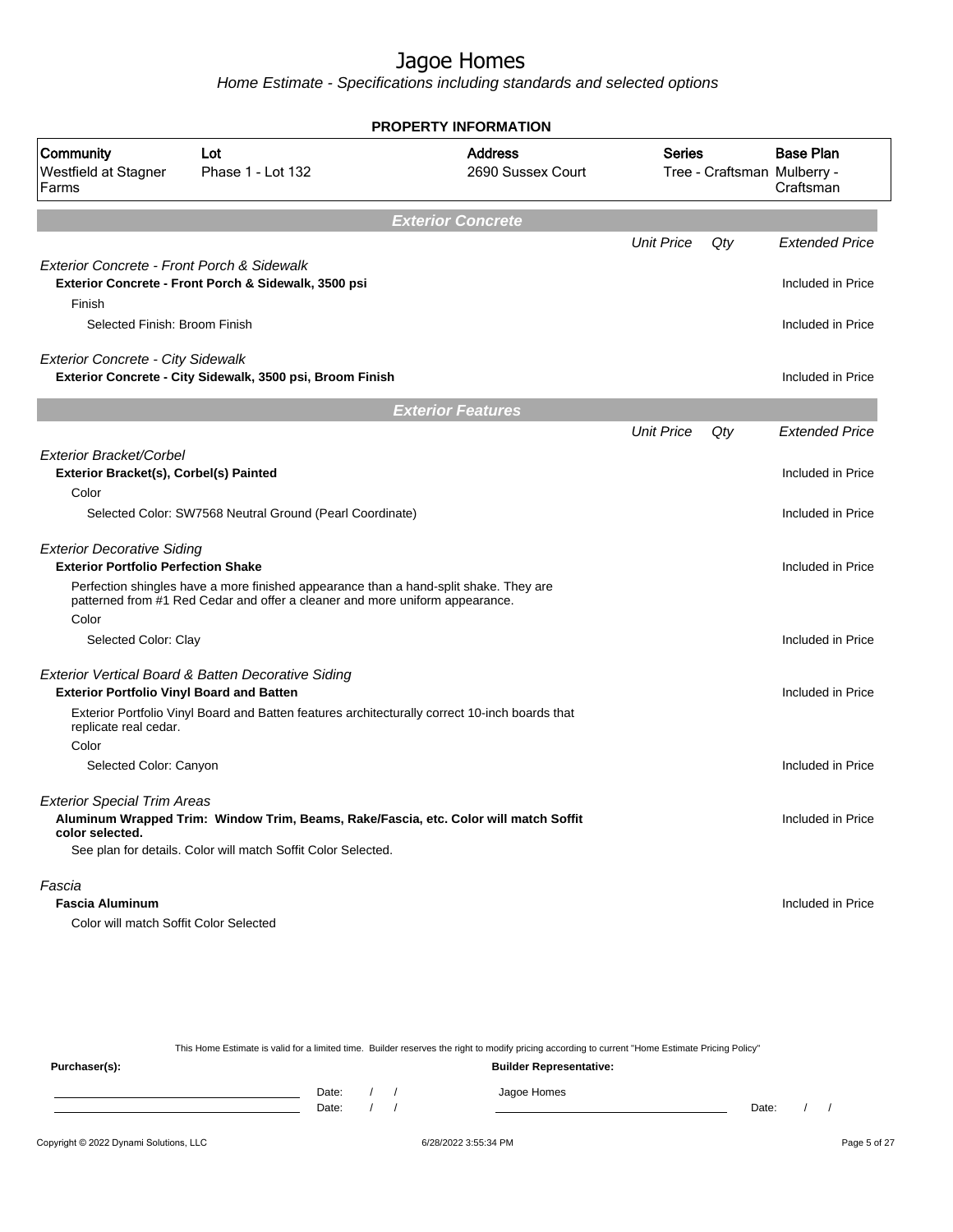Home Estimate - Specifications including standards and selected options

|                                                                                  |                                                                                                         | <b>PROPERTY INFORMATION</b>                                                                                                                                                        |                   |     |                                                              |
|----------------------------------------------------------------------------------|---------------------------------------------------------------------------------------------------------|------------------------------------------------------------------------------------------------------------------------------------------------------------------------------------|-------------------|-----|--------------------------------------------------------------|
| Community<br>Westfield at Stagner<br>Farms                                       | Lot<br>Phase 1 - Lot 132                                                                                | <b>Address</b><br>2690 Sussex Court                                                                                                                                                | <b>Series</b>     |     | <b>Base Plan</b><br>Tree - Craftsman Mulberry -<br>Craftsman |
|                                                                                  |                                                                                                         | <b>Exterior Features</b>                                                                                                                                                           |                   |     |                                                              |
|                                                                                  |                                                                                                         |                                                                                                                                                                                    | <b>Unit Price</b> | Qty | <b>Extended Price</b>                                        |
| Soffit<br>Soffit - Continuous Perforated Vinyl<br>Color<br>Selected Color: Pearl |                                                                                                         |                                                                                                                                                                                    |                   |     | Included in Price<br>Included in Price                       |
| Gutter<br>Gutters Aluminum 5" (.027 gauge)                                       |                                                                                                         |                                                                                                                                                                                    |                   |     | Included in Price                                            |
| Color<br>Selected Color: Pearl                                                   |                                                                                                         |                                                                                                                                                                                    |                   |     | Included in Price                                            |
| Downspout                                                                        | Downspouts Aluminum 3" x 2" (.027 gauge)                                                                |                                                                                                                                                                                    |                   |     | Included in Price                                            |
| <b>Front Porch Post</b>                                                          | Front Porch Column(s) Size & Type per plan, Painted<br>Placement predetermined. Check plan for details. |                                                                                                                                                                                    |                   |     | Included in Price                                            |
| Color                                                                            | Selected Color: SW7568 Neutral Ground                                                                   |                                                                                                                                                                                    |                   |     | Included in Price                                            |
| Flashing<br><b>Flashing see Plan Detail</b>                                      |                                                                                                         |                                                                                                                                                                                    |                   |     | Included in Price                                            |
| <b>Exterior Mailbox</b><br><b>Centralized Mailbox - Cluster Box Unit</b>         |                                                                                                         |                                                                                                                                                                                    |                   |     | \$0.00                                                       |
|                                                                                  |                                                                                                         | Roofing                                                                                                                                                                            |                   |     |                                                              |
|                                                                                  |                                                                                                         |                                                                                                                                                                                    | <b>Unit Price</b> | Qty | <b>Extended Price</b>                                        |
| <b>Roof Felt</b>                                                                 | Synthetic Underlayment or Felt, Aluminum Drip Edge                                                      |                                                                                                                                                                                    |                   |     | Included in Price                                            |
| <b>Roof Shingles</b><br>30 Year GAF Dimensional Roof Shingles                    |                                                                                                         |                                                                                                                                                                                    |                   |     | Included in Price                                            |
| Roofing Color                                                                    | Selected Roofing Color: Weathered Wood                                                                  |                                                                                                                                                                                    |                   |     | Included in Price                                            |
| Roof Valley Material<br>Ice and Water Shield or Equivalent                       |                                                                                                         |                                                                                                                                                                                    |                   |     | Included in Price                                            |
| Roof Flashing<br>Roof Flashing- required by design                               |                                                                                                         |                                                                                                                                                                                    |                   |     | Included in Price                                            |
| Purchaser(s):                                                                    |                                                                                                         | This Home Estimate is valid for a limited time. Builder reserves the right to modify pricing according to current "Home Estimate Pricing Policy"<br><b>Builder Representative:</b> |                   |     |                                                              |

Date: / / Jagoe Homes<br>Date: / / Jagoe Homes Date: / / Date: / /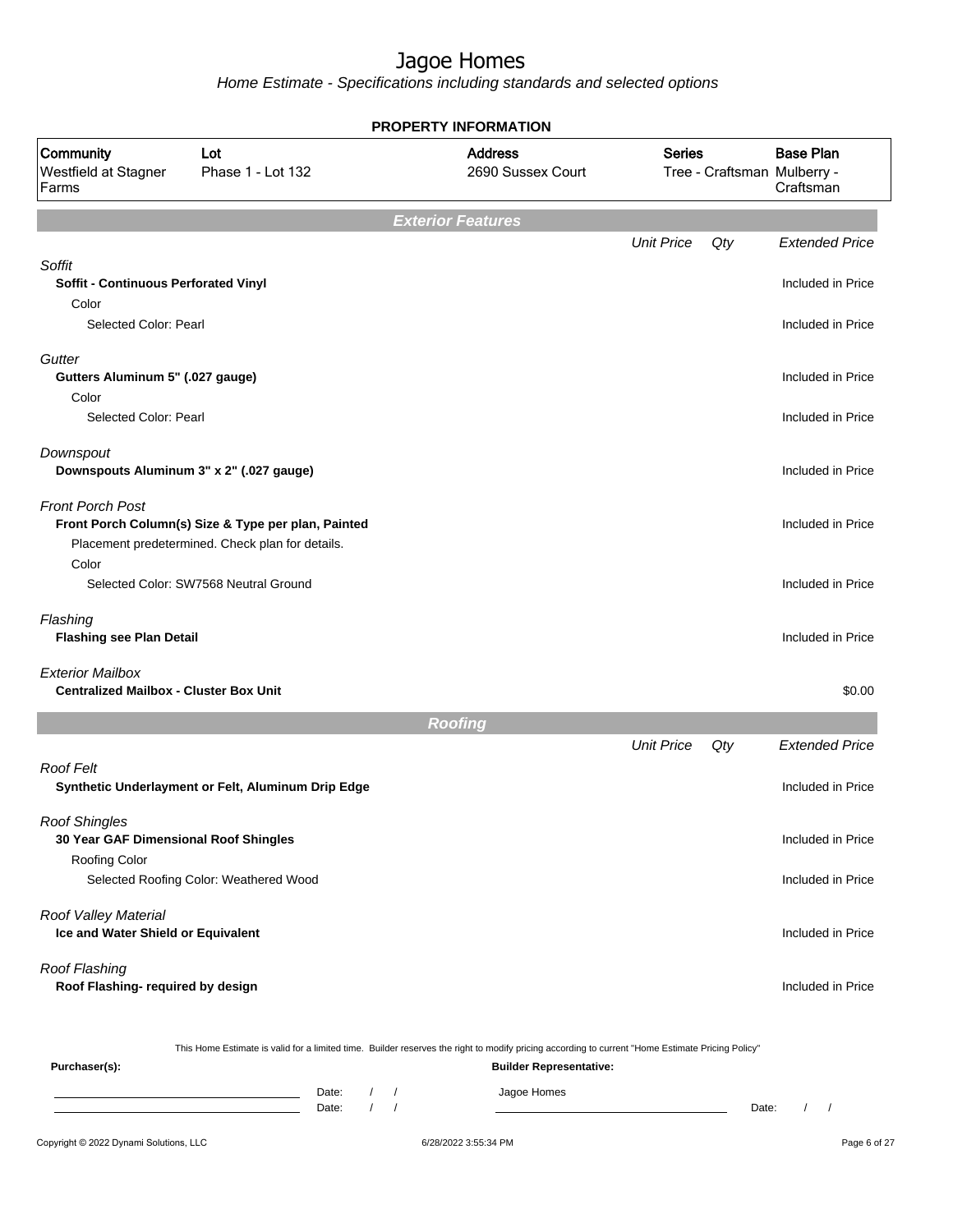Home Estimate - Specifications including standards and selected options

|                                             |                                                                                                                                                                                     | <b>PROPERTY INFORMATION</b>         |                   |     |                                                              |
|---------------------------------------------|-------------------------------------------------------------------------------------------------------------------------------------------------------------------------------------|-------------------------------------|-------------------|-----|--------------------------------------------------------------|
| Community<br>Westfield at Stagner<br>Farms  | Lot<br>Phase 1 - Lot 132                                                                                                                                                            | <b>Address</b><br>2690 Sussex Court | <b>Series</b>     |     | <b>Base Plan</b><br>Tree - Craftsman Mulberry -<br>Craftsman |
|                                             |                                                                                                                                                                                     | <b>Fireplaces</b>                   |                   |     |                                                              |
|                                             |                                                                                                                                                                                     |                                     | <b>Unit Price</b> | Qty | <b>Extended Price</b>                                        |
| <b>Family Room Fireplace</b><br>Ceiling     | Deluxe Direct-Rear Vent Gas Preconstructed Fireplace w/Shiplap Front & Sides, Floor to<br>Includes deluxe rear-vent gas fireplace in predetermined location with gas logs, variable |                                     |                   |     | \$1,940.00                                                   |
|                                             | speed blower fan with on/off wall switch, gas line, and fixed glass.                                                                                                                |                                     |                   |     |                                                              |
|                                             | Ceramic tile hearth required when meeting carpet.                                                                                                                                   |                                     |                   |     |                                                              |
|                                             | AV Niche will include 1 Phone, 2 cable, 2 Outlets, and HDMI. AV Niche Included in some<br>communities. Contact Design Coordinator for more information.                             |                                     |                   |     |                                                              |
|                                             | Selecting a fireplace may change window size. See Plan for Details.                                                                                                                 |                                     |                   |     |                                                              |
|                                             | Poplar Mantel Size 5'5"W x 8"H x 8"D. Mantel Stained to coordinate per buyer selection.                                                                                             |                                     |                   |     |                                                              |
|                                             | Images are for color reference only. Please confirm selections with Design Coordinator.<br>Check plan for details regarding windows.                                                |                                     |                   |     |                                                              |
| Ceramic Hearth Color                        |                                                                                                                                                                                     |                                     |                   |     |                                                              |
|                                             | Selected Ceramic Hearth Color: N/A                                                                                                                                                  |                                     |                   |     | Included in Price                                            |
| Location<br>Selected Location: Rear of Home |                                                                                                                                                                                     |                                     |                   |     | \$870.00                                                     |
| <b>Mantel Stain Color</b>                   |                                                                                                                                                                                     |                                     |                   |     |                                                              |
|                                             | Selected Mantel Stain Color: MW409 Carbon                                                                                                                                           |                                     |                   |     | Included in Price                                            |
| Paint Color                                 |                                                                                                                                                                                     |                                     |                   |     |                                                              |
|                                             | Selected Paint Color: Painted to Match Interior Trim                                                                                                                                |                                     |                   |     | Included in Price                                            |
| Relocate Fireplace to Interior Wall         | Relocate Fireplace to Interior Wall (Fireplace will become a Top Vent)                                                                                                              |                                     |                   |     | \$705.00                                                     |
|                                             | Stone, AV Niche, and Additional Windows are not included in this option                                                                                                             |                                     |                   |     |                                                              |
|                                             |                                                                                                                                                                                     | <b>Insulation</b>                   |                   |     |                                                              |
|                                             |                                                                                                                                                                                     |                                     | <b>Unit Price</b> | Qty | <b>Extended Price</b>                                        |
| <b>Entire Home Foundation Insulation</b>    | Foundation Perimeter 1"x24" Styrofoam R5.0                                                                                                                                          |                                     |                   |     | Included in Price                                            |
| Living Area Wall Insulation                 | Living Area Walls R15 Fiberglass Blown-In &/or Batt Wall System                                                                                                                     |                                     |                   |     | Included in Price                                            |
| Living Area Ceiling Insulation              | Living Area Flat Ceiling R38 (Average) Blown-In Fiberglass                                                                                                                          |                                     |                   |     | Included in Price                                            |
|                                             |                                                                                                                                                                                     |                                     |                   |     |                                                              |

Copyright © 2022 Dynami Solutions, LLC <br>
6/28/2022 3:55:34 PM **Page 7 of 27** This Home Estimate is valid for a limited time. Builder reserves the right to modify pricing according to current "Home Estimate Pricing Policy" **Purchaser(s): Builder Representative:** Date: / / Jagoe Homes<br>Date: / / Jagoe Homes Date: / / Date: / /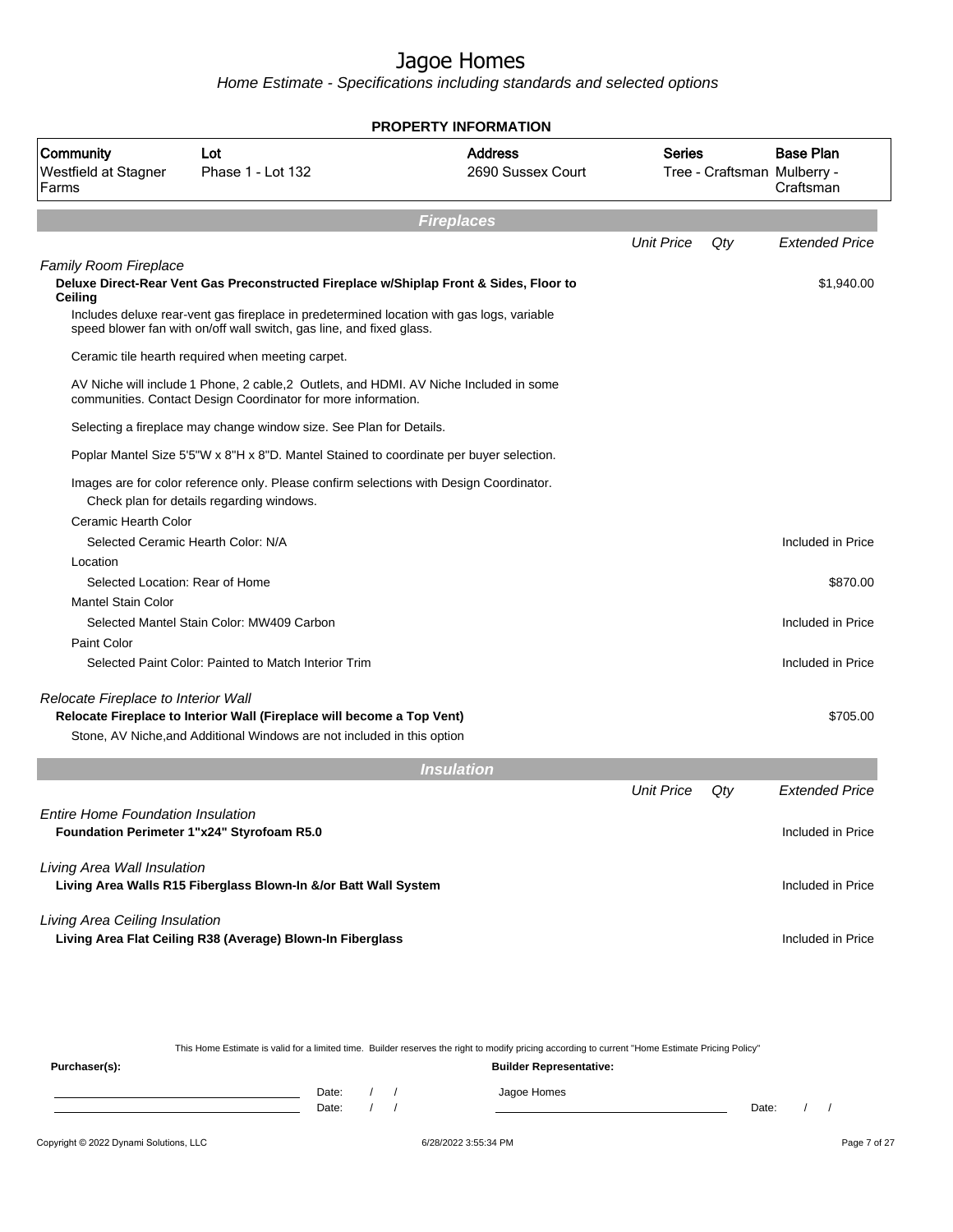Home Estimate - Specifications including standards and selected options

|                                                                                      |                                                                                            | <b>PROPERTY INFORMATION</b>         |                   |                             |                               |
|--------------------------------------------------------------------------------------|--------------------------------------------------------------------------------------------|-------------------------------------|-------------------|-----------------------------|-------------------------------|
| Community<br>Westfield at Stagner<br>Farms                                           | Lot<br>Phase 1 - Lot 132                                                                   | <b>Address</b><br>2690 Sussex Court | <b>Series</b>     | Tree - Craftsman Mulberry - | <b>Base Plan</b><br>Craftsman |
|                                                                                      |                                                                                            | <b>Drywall &amp; Paint Finishes</b> |                   |                             |                               |
|                                                                                      |                                                                                            |                                     | <b>Unit Price</b> | Qty                         | <b>Extended Price</b>         |
| Interior Home Wall Finish                                                            | 1/2" Drywall   Finished, Primed, & Painted Smooth                                          |                                     |                   |                             | Included in Price             |
| <b>Interior Home Ceiling Finish</b>                                                  | Drywall   Home Finished Smooth   Garage Textured                                           |                                     |                   |                             | \$2,490.00                    |
| Paint                                                                                | Home   1/2in Structural or 5/8in Drywall   Finished Smooth   ProMar Interior Latex Ceiling |                                     |                   |                             |                               |
| Garage Textured   White<br>Color                                                     |                                                                                            |                                     |                   |                             |                               |
|                                                                                      | Selected Color: SW7015 Repose Gray                                                         |                                     |                   |                             | Included in Price             |
| Garage Drywall and Finish Application<br>Two Car Garage   Drywall, Prime, & Paint    |                                                                                            |                                     |                   |                             | Included in Price             |
|                                                                                      | Entire Home Paint Color used unless otherwise specified under Additional Paint Color       |                                     |                   |                             |                               |
| <b>Mechanical Storage</b><br><b>Unfinished Drywall</b>                               |                                                                                            |                                     |                   |                             | Included in Price             |
| <b>Interior Wall Surfaces Paint</b><br><b>Sherwin Williams Duration Latex   Flat</b> |                                                                                            |                                     |                   |                             | Included in Price             |
| Color                                                                                |                                                                                            |                                     |                   |                             |                               |
| Sheen                                                                                | Selected Color: SW7015 Repose Gray                                                         |                                     |                   |                             | Included in Price             |
| Selected Sheen: Flat                                                                 |                                                                                            |                                     |                   |                             | Included in Price             |
| <b>Interior Trim &amp; Door Paint</b>                                                | Trim & Door   Sherwin Williams ProClassic Waterborne Acrylic   Semi-Gloss                  |                                     |                   |                             | Included in Price             |
| Color                                                                                |                                                                                            |                                     |                   |                             |                               |
|                                                                                      | Selected Color: SW7006 Extra White                                                         |                                     |                   |                             | Included in Price             |
| <b>Exterior Door Paint</b>                                                           |                                                                                            |                                     |                   |                             |                               |
| <b>Exterior Door Color   Latex</b>                                                   |                                                                                            |                                     |                   |                             | Included in Price             |
| painted Interior Trim Color.                                                         | Paint color for all HINGED Exterior Doors, Including Front Door. Interior of door will be  |                                     |                   |                             |                               |
|                                                                                      | Color Requests outside of Available Personal Options will be subject to approval.          |                                     |                   |                             |                               |
| Color                                                                                | Selected Color: SW7006 Extra White                                                         |                                     |                   |                             | Included in Price             |
|                                                                                      |                                                                                            |                                     |                   |                             |                               |

This Home Estimate is valid for a limited time. Builder reserves the right to modify pricing according to current "Home Estimate Pricing Policy" **Purchaser(s): Builder Representative:** Date: / / Jagoe Homes<br>Date: / / Jagoe Homes Date: / / **Date: / / 2006** Date: / / / Date: / / / Date: / / / 2006 Date: / / / 2006 Date: / / / 2006 Date: / / / 2006 Date: / / / 2007 Date: / / / 2007 Date: / / / 2007 Date: / / / 2007 Date: / / / 2007 Date: / / / 2007 D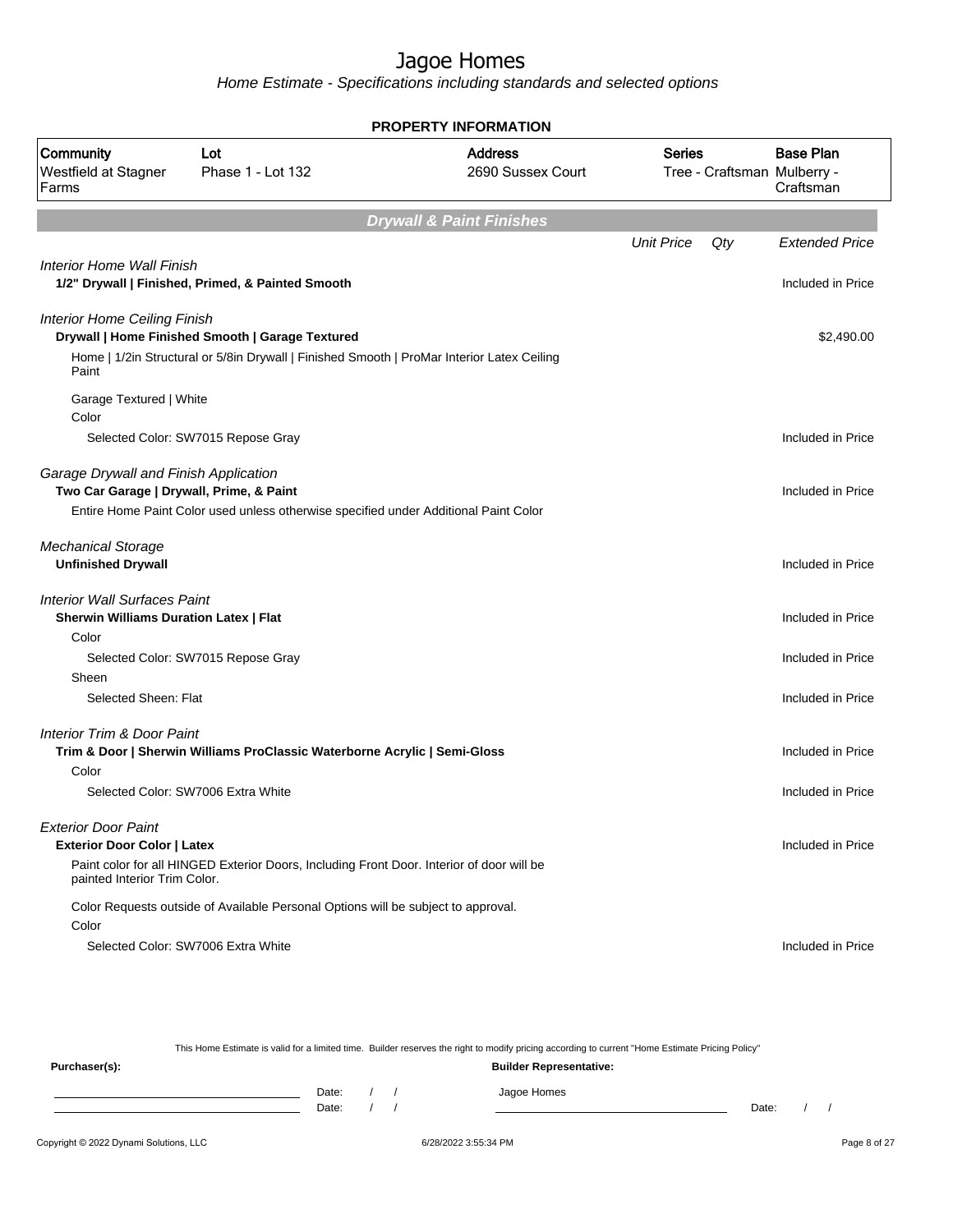Home Estimate - Specifications including standards and selected options

|                                                              |                                                                                                                                                                                            | <b>PROPERTY INFORMATION</b>         |                   |     |                                                              |
|--------------------------------------------------------------|--------------------------------------------------------------------------------------------------------------------------------------------------------------------------------------------|-------------------------------------|-------------------|-----|--------------------------------------------------------------|
| Community<br>Westfield at Stagner<br>Farms                   | Lot<br>Phase 1 - Lot 132                                                                                                                                                                   | <b>Address</b><br>2690 Sussex Court | <b>Series</b>     |     | <b>Base Plan</b><br>Tree - Craftsman Mulberry -<br>Craftsman |
|                                                              |                                                                                                                                                                                            | <b>Interior Trim / Doors</b>        |                   |     |                                                              |
|                                                              |                                                                                                                                                                                            |                                     | <b>Unit Price</b> | Qty | <b>Extended Price</b>                                        |
| <b>Entire Home Interior Doors</b>                            | Interior Door Units, Hollow Core, 6/8 Tall, 5 Panel Equal, Smooth                                                                                                                          |                                     |                   |     | \$0.00                                                       |
| Smooth Finish<br><b>Primed for Paint</b>                     |                                                                                                                                                                                            |                                     |                   |     |                                                              |
| Entire Home Craftsman Style Trim Package<br>Baseboard 4 1/4" | Craftsman Interior Flat Door Casing 3 1/2", Interior Flat Window Trim 3 1/2", Interior Flat<br>Door & Window Casing: 3 1/2" 1015M   Base: 4 1/4"                                           |                                     |                   |     | \$680.00                                                     |
|                                                              | Base installed in Finished Living Areas Only                                                                                                                                               |                                     |                   |     |                                                              |
| Design Feature                                               | Built In Drop Zone, Painted to match Trim Color<br>Built In Drop Zone with Bench Seat, per plan, Painted to match trim, 36" Wide<br>Painted Interior Trim Selection   See Plan for Details |                                     |                   |     | \$1,210.00                                                   |
|                                                              | Selected Design Feature: Beadboard Back                                                                                                                                                    |                                     |                   |     | Included in Price                                            |
|                                                              |                                                                                                                                                                                            | <b>Door Hardware</b>                |                   |     |                                                              |
|                                                              |                                                                                                                                                                                            |                                     | <b>Unit Price</b> | Qty | <b>Extended Price</b>                                        |
| <b>Front Door Handleset</b>                                  | Kwikset Amador Handleset Front Door Hardware<br>Includes (1) Exterior Handleset and (1) Interior Door Hardware, to match Exterior Door                                                     |                                     |                   |     | \$150.00                                                     |
| and Hinges of Front Door.                                    | Hardware Selection Style. Finish selection will be indicated below for Interior Door Hardware                                                                                              |                                     |                   |     |                                                              |
| Front Door Handle Set Finish                                 | Selected Front Door Handle Set Finish: Satin Nickel                                                                                                                                        |                                     |                   |     | Included in Price                                            |
| Hinge & Interior Hardware Finish                             |                                                                                                                                                                                            |                                     |                   |     |                                                              |
|                                                              | Selected Hinge & Interior Hardware Finish: Match Exterior Handleset - Satin Nickel                                                                                                         |                                     |                   |     | Included in Price                                            |
| Home Exterior Door Hardware                                  | Kwikset Ladera Lever Handle Exterior Door Hardware                                                                                                                                         |                                     |                   |     | \$60.00                                                      |
|                                                              | Includes Front Door (if Front Door Handleset is not selected) Garage to Home Door and any<br>Hinged Patio or Service Door selected in the HE.                                              |                                     |                   |     |                                                              |
| Finish                                                       |                                                                                                                                                                                            |                                     |                   |     |                                                              |
| Selected Finish: Satin Nickel                                |                                                                                                                                                                                            |                                     |                   |     | Included in Price                                            |
|                                                              |                                                                                                                                                                                            |                                     |                   |     |                                                              |
|                                                              |                                                                                                                                                                                            |                                     |                   |     |                                                              |

This Home Estimate is valid for a limited time. Builder reserves the right to modify pricing according to current "Home Estimate Pricing Policy" **Purchaser(s): Builder Representative:** Date: / / Jagoe Homes<br>Date: / / Jagoe Homes Date: / / **Date: / / 2006** Date: / / / Date: / / / Date: / / / 2006 Date: / / / 2006 Date: / / / 2006 Date: / / / 2006 Date: / / / 2007 Date: / / / 2007 Date: / / / 2007 Date: / / / 2007 Date: / / / 2007 Date: / / / 2007 D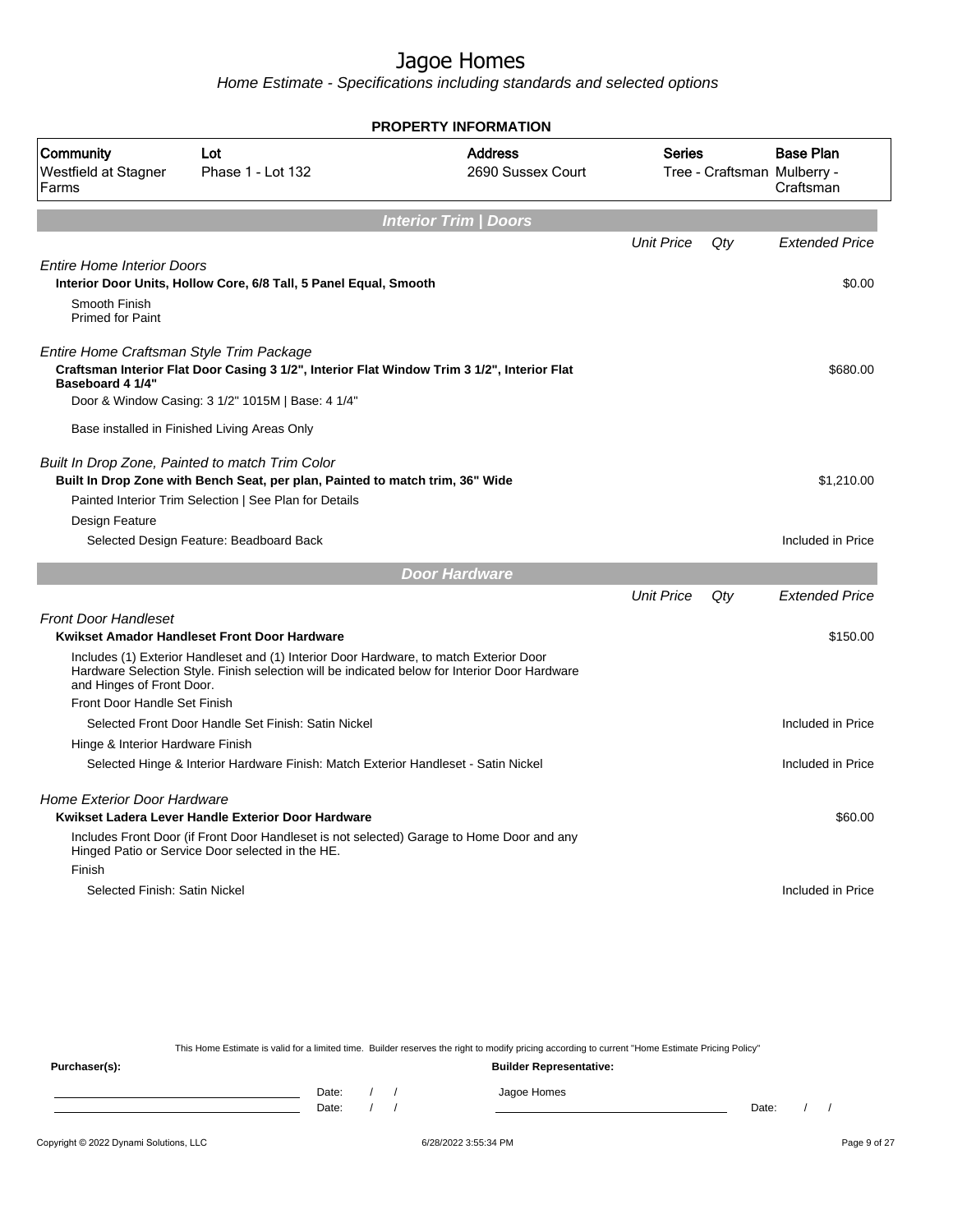Home Estimate - Specifications including standards and selected options

|                                                                                 |                                                        | <b>PROPERTY INFORMATION</b>         |                   |     |                                                              |
|---------------------------------------------------------------------------------|--------------------------------------------------------|-------------------------------------|-------------------|-----|--------------------------------------------------------------|
| Community<br>Westfield at Stagner<br>Farms                                      | Lot<br>Phase 1 - Lot 132                               | <b>Address</b><br>2690 Sussex Court | <b>Series</b>     |     | <b>Base Plan</b><br>Tree - Craftsman Mulberry -<br>Craftsman |
|                                                                                 |                                                        | <b>Door Hardware</b>                |                   |     |                                                              |
|                                                                                 |                                                        |                                     | <b>Unit Price</b> | Qty | <b>Extended Price</b>                                        |
| <b>Entire Home Interior Door Locks</b><br>Includes all Interior Doors<br>Finish | Kwikset Ladera Lever Handle Interior Door Knob Package |                                     |                   |     | \$240.00                                                     |
| Selected Finish: Satin Nickel                                                   |                                                        |                                     |                   |     | Included in Price                                            |
| Door Stops                                                                      |                                                        |                                     |                   |     |                                                              |
| <b>Hardware-Spring &amp; Hinge Door Stops</b>                                   |                                                        |                                     |                   |     | Included in Price                                            |
|                                                                                 |                                                        | <b>Cabinets</b>                     |                   |     |                                                              |
|                                                                                 |                                                        |                                     | <b>Unit Price</b> | Qty | <b>Extended Price</b>                                        |
| Kitchen Cabinet Design Options                                                  | 42" Straight Lay Wall Cabinets w/ Crown Molding        |                                     |                   |     | \$300.00                                                     |
| <b>Kitchen Cabinets</b><br><b>Brellin Full Overlay Purestyle Laminate</b>       |                                                        |                                     |                   |     | Included in Price                                            |
| Full Overlay Shaker Door                                                        |                                                        |                                     |                   |     |                                                              |
| Finish                                                                          |                                                        |                                     |                   |     |                                                              |
| Selected Finish: White                                                          |                                                        |                                     |                   |     | Included in Price                                            |
| <b>Owners Bath Cabinets</b><br><b>Brellin Full Overlay Purestyle Laminate</b>   |                                                        |                                     |                   |     | Included in Price                                            |
| Finish                                                                          |                                                        |                                     |                   |     |                                                              |
| Selected Finish: White                                                          |                                                        |                                     |                   |     | Included in Price                                            |
| Vanity Height                                                                   |                                                        |                                     |                   |     |                                                              |
|                                                                                 | Selected Vanity Height: Raised - 35"                   |                                     |                   |     | \$70.00                                                      |
| <b>Bath 2 Cabinets</b><br><b>Brellin Full Overlay Purestyle Laminate</b>        |                                                        |                                     |                   |     | Included in Price                                            |
| Finish                                                                          |                                                        |                                     |                   |     |                                                              |
| Selected Finish: White                                                          |                                                        |                                     |                   |     | Included in Price                                            |
| Vanity Height                                                                   |                                                        |                                     |                   |     |                                                              |
|                                                                                 | Selected Vanity Height: Raised - 35"                   |                                     |                   |     | \$70.00                                                      |

This Home Estimate is valid for a limited time. Builder reserves the right to modify pricing according to current "Home Estimate Pricing Policy"

**Purchaser(s): Builder Representative:** Date: / / Jagoe Homes<br>Date: / / Jagoe Homes Date: / / **Date: / / 2006** Date: / / / Date: / / / Date: / / / 2006 Date: / / / 2006 Date: / / / 2006 Date: / / / 2006 Date: / / / 2007 Date: / / / 2007 Date: / / / 2007 Date: / / / 2007 Date: / / / 2007 Date: / / / 2007 D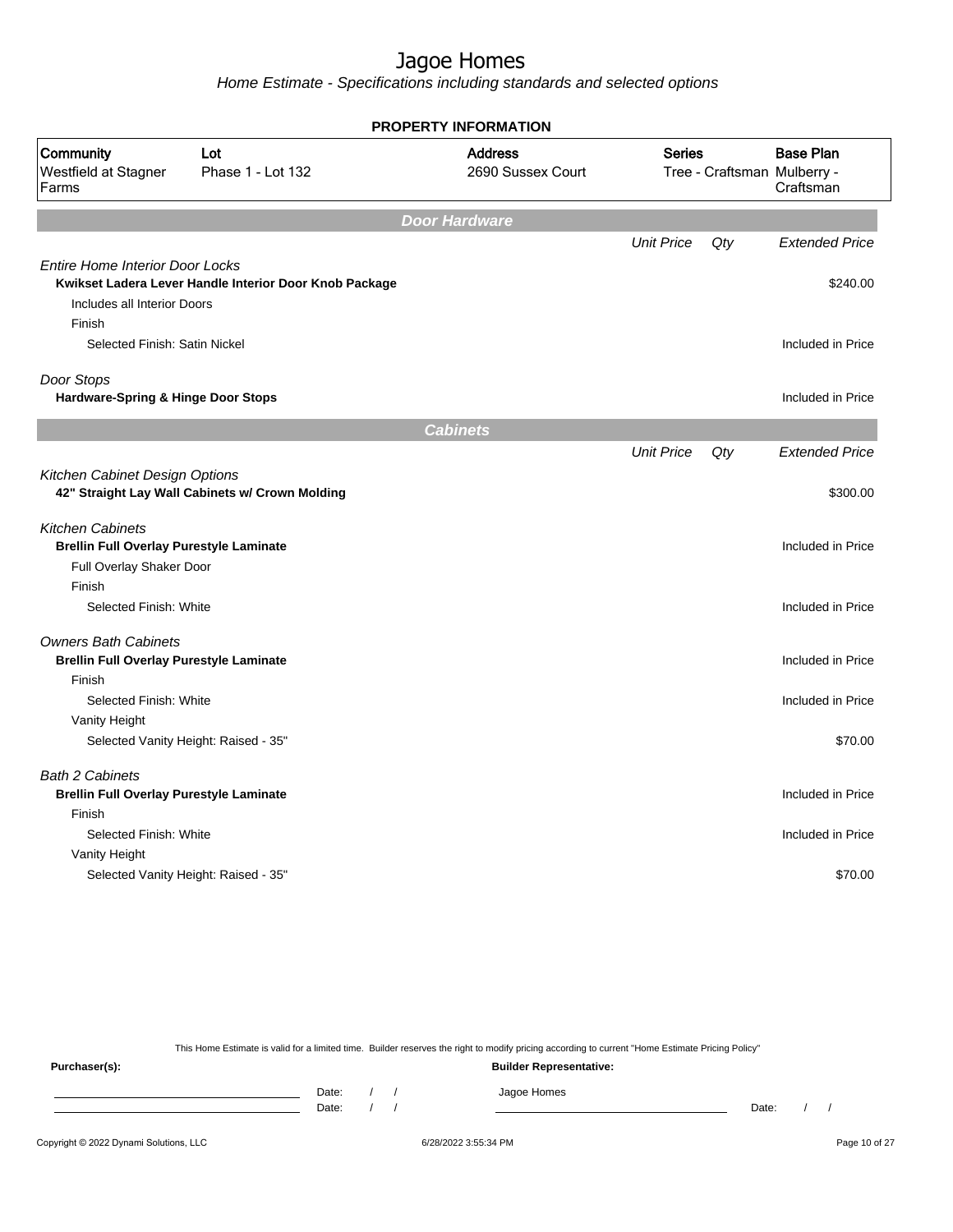|                                                              |                                                                                                                                    | <b>PROPERTY INFORMATION</b>                                                                                                                      |                   |       |                                                              |
|--------------------------------------------------------------|------------------------------------------------------------------------------------------------------------------------------------|--------------------------------------------------------------------------------------------------------------------------------------------------|-------------------|-------|--------------------------------------------------------------|
| Community<br>Westfield at Stagner<br>Farms                   | Lot<br>Phase 1 - Lot 132                                                                                                           | <b>Address</b><br>2690 Sussex Court                                                                                                              | <b>Series</b>     |       | <b>Base Plan</b><br>Tree - Craftsman Mulberry -<br>Craftsman |
|                                                              |                                                                                                                                    | <b>Cabinet Hardware</b>                                                                                                                          |                   |       |                                                              |
|                                                              |                                                                                                                                    |                                                                                                                                                  | <b>Unit Price</b> | Qty   | <b>Extended Price</b>                                        |
| <b>Kitchen Cabinet Hardware</b>                              |                                                                                                                                    |                                                                                                                                                  |                   |       |                                                              |
| <b>Rosalynn Collection</b>                                   |                                                                                                                                    |                                                                                                                                                  |                   |       | \$0.00                                                       |
| <b>Cabinet Door Hardware</b>                                 | Selected Cabinet Door Hardware: 128mm                                                                                              |                                                                                                                                                  |                   |       | Included in Price                                            |
| <b>Cabinet Drawer Hardware</b>                               |                                                                                                                                    |                                                                                                                                                  |                   |       |                                                              |
|                                                              | Selected Cabinet Drawer Hardware: 128mm                                                                                            |                                                                                                                                                  |                   |       | Included in Price                                            |
| Finish                                                       |                                                                                                                                    |                                                                                                                                                  |                   |       |                                                              |
| Selected Finish: Polished Chrome                             |                                                                                                                                    |                                                                                                                                                  |                   |       | Included in Price                                            |
|                                                              |                                                                                                                                    |                                                                                                                                                  |                   |       |                                                              |
| <b>Owner's Bath Cabinet Hardware</b>                         |                                                                                                                                    |                                                                                                                                                  |                   |       |                                                              |
| <b>Rosalynn Collection</b>                                   |                                                                                                                                    |                                                                                                                                                  |                   |       | \$0.00                                                       |
| <b>Cabinet Door Hardware</b>                                 |                                                                                                                                    |                                                                                                                                                  |                   |       |                                                              |
|                                                              | Selected Cabinet Door Hardware: 128mm                                                                                              |                                                                                                                                                  |                   |       | Included in Price                                            |
| <b>Cabinet Drawer Hardware</b>                               |                                                                                                                                    |                                                                                                                                                  |                   |       |                                                              |
|                                                              | Selected Cabinet Drawer Hardware: 128mm                                                                                            |                                                                                                                                                  |                   |       | Included in Price                                            |
| Finish                                                       |                                                                                                                                    |                                                                                                                                                  |                   |       |                                                              |
| Selected Finish: Polished Chrome                             |                                                                                                                                    |                                                                                                                                                  |                   |       | Included in Price                                            |
| <b>Bath 2 Cabinet Hardware</b><br><b>Rosalynn Collection</b> |                                                                                                                                    |                                                                                                                                                  |                   |       | \$0.00                                                       |
| <b>Cabinet Door Hardware</b>                                 |                                                                                                                                    |                                                                                                                                                  |                   |       |                                                              |
|                                                              | Selected Cabinet Door Hardware: 128mm                                                                                              |                                                                                                                                                  |                   |       | Included in Price                                            |
| <b>Cabinet Drawer Hardware</b>                               |                                                                                                                                    |                                                                                                                                                  |                   |       |                                                              |
|                                                              | Selected Cabinet Drawer Hardware: 96mm                                                                                             |                                                                                                                                                  |                   |       | Included in Price                                            |
| Finish                                                       |                                                                                                                                    |                                                                                                                                                  |                   |       |                                                              |
| Selected Finish: Polished Chrome                             |                                                                                                                                    |                                                                                                                                                  |                   |       | Included in Price                                            |
|                                                              |                                                                                                                                    |                                                                                                                                                  |                   |       |                                                              |
|                                                              |                                                                                                                                    | <b>Countertops</b>                                                                                                                               |                   |       |                                                              |
|                                                              |                                                                                                                                    |                                                                                                                                                  | <b>Unit Price</b> | Qty   | Extended Price                                               |
| <b>Kitchen Countertops</b><br>Granite   3cm Class I          |                                                                                                                                    |                                                                                                                                                  |                   |       | \$2,630.00                                                   |
|                                                              | Includes Stainless Steel Undermount Double Bowl Sink and 4 in Granite splash. Included                                             |                                                                                                                                                  |                   |       |                                                              |
|                                                              | splash will be removed if decorative backsplash is selected.<br>Granite is not seamless and seams will be visible and can be felt. |                                                                                                                                                  |                   |       |                                                              |
|                                                              | Colors could vary from samples due to the nature of natural stone.                                                                 |                                                                                                                                                  |                   |       |                                                              |
| Color                                                        |                                                                                                                                    |                                                                                                                                                  |                   |       |                                                              |
| Selected Color: Valle Nevado                                 |                                                                                                                                    |                                                                                                                                                  |                   |       | Included in Price                                            |
| Edge Profile                                                 |                                                                                                                                    |                                                                                                                                                  |                   |       |                                                              |
|                                                              | Selected Edge Profile: Pencil Edge Top & Bottom                                                                                    |                                                                                                                                                  |                   |       | Included in Price                                            |
|                                                              |                                                                                                                                    | This Home Estimate is valid for a limited time. Builder reserves the right to modify pricing according to current "Home Estimate Pricing Policy" |                   |       |                                                              |
| Purchaser(s):                                                |                                                                                                                                    | <b>Builder Representative:</b>                                                                                                                   |                   |       |                                                              |
|                                                              |                                                                                                                                    |                                                                                                                                                  |                   |       |                                                              |
|                                                              | Date:<br>$\sqrt{ }$<br>Date:                                                                                                       | Jagoe Homes<br>$\sqrt{ }$                                                                                                                        |                   | Date: | $\left  \right $                                             |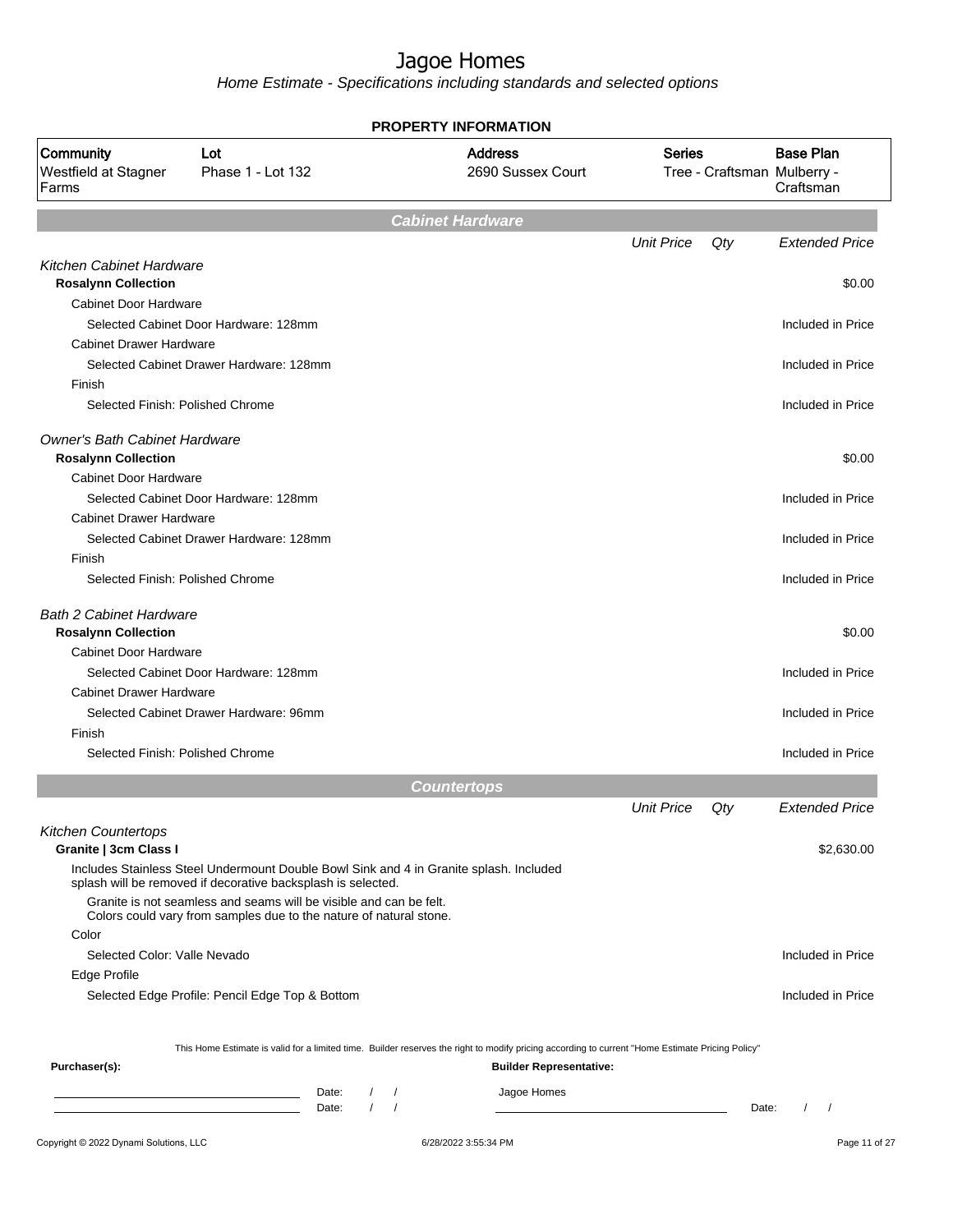|                                                                         |                                                                                                                                                                                                                                                                                                                                                                                                                                                                                 | <b>PROPERTY INFORMATION</b>                                                                                                                                                        |                   |       |                                                              |
|-------------------------------------------------------------------------|---------------------------------------------------------------------------------------------------------------------------------------------------------------------------------------------------------------------------------------------------------------------------------------------------------------------------------------------------------------------------------------------------------------------------------------------------------------------------------|------------------------------------------------------------------------------------------------------------------------------------------------------------------------------------|-------------------|-------|--------------------------------------------------------------|
| <b>Community</b><br>Westfield at Stagner<br>Farms                       | Lot<br>Phase 1 - Lot 132                                                                                                                                                                                                                                                                                                                                                                                                                                                        | <b>Address</b><br>2690 Sussex Court                                                                                                                                                | <b>Series</b>     |       | <b>Base Plan</b><br>Tree - Craftsman Mulberry -<br>Craftsman |
|                                                                         |                                                                                                                                                                                                                                                                                                                                                                                                                                                                                 |                                                                                                                                                                                    |                   |       |                                                              |
|                                                                         |                                                                                                                                                                                                                                                                                                                                                                                                                                                                                 | <b>Countertops</b>                                                                                                                                                                 | <b>Unit Price</b> | Qty   | <b>Extended Price</b>                                        |
| Kitchen Backsplash - Tile                                               |                                                                                                                                                                                                                                                                                                                                                                                                                                                                                 |                                                                                                                                                                                    |                   |       |                                                              |
| <b>Mythology</b>                                                        |                                                                                                                                                                                                                                                                                                                                                                                                                                                                                 |                                                                                                                                                                                    |                   |       | \$1,220.00                                                   |
| the Mediterranean islands.<br>Ceramic                                   | Experience Mediterranean essence with the Mythology™ collection - featuring<br>styles and characteristics sure to stir your soul. As dramatic as it is chic in the detailing; rich<br>natural earth tones and textures with handmade look punches<br>are the foundation of Mythology™. With curvaceous 6-inch arabesque shapes & Picket<br>Mosaic options, embody the warmth and serenity of                                                                                    |                                                                                                                                                                                    |                   |       |                                                              |
|                                                                         | Selected Ceramic: Mythology Arabesque Santorini MY90                                                                                                                                                                                                                                                                                                                                                                                                                            |                                                                                                                                                                                    |                   |       | Included in Price                                            |
| Grout Color                                                             |                                                                                                                                                                                                                                                                                                                                                                                                                                                                                 |                                                                                                                                                                                    |                   |       |                                                              |
| Selected Grout Color: 02 Pewter                                         |                                                                                                                                                                                                                                                                                                                                                                                                                                                                                 |                                                                                                                                                                                    |                   |       | Included in Price                                            |
| Trim<br>Selected Trim: Polished Chrome                                  |                                                                                                                                                                                                                                                                                                                                                                                                                                                                                 |                                                                                                                                                                                    |                   |       | Included in Price                                            |
| <b>Owner's Bath Vanity Top</b>                                          |                                                                                                                                                                                                                                                                                                                                                                                                                                                                                 |                                                                                                                                                                                    |                   |       |                                                              |
| <b>Cultured Marble   Double Rectangle Bowl</b>                          | Cultured Marble is Beautiful – Veining and patterns can be incorporated during the casting                                                                                                                                                                                                                                                                                                                                                                                      |                                                                                                                                                                                    |                   |       | \$390.00                                                     |
| abrasive products.<br>mildew and chips.<br>Color                        | process, creating character, depth and interest that mimics its natural counterpart.<br>Low Maintenance - Cultured marble never needs to be sealed and is easy to clean with non-<br>Durable - Cultured marble is non-porous, making it extremely tough and resistant to stains,<br>Economical – In general, cultured marble is less expensive to fabricate and install than slab<br>marble, but will increase the overall value of a home just as natural stone products will. |                                                                                                                                                                                    |                   |       |                                                              |
| Selected Color: Carerra Frost                                           |                                                                                                                                                                                                                                                                                                                                                                                                                                                                                 |                                                                                                                                                                                    |                   |       | Included in Price                                            |
| Finish                                                                  |                                                                                                                                                                                                                                                                                                                                                                                                                                                                                 |                                                                                                                                                                                    |                   |       |                                                              |
| Selected Finish: Matte                                                  |                                                                                                                                                                                                                                                                                                                                                                                                                                                                                 |                                                                                                                                                                                    |                   |       | Included in Price                                            |
| Bath 2 Vanity Top                                                       |                                                                                                                                                                                                                                                                                                                                                                                                                                                                                 |                                                                                                                                                                                    |                   |       |                                                              |
| <b>Cultured Marble   Rectangle Bowl</b>                                 |                                                                                                                                                                                                                                                                                                                                                                                                                                                                                 |                                                                                                                                                                                    |                   |       | \$165.00                                                     |
| Color                                                                   |                                                                                                                                                                                                                                                                                                                                                                                                                                                                                 |                                                                                                                                                                                    |                   |       |                                                              |
| Selected Color: Carerra Frost                                           |                                                                                                                                                                                                                                                                                                                                                                                                                                                                                 |                                                                                                                                                                                    |                   |       | Included in Price                                            |
| Finish<br>Selected Finish: Matte                                        |                                                                                                                                                                                                                                                                                                                                                                                                                                                                                 |                                                                                                                                                                                    |                   |       | Included in Price                                            |
|                                                                         |                                                                                                                                                                                                                                                                                                                                                                                                                                                                                 |                                                                                                                                                                                    |                   |       |                                                              |
|                                                                         |                                                                                                                                                                                                                                                                                                                                                                                                                                                                                 | <b>Mirrors</b>                                                                                                                                                                     |                   |       |                                                              |
|                                                                         |                                                                                                                                                                                                                                                                                                                                                                                                                                                                                 |                                                                                                                                                                                    | <b>Unit Price</b> | Qty   | <b>Extended Price</b>                                        |
| <b>Owner's Bath Mirrors</b><br>Beveled Edged Mirrors, (Qty 2) 30" X 36" |                                                                                                                                                                                                                                                                                                                                                                                                                                                                                 |                                                                                                                                                                                    |                   |       | \$0.00                                                       |
| Purchaser(s):                                                           |                                                                                                                                                                                                                                                                                                                                                                                                                                                                                 | This Home Estimate is valid for a limited time. Builder reserves the right to modify pricing according to current "Home Estimate Pricing Policy"<br><b>Builder Representative:</b> |                   |       |                                                              |
|                                                                         |                                                                                                                                                                                                                                                                                                                                                                                                                                                                                 |                                                                                                                                                                                    |                   |       |                                                              |
|                                                                         | Date:<br>Date:                                                                                                                                                                                                                                                                                                                                                                                                                                                                  | Jagoe Homes                                                                                                                                                                        |                   | Date: | $\prime$<br>$\sqrt{2}$                                       |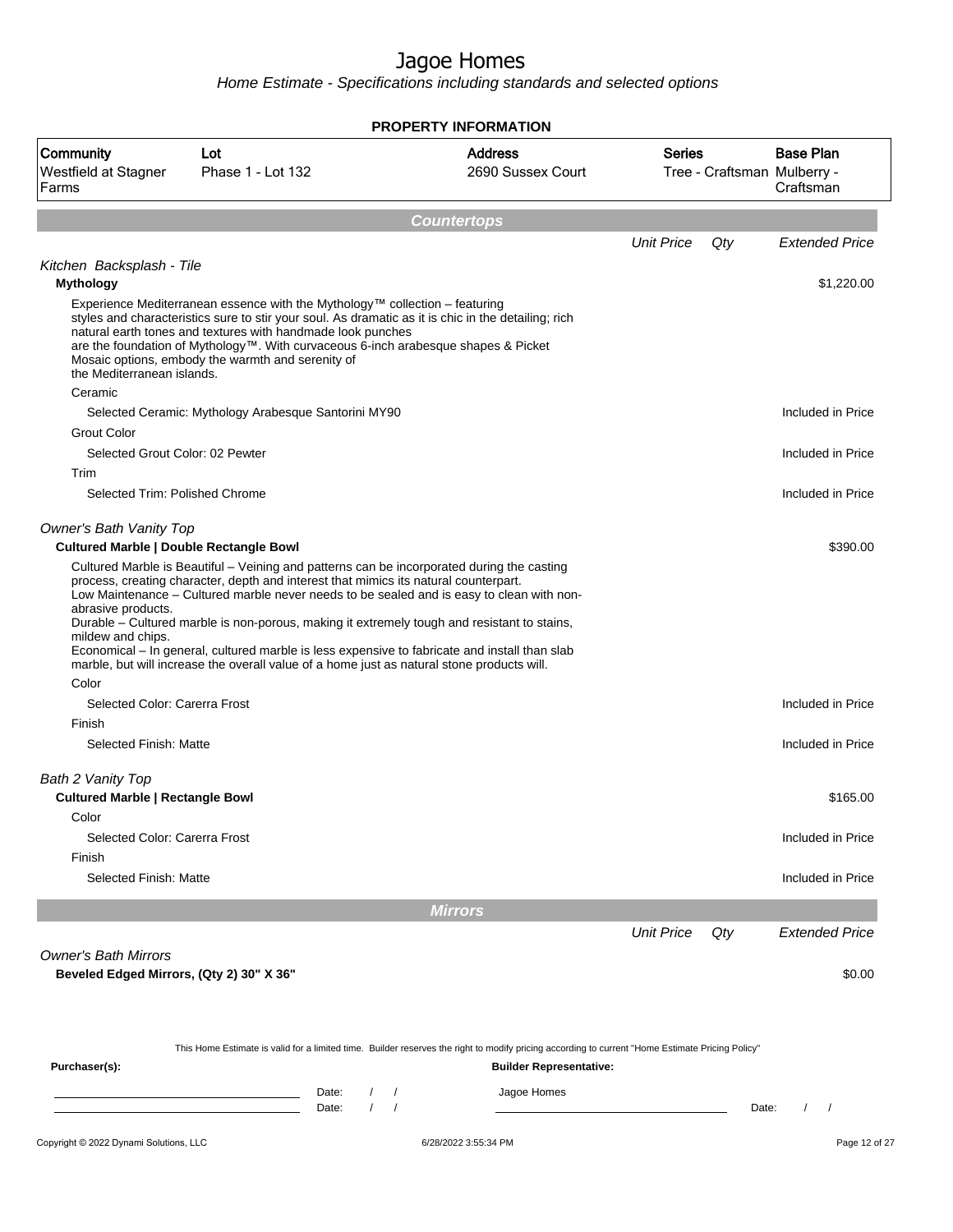Home Estimate - Specifications including standards and selected options

|                                                                           |                                                                                               | <b>PROPERTY INFORMATION</b>         |                   |     |                                                              |
|---------------------------------------------------------------------------|-----------------------------------------------------------------------------------------------|-------------------------------------|-------------------|-----|--------------------------------------------------------------|
| Community<br>Westfield at Stagner<br>Farms                                | Lot<br>Phase 1 - Lot 132                                                                      | <b>Address</b><br>2690 Sussex Court | <b>Series</b>     |     | <b>Base Plan</b><br>Tree - Craftsman Mulberry -<br>Craftsman |
|                                                                           |                                                                                               | <b>Mirrors</b>                      |                   |     |                                                              |
|                                                                           |                                                                                               |                                     | <b>Unit Price</b> | Qty | <b>Extended Price</b>                                        |
| Bath 2 Mirror                                                             |                                                                                               |                                     |                   |     |                                                              |
| Beveled Edge Mirror(s)   Per Base Plan                                    |                                                                                               |                                     |                   |     | Included in Price                                            |
|                                                                           |                                                                                               | <b>Appliances</b>                   |                   |     |                                                              |
|                                                                           |                                                                                               |                                     | <b>Unit Price</b> | Qty | <b>Extended Price</b>                                        |
| Kitchen Range                                                             | Range - Gas - Free Standing Continuous Grates                                                 |                                     |                   |     | \$240.00                                                     |
| Finish                                                                    |                                                                                               |                                     |                   |     |                                                              |
|                                                                           | Selected Finish: Stainless Steel - JGBS66REKSS                                                |                                     |                   |     | \$150.00                                                     |
| Kitchen Microwave or Microwave Hood<br><b>Microwave - Stainless Steel</b> |                                                                                               |                                     |                   |     | \$80.00                                                      |
|                                                                           | GE® 1.6 CU. FT. OVER-THE-RANGE MICROWAVE OVEN                                                 |                                     |                   |     |                                                              |
|                                                                           | Technical Specification: APPROXIMATE DIMENSIONS (HxWxD)<br>16 1/8 H x 29 7/8 W x 15 9/16 D in |                                     |                   |     |                                                              |
| Finish                                                                    |                                                                                               |                                     |                   |     |                                                              |
|                                                                           | Selected Finish: Stainless Steel - JVM3160RFSS                                                |                                     |                   |     | Included in Price                                            |
| <b>Kitchen Dishwasher</b><br><b>Dishwasher - Top Control</b>              |                                                                                               |                                     |                   |     | \$170.00                                                     |
| DRY BOOST                                                                 | GE® TOP CONTROL WITH PLASTIC INTERIOR DISHWASHER WITH SANITIZE CYCLE &                        |                                     |                   |     |                                                              |
| 33 3/8 H x 23 3/4 W x 24 D in                                             | Technical Specification: APPROXIMATE DIMENSIONS (HxWxD)                                       |                                     |                   |     |                                                              |
| Finish                                                                    |                                                                                               |                                     |                   |     |                                                              |
|                                                                           | Selected Finish: Stainless Steel - GDT630PYRFS                                                |                                     |                   |     | Included in Price                                            |
| Refrigerator                                                              |                                                                                               |                                     |                   |     |                                                              |
|                                                                           | Refrigerator - Side by Side w/ Ice & Water on Door                                            |                                     |                   |     | Included in Price                                            |
| Finish                                                                    |                                                                                               |                                     |                   |     |                                                              |
|                                                                           | Selected Finish: Stainless Steel - GSS25GYPFS                                                 |                                     |                   |     | \$165.00                                                     |
|                                                                           |                                                                                               | <b>Plumbing</b>                     |                   |     |                                                              |
|                                                                           |                                                                                               |                                     | <b>Unit Price</b> | Qty | <b>Extended Price</b>                                        |
| Owner's Bath Fixture Color Package<br><b>Bath Fixture Color</b>           |                                                                                               |                                     |                   |     | Included in Price                                            |
| Color                                                                     |                                                                                               |                                     |                   |     |                                                              |
| Selected Color: White                                                     |                                                                                               |                                     |                   |     | Included in Price                                            |
|                                                                           |                                                                                               |                                     |                   |     |                                                              |
|                                                                           |                                                                                               |                                     |                   |     |                                                              |

This Home Estimate is valid for a limited time. Builder reserves the right to modify pricing according to current "Home Estimate Pricing Policy"

**Purchaser(s): Builder Representative:** Date: / / Jagoe Homes<br>Date: / / Jagoe Homes Date: / / Date: / /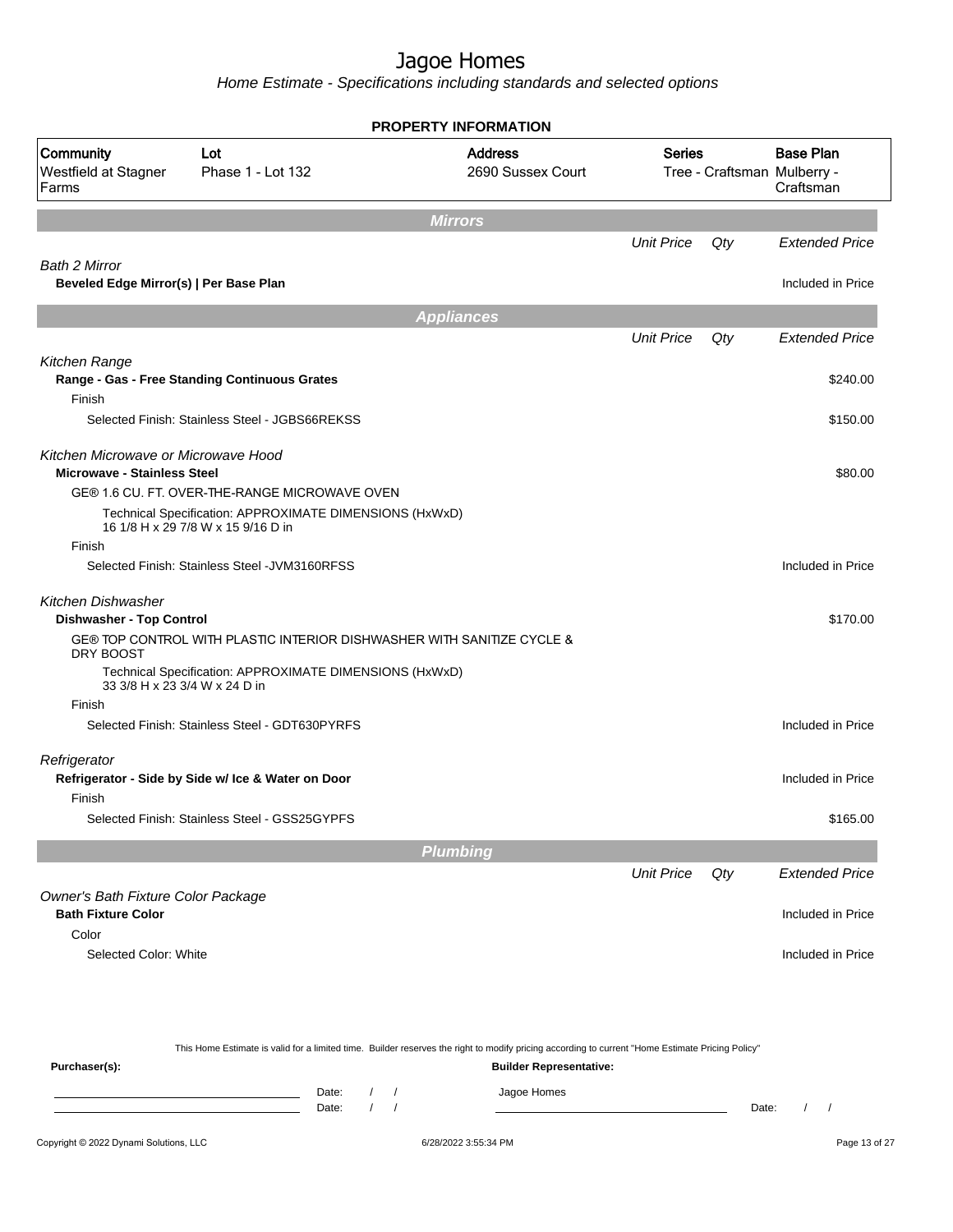Home Estimate - Specifications including standards and selected options

|                                               |                                                                                                                                                                                                                                   | <b>PROPERTY INFORMATION</b>         |                   |     |                                                                                                                                                                      |
|-----------------------------------------------|-----------------------------------------------------------------------------------------------------------------------------------------------------------------------------------------------------------------------------------|-------------------------------------|-------------------|-----|----------------------------------------------------------------------------------------------------------------------------------------------------------------------|
| Community<br>Westfield at Stagner<br>Farms    | Lot<br>Phase 1 - Lot 132                                                                                                                                                                                                          | <b>Address</b><br>2690 Sussex Court | Series            |     | <b>Base Plan</b><br>Tree - Craftsman Mulberry -<br>Craftsman                                                                                                         |
|                                               |                                                                                                                                                                                                                                   | <b>Plumbing</b>                     |                   |     |                                                                                                                                                                      |
|                                               |                                                                                                                                                                                                                                   |                                     | <b>Unit Price</b> | Qty | <b>Extended Price</b>                                                                                                                                                |
| <b>Owner's Bath Vanity</b>                    |                                                                                                                                                                                                                                   |                                     |                   |     |                                                                                                                                                                      |
| 72" Double Bowl                               |                                                                                                                                                                                                                                   |                                     |                   |     | Included in Price                                                                                                                                                    |
|                                               | See plans for details. Linen Closet may have to be removed if applicable.                                                                                                                                                         |                                     |                   |     |                                                                                                                                                                      |
| <b>Owner's Bath Lavatory Faucet</b>           |                                                                                                                                                                                                                                   |                                     |                   |     |                                                                                                                                                                      |
| <b>Delta Ashlyn Collection</b>                |                                                                                                                                                                                                                                   |                                     |                   | 2   | Included in Price                                                                                                                                                    |
| Finish                                        |                                                                                                                                                                                                                                   |                                     |                   |     |                                                                                                                                                                      |
| Selected Finish: Chrome                       |                                                                                                                                                                                                                                   |                                     |                   |     | Included in Price                                                                                                                                                    |
| Spread                                        |                                                                                                                                                                                                                                   |                                     |                   |     |                                                                                                                                                                      |
|                                               | Selected Spread: 3564   8" Spread                                                                                                                                                                                                 |                                     |                   |     | \$290.00                                                                                                                                                             |
|                                               | Owner's Bath Towel Bar or Robe Hooks & Paper Holder                                                                                                                                                                               |                                     |                   |     |                                                                                                                                                                      |
| Sage Robe Hooks (Qty 2) & Paper Holder        |                                                                                                                                                                                                                                   |                                     |                   |     | \$40.00                                                                                                                                                              |
|                                               | Hooks to be hung 67" above Finished Floor unless customer selects different location.                                                                                                                                             |                                     |                   |     |                                                                                                                                                                      |
| Finish                                        |                                                                                                                                                                                                                                   |                                     |                   |     |                                                                                                                                                                      |
| Selected Finish: Chrome                       |                                                                                                                                                                                                                                   |                                     |                   |     | Included in Price                                                                                                                                                    |
| <b>Owners Bath Tub/Shower or Shower Stall</b> | Ceramic Shower #008 - 48" x 36" Subway Tile Shower, 2.5 Wall, w/Tile Floor, Bullnose, (2)<br>Corner Shelves, w/Frameless Shower Door - Tile to Ceiling<br>Subway will be trimmed with matching Bullnose. See Drawing for Details. |                                     |                   |     | \$7,750.00                                                                                                                                                           |
| <b>Additional Shower Shelf</b>                |                                                                                                                                                                                                                                   |                                     |                   |     |                                                                                                                                                                      |
|                                               | Selected Additional Shower Shelf: N/A                                                                                                                                                                                             |                                     |                   |     | Included in Price                                                                                                                                                    |
| Ceramic Color                                 |                                                                                                                                                                                                                                   |                                     |                   |     |                                                                                                                                                                      |
|                                               |                                                                                                                                                                                                                                   |                                     |                   |     |                                                                                                                                                                      |
|                                               | Selected Ceramic Color: White 4" x 12"                                                                                                                                                                                            |                                     |                   |     |                                                                                                                                                                      |
| <b>Ceramic Direction</b>                      |                                                                                                                                                                                                                                   |                                     |                   |     |                                                                                                                                                                      |
|                                               | Selected Ceramic Direction: Vertical                                                                                                                                                                                              |                                     |                   |     |                                                                                                                                                                      |
| Ceramic Install Pattern                       |                                                                                                                                                                                                                                   |                                     |                   |     |                                                                                                                                                                      |
|                                               | Selected Ceramic Install Pattern: Half Offset                                                                                                                                                                                     |                                     |                   |     |                                                                                                                                                                      |
| <b>Glass Pattern</b>                          |                                                                                                                                                                                                                                   |                                     |                   |     |                                                                                                                                                                      |
| Selected Glass Pattern: Clear                 |                                                                                                                                                                                                                                   |                                     |                   |     |                                                                                                                                                                      |
| <b>Grout Color</b>                            |                                                                                                                                                                                                                                   |                                     |                   |     |                                                                                                                                                                      |
| Selected Grout Color: 02 Pewter               |                                                                                                                                                                                                                                   |                                     |                   |     |                                                                                                                                                                      |
| Shower Curb                                   |                                                                                                                                                                                                                                   |                                     |                   |     |                                                                                                                                                                      |
|                                               | Selected Shower Curb: White Carrara                                                                                                                                                                                               |                                     |                   |     |                                                                                                                                                                      |
| Shower Door Finish                            |                                                                                                                                                                                                                                   |                                     |                   |     |                                                                                                                                                                      |
|                                               | Selected Shower Door Finish: Chrome                                                                                                                                                                                               |                                     |                   |     |                                                                                                                                                                      |
| Shower Floor                                  | Selected Shower Floor: Pebble - Venetian Silver                                                                                                                                                                                   |                                     |                   |     | Included in Price<br>Included in Price<br>Included in Price<br>Included in Price<br>Included in Price<br>Included in Price<br>Included in Price<br>Included in Price |

This Home Estimate is valid for a limited time. Builder reserves the right to modify pricing according to current "Home Estimate Pricing Policy"

**Purchaser(s): Builder Representative:** Date: / / Jagoe Homes<br>Date: / / Jagoe Homes Date: / / Date: / /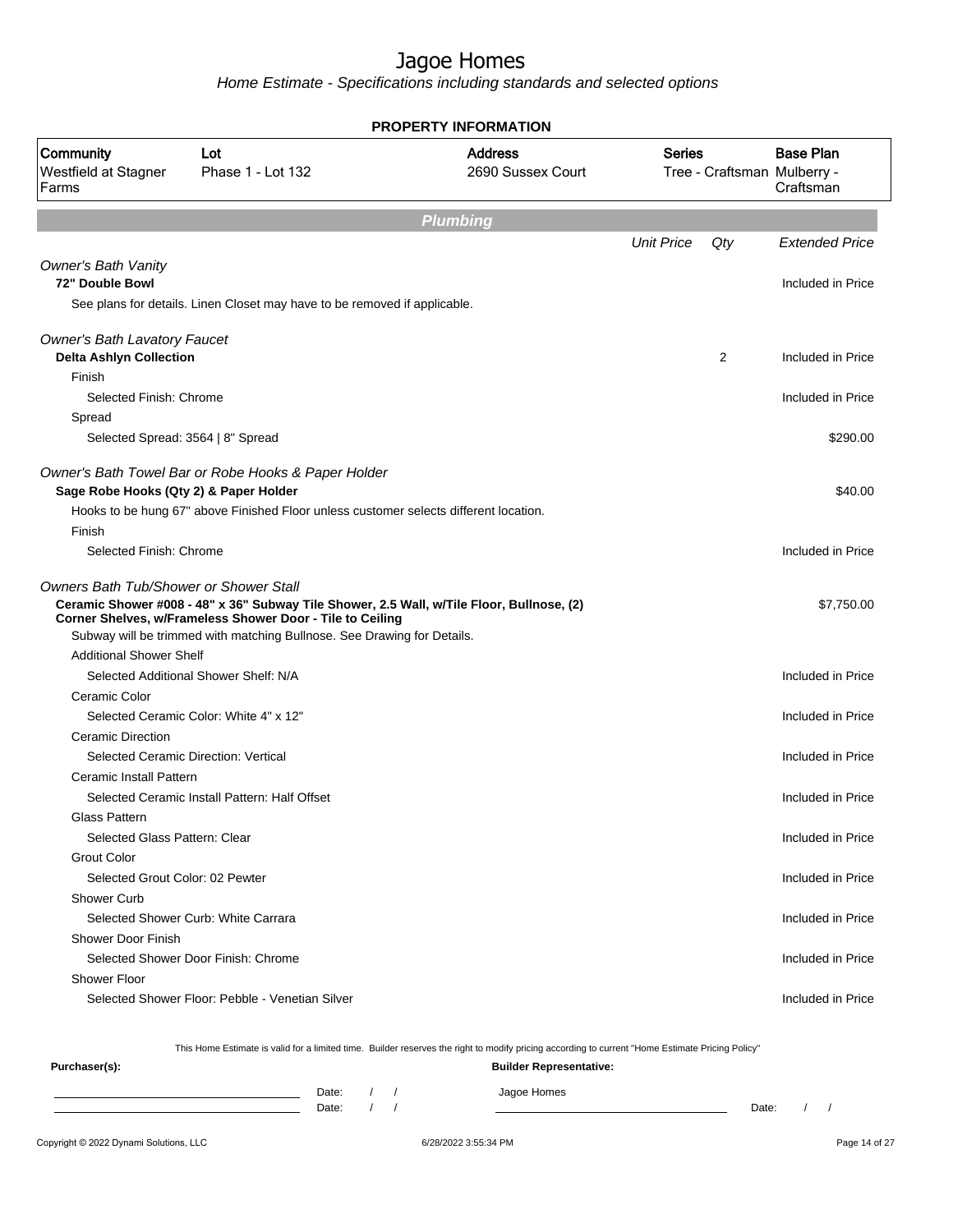Home Estimate - Specifications including standards and selected options

|                                                                  |                                                                                                                                         | <b>PROPERTY INFORMATION</b>         |                   |     |                                                              |
|------------------------------------------------------------------|-----------------------------------------------------------------------------------------------------------------------------------------|-------------------------------------|-------------------|-----|--------------------------------------------------------------|
| Community<br>Westfield at Stagner<br>Farms                       | Lot<br>Phase 1 - Lot 132                                                                                                                | <b>Address</b><br>2690 Sussex Court | <b>Series</b>     |     | <b>Base Plan</b><br>Tree - Craftsman Mulberry -<br>Craftsman |
|                                                                  |                                                                                                                                         | <b>Plumbing</b>                     |                   |     |                                                              |
|                                                                  |                                                                                                                                         |                                     | <b>Unit Price</b> | Qty | <b>Extended Price</b>                                        |
| Owners Bath Tub/Shower or Shower Stall<br><b>Shower Shelving</b> |                                                                                                                                         |                                     |                   |     |                                                              |
|                                                                  | Selected Shower Shelving: White Carrara                                                                                                 |                                     |                   |     | Included in Price                                            |
| Threshold                                                        |                                                                                                                                         |                                     |                   |     |                                                              |
|                                                                  | Selected Threshold: Standard w/Tile Floor                                                                                               |                                     |                   |     | Included in Price                                            |
| <b>Vertical Accent Insert</b>                                    |                                                                                                                                         |                                     |                   |     |                                                              |
|                                                                  | Selected Vertical Accent Insert: 12" Vertical Centered on Back Wall, Pebble Venetian<br>Silver, Avail only w/Vertical Subway Direction) |                                     |                   |     | \$505.00                                                     |
| Owner's Bath Whirlpool Tub                                       | 42" x 60" Whirlpool Tub, with removable skirt                                                                                           |                                     |                   |     | Included in Price                                            |
| <b>Owner's Bath Shower Stall Faucet</b>                          |                                                                                                                                         |                                     |                   |     |                                                              |
| Delta Ashlyn Shower Stall Faucet T14264                          |                                                                                                                                         |                                     |                   |     | Included in Price                                            |
| Model # T14264<br>Finish                                         |                                                                                                                                         |                                     |                   |     |                                                              |
| Selected Finish: Chrome                                          |                                                                                                                                         |                                     |                   |     | Included in Price                                            |
| Owner's Bath Whirlpool Faucet                                    |                                                                                                                                         |                                     |                   |     |                                                              |
|                                                                  | Delta Ashlyn Whirlpool Faucet w/Matching Waste & Overflow                                                                               |                                     |                   |     | Included in Price                                            |
| Finish                                                           |                                                                                                                                         |                                     |                   |     |                                                              |
| Selected Finish: Chrome                                          |                                                                                                                                         |                                     |                   |     | Included in Price                                            |
| <b>Owner's Bath Commode</b><br><b>Hymont/Elongated Commode</b>   |                                                                                                                                         |                                     |                   |     | \$195.00                                                     |
| Hymont is approx. 17" tall                                       |                                                                                                                                         |                                     |                   |     |                                                              |
| <b>Bath 2 Fixture Color Package</b>                              |                                                                                                                                         |                                     |                   |     |                                                              |
| <b>Bath Fixture Color</b>                                        |                                                                                                                                         |                                     |                   |     | Included in Price                                            |
| Color                                                            |                                                                                                                                         |                                     |                   |     |                                                              |
| Selected Color: White                                            |                                                                                                                                         |                                     |                   |     | Included in Price                                            |
| <b>Bath 2 Commode</b>                                            |                                                                                                                                         |                                     |                   |     |                                                              |
| <b>Hymont/Elongated Commode</b>                                  |                                                                                                                                         |                                     |                   |     | \$195.00                                                     |
| Hymont is approx. 17" tall                                       |                                                                                                                                         |                                     |                   |     |                                                              |
| <b>Bath 2 Lavatory Faucet</b>                                    |                                                                                                                                         |                                     |                   |     |                                                              |
| <b>Delta Ashlyn Collection</b>                                   |                                                                                                                                         |                                     |                   |     | Included in Price                                            |
| Finish                                                           |                                                                                                                                         |                                     |                   |     |                                                              |
| Selected Finish: Chrome                                          |                                                                                                                                         |                                     |                   |     | Included in Price                                            |
|                                                                  |                                                                                                                                         |                                     |                   |     |                                                              |
|                                                                  |                                                                                                                                         |                                     |                   |     |                                                              |

This Home Estimate is valid for a limited time. Builder reserves the right to modify pricing according to current "Home Estimate Pricing Policy"

| Purchaser(s): |       |  | <b>Builder Representative:</b> |       |  |  |
|---------------|-------|--|--------------------------------|-------|--|--|
|               | Date: |  | Jagoe Homes                    |       |  |  |
|               | Date: |  |                                | Date: |  |  |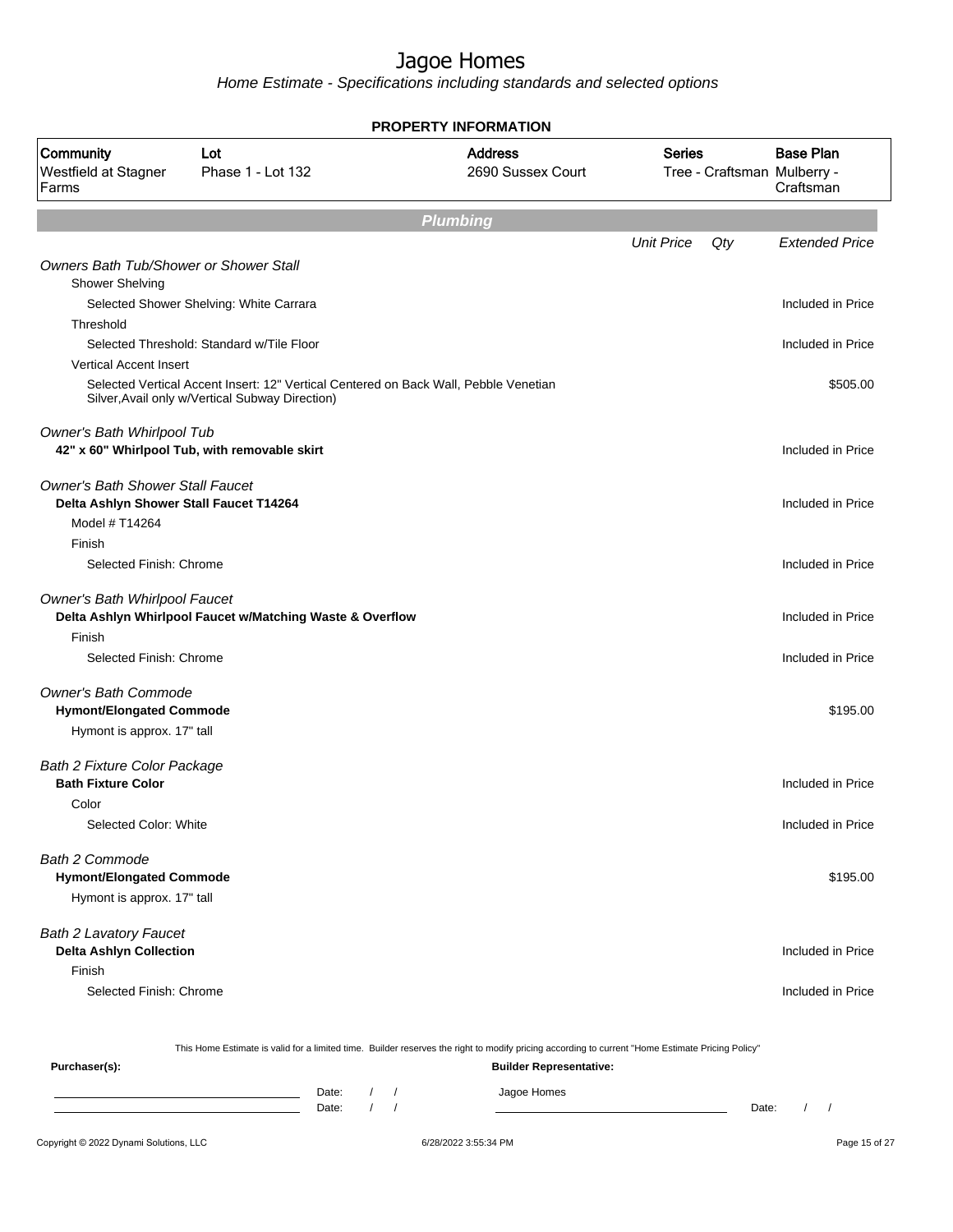|                                            |                                                                            | <b>PROPERTY INFORMATION</b>         |                   |     |                                                              |
|--------------------------------------------|----------------------------------------------------------------------------|-------------------------------------|-------------------|-----|--------------------------------------------------------------|
| Community<br>Westfield at Stagner<br>Farms | Lot<br>Phase 1 - Lot 132                                                   | <b>Address</b><br>2690 Sussex Court | <b>Series</b>     |     | <b>Base Plan</b><br>Tree - Craftsman Mulberry -<br>Craftsman |
|                                            |                                                                            |                                     |                   |     |                                                              |
|                                            |                                                                            | <b>Plumbing</b>                     |                   |     |                                                              |
|                                            |                                                                            |                                     | <b>Unit Price</b> | Qty | <b>Extended Price</b>                                        |
| <b>Bath 2 Lavatory Faucet</b><br>Spread    |                                                                            |                                     |                   |     |                                                              |
| Selected Spread: 3564   8" Spread          |                                                                            |                                     |                   |     | \$145.00                                                     |
|                                            |                                                                            |                                     |                   |     |                                                              |
| Bath 2 Towel Bar & Paper Holder            |                                                                            |                                     |                   |     |                                                              |
| <b>Chrome Towel Bar &amp; Paper Holder</b> |                                                                            |                                     |                   |     | Included in Price                                            |
| <b>Bath 2 Tub/Shower or Shower Stall</b>   |                                                                            |                                     |                   |     |                                                              |
| 60" Fiberglass Tub/Shower                  |                                                                            |                                     |                   |     | Included in Price                                            |
| <b>Bath 2 Tub/Shower Faucet</b>            |                                                                            |                                     |                   |     |                                                              |
| Delta Ashlyn Tub/Shower Faucet T14464      |                                                                            |                                     |                   |     | Included in Price                                            |
| Finish                                     |                                                                            |                                     |                   |     |                                                              |
| Selected Finish: Chrome                    |                                                                            |                                     |                   |     | Included in Price                                            |
| <b>Kitchen Sink</b>                        |                                                                            |                                     |                   |     |                                                              |
|                                            | Blanco Precis Undermount Sink - Super Single Bowl w/Chrome Disposal Flange |                                     |                   |     | \$680.00                                                     |
| Sink 9 1/2" Deep                           |                                                                            |                                     |                   |     |                                                              |
| Color                                      |                                                                            |                                     |                   |     |                                                              |
|                                            | Selected Color: Metallic Gray 440148                                       |                                     |                   |     | Included in Price                                            |
| <b>Kitchen Sink Faucet</b>                 |                                                                            |                                     |                   |     |                                                              |
|                                            | Kitchen Sink Faucet - Delta Emmaline Single Handle Pull Down #9182         |                                     |                   |     | \$360.00                                                     |
| Finish                                     |                                                                            |                                     |                   |     |                                                              |
| Selected Finish: Chrome                    |                                                                            |                                     |                   |     | Included in Price                                            |
| Kitchen Garbage Disposal                   |                                                                            |                                     |                   |     |                                                              |
| Garbage Disposal 1/3 hp                    |                                                                            |                                     |                   |     | Included in Price                                            |
| Kitchen Ice Maker Water Line               |                                                                            |                                     |                   |     |                                                              |
| Ice Maker Water Line                       |                                                                            |                                     |                   |     | Included in Price                                            |
|                                            |                                                                            |                                     |                   |     |                                                              |
| Kitchen Gas Line for Range                 |                                                                            |                                     |                   |     |                                                              |
| Existing 220v outlet remains.              | Gas Line for Range, Includes 110-Volt Outlet                               |                                     |                   |     | \$970.00                                                     |
|                                            |                                                                            |                                     |                   |     |                                                              |
| <b>Entire Home Water Heater</b>            |                                                                            |                                     |                   |     |                                                              |
| <b>Tankless Water Heater</b>               |                                                                            |                                     |                   |     | Included in Price                                            |

| This Home Estimate is valid for a limited time. Builder reserves the right to modify pricing according to current "Home Estimate Pricing Policy" |                                |  |  |             |       |  |  |
|--------------------------------------------------------------------------------------------------------------------------------------------------|--------------------------------|--|--|-------------|-------|--|--|
| Purchaser(s):                                                                                                                                    | <b>Builder Representative:</b> |  |  |             |       |  |  |
|                                                                                                                                                  | Date:                          |  |  | Jagoe Homes |       |  |  |
|                                                                                                                                                  | Date:                          |  |  |             | Date: |  |  |
|                                                                                                                                                  |                                |  |  |             |       |  |  |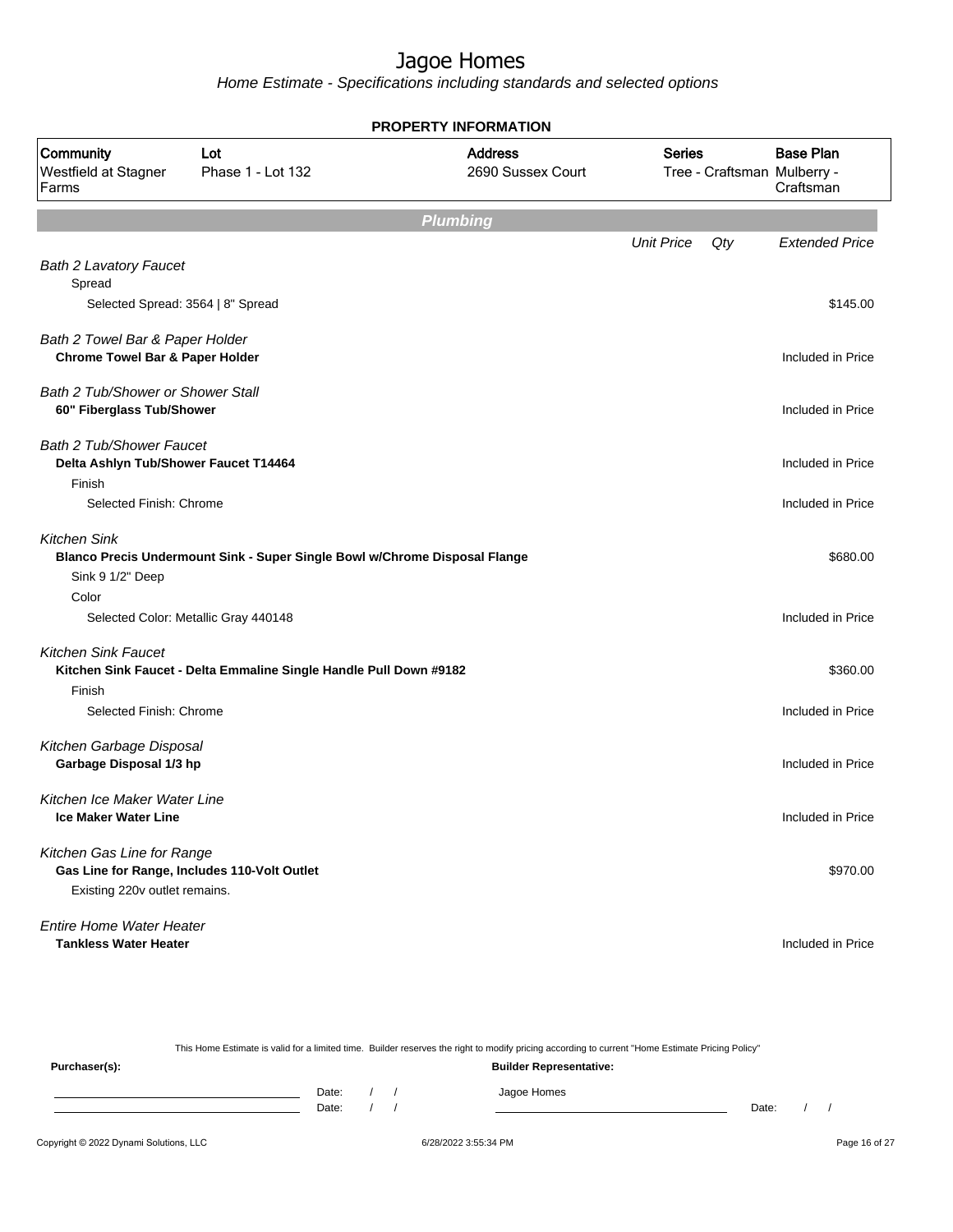|                                                                                    |                                                                                                                                                                                           |                                        | <b>PROPERTY INFORMATION</b>              |                   |       |                                                              |
|------------------------------------------------------------------------------------|-------------------------------------------------------------------------------------------------------------------------------------------------------------------------------------------|----------------------------------------|------------------------------------------|-------------------|-------|--------------------------------------------------------------|
| Community<br>Westfield at Stagner<br>Farms                                         | Lot<br>Phase 1 - Lot 132                                                                                                                                                                  |                                        | <b>Address</b><br>2690 Sussex Court      | <b>Series</b>     |       | <b>Base Plan</b><br>Tree - Craftsman Mulberry -<br>Craftsman |
|                                                                                    |                                                                                                                                                                                           | <b>Plumbing</b>                        |                                          |                   |       |                                                              |
| Entire Home Main Water Shutoff Valve<br><b>Main Water Shutoff Valve</b>            |                                                                                                                                                                                           |                                        |                                          | <b>Unit Price</b> | Qty   | <b>Extended Price</b><br>Included in Price                   |
| <b>Entire Home Plumbing Supply Pipes</b>                                           | <b>Plumbing Pipes: Water Continuous PEX Piping</b>                                                                                                                                        |                                        |                                          |                   |       | Included in Price                                            |
| Entire Home Plumbing Waste & Vent Lines<br><b>Plumbing Drains and Vents PVC</b>    |                                                                                                                                                                                           |                                        |                                          |                   |       | Included in Price                                            |
| Entire Home Secondary Shut-Off Valves<br>Secondary Shut-Off Valves at each fixture |                                                                                                                                                                                           |                                        |                                          |                   |       | Included in Price                                            |
| <b>Exterior Plumbing Sewer Lines</b>                                               | Plumbing Pipes: Exterior Sewer Lines PVC Schedule 40                                                                                                                                      |                                        |                                          |                   |       | Included in Price                                            |
| <b>Exterior Sillcocks</b><br><b>Outside Faucets Frost Proof (Per Plan)</b>         |                                                                                                                                                                                           |                                        |                                          |                   |       | Included in Price                                            |
|                                                                                    |                                                                                                                                                                                           |                                        | <b>Electrical, Media, Communications</b> |                   |       |                                                              |
| Front Porch Light(s)<br><b>Recessed Lighting (Per Plan)</b>                        |                                                                                                                                                                                           |                                        |                                          | <b>Unit Price</b> | Qty   | <b>Extended Price</b><br>Included in Price                   |
| Foyer Light(s)                                                                     | Recessed Lighting (2) ILO Standard Flush Mount(s)                                                                                                                                         |                                        |                                          |                   |       | \$160.00                                                     |
| Family Room Ceiling Fixture<br>Color                                               | Ceiling Fan 52" Kichler Pro #330018, Fan Only                                                                                                                                             |                                        |                                          |                   |       | Included in Price                                            |
|                                                                                    | Selected Color: Brushed Nickel w/Silver Blades                                                                                                                                            |                                        |                                          |                   |       | Included in Price                                            |
| Family Room Recessed Light(s)<br><b>Recessed Lighting (Per Plan)</b>               |                                                                                                                                                                                           |                                        |                                          |                   |       | Included in Price                                            |
| Kitchen Ceiling Lighting<br><b>Recessed Lighting (Per Plan)</b>                    |                                                                                                                                                                                           |                                        |                                          |                   |       | Included in Price                                            |
| Finish                                                                             | Additional Kitchen Ceiling Lighting on Separate Switch<br>Pendant Hanging Task Lights - Kichler Everly #42046 (Qty 2)                                                                     |                                        |                                          |                   |       | \$690.00                                                     |
| Selected Finish: Chrome                                                            |                                                                                                                                                                                           |                                        |                                          |                   |       | Included in Price                                            |
| Purchaser(s):                                                                      | This Home Estimate is valid for a limited time. Builder reserves the right to modify pricing according to current "Home Estimate Pricing Policy"                                          |                                        | <b>Builder Representative:</b>           |                   |       |                                                              |
|                                                                                    | Date:<br><u> 1989 - Johann Barn, mars ann an t-Amhair an t-Amhair an t-Amhair an t-Amhair an t-Amhair an t-Amhair an t-A</u><br>Date:<br>the control of the control of the control of the | $\sqrt{ }$<br>$\sqrt{ }$<br>$\sqrt{ }$ | Jagoe Homes                              |                   | Date: | $1 \quad 1$                                                  |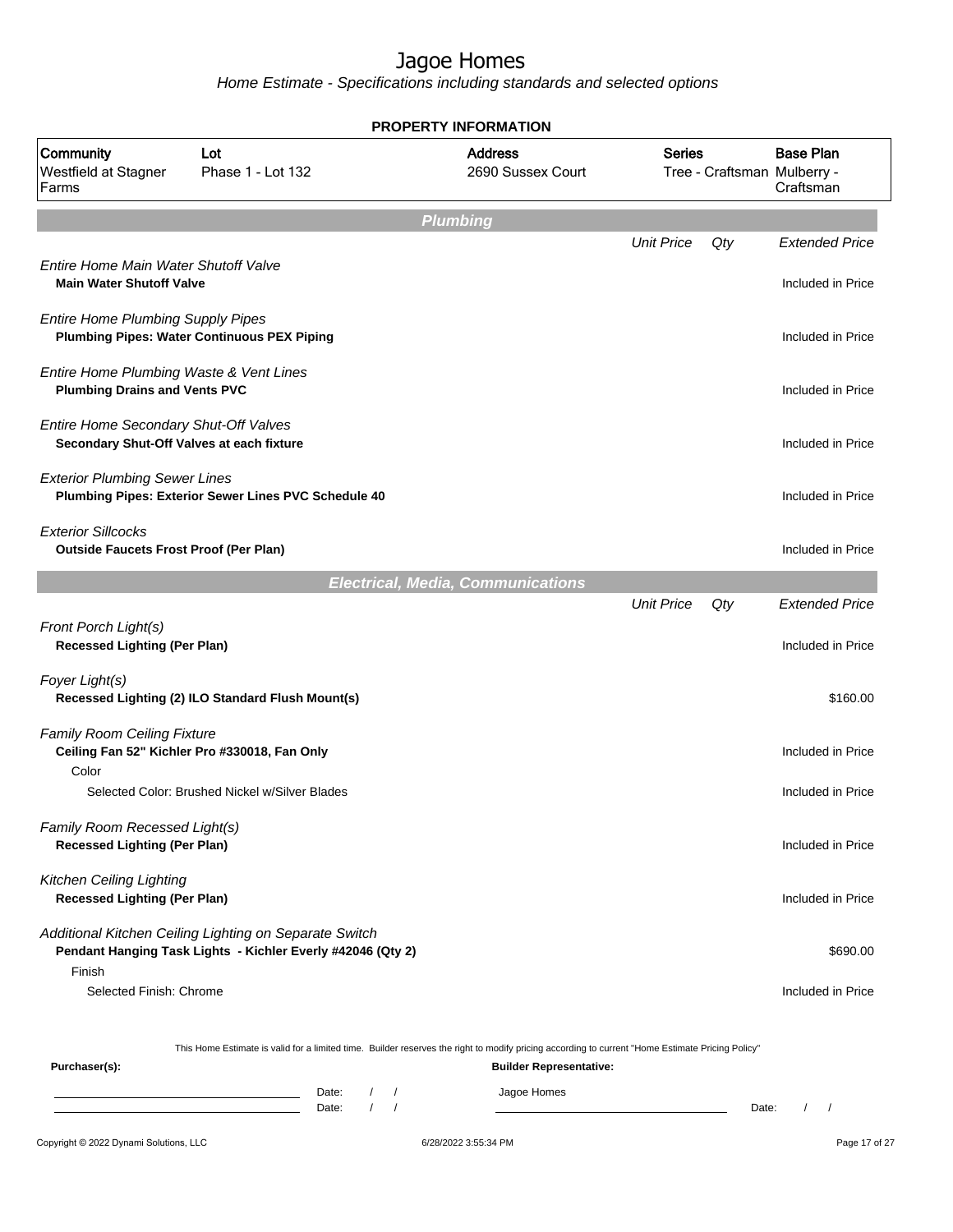|                                                                                 |                                                                                                                                                                       | <b>PROPERTY INFORMATION</b>              |                                               |                   |        |                                                              |
|---------------------------------------------------------------------------------|-----------------------------------------------------------------------------------------------------------------------------------------------------------------------|------------------------------------------|-----------------------------------------------|-------------------|--------|--------------------------------------------------------------|
| Community<br>Westfield at Stagner<br>Farms                                      | Lot<br>Phase 1 - Lot 132                                                                                                                                              |                                          | <b>Address</b><br>2690 Sussex Court           | <b>Series</b>     |        | <b>Base Plan</b><br>Tree - Craftsman Mulberry -<br>Craftsman |
|                                                                                 |                                                                                                                                                                       | <b>Electrical, Media, Communications</b> |                                               |                   |        |                                                              |
| Kitchen Under Cabinet Light                                                     |                                                                                                                                                                       |                                          |                                               | <b>Unit Price</b> | $Q$ ty | <b>Extended Price</b>                                        |
| Under Cabinet Lighting Package, qty 4                                           | Includes one under counter lighting package to be installed in predetermined location under                                                                           |                                          |                                               |                   |        | \$480.00                                                     |
| wall cabinets in the kitchen.                                                   | This includes (4) under counter lights.                                                                                                                               |                                          |                                               |                   |        |                                                              |
|                                                                                 |                                                                                                                                                                       |                                          |                                               |                   |        |                                                              |
| <b>Kitchen GFI Outlet</b><br>Interior GFI Outlet(s)                             |                                                                                                                                                                       |                                          |                                               |                   |        | Included in Price                                            |
| Kitchen Range Receptacle<br>Range 220 Volt Receptacle                           |                                                                                                                                                                       |                                          |                                               |                   |        | Included in Price                                            |
| Dining Room Ceiling Light(s)<br><b>Recessed Lighting (Per Plan)</b>             |                                                                                                                                                                       |                                          |                                               |                   |        | Included in Price                                            |
|                                                                                 | Dining Area or Dining Room Additional Ceiling Light<br>Light Outlet with Switch for Future Light, to be Capped with Plate Cover                                       |                                          |                                               |                   |        | \$100.00                                                     |
| Main Level Hall Ceiling Light(s)<br><b>Recessed Lighting (Per Plan)</b>         |                                                                                                                                                                       |                                          |                                               |                   |        | Included in Price                                            |
| <b>Laundry Ceiling Light</b>                                                    | Satco - 7" Square Flush Mount, 13.5 Watt/LED                                                                                                                          |                                          |                                               |                   |        | \$25.00                                                      |
| Laundry Dryer Receptacle<br>Dryer 220 Volt Receptacle                           |                                                                                                                                                                       |                                          |                                               |                   |        | Included in Price                                            |
| <b>Owner's Suite Ceiling Light</b>                                              | Recessed Lighting (4) ILO Standard Bedroom Flush Mount Light                                                                                                          |                                          |                                               |                   |        | \$470.00                                                     |
| Owner's Closet Light(s)                                                         | Satco - 7" Square Flush Mount, 13.5 Watt/LED                                                                                                                          |                                          |                                               |                   |        | \$30.00                                                      |
| <b>Owner's Bath Vanity Light</b><br>Shailene   4 Lite   29 1/2"   45575   Qty 2 |                                                                                                                                                                       |                                          |                                               |                   |        | \$280.00                                                     |
| Finish                                                                          | The straight lines and up-sized satin etched glass of this bath light from the Shailene<br>Collection create the perfect casual look for the updated urban lifestyle. |                                          |                                               |                   |        |                                                              |
| Selected Finish: Chrome                                                         |                                                                                                                                                                       |                                          |                                               |                   |        | Included in Price                                            |
| Owner's Bath Shower or Tub/Shower Light<br>Recessed Can Light Fixture w/ Switch |                                                                                                                                                                       |                                          |                                               |                   |        | \$0.00                                                       |
|                                                                                 | This Home Estimate is valid for a limited time. Builder reserves the right to modify pricing according to current "Home Estimate Pricing Policy"                      |                                          |                                               |                   |        |                                                              |
| Purchaser(s):                                                                   | Date:                                                                                                                                                                 |                                          | <b>Builder Representative:</b><br>Jagoe Homes |                   |        |                                                              |
|                                                                                 | Date:                                                                                                                                                                 |                                          |                                               |                   | Date:  | $1 \quad 1$                                                  |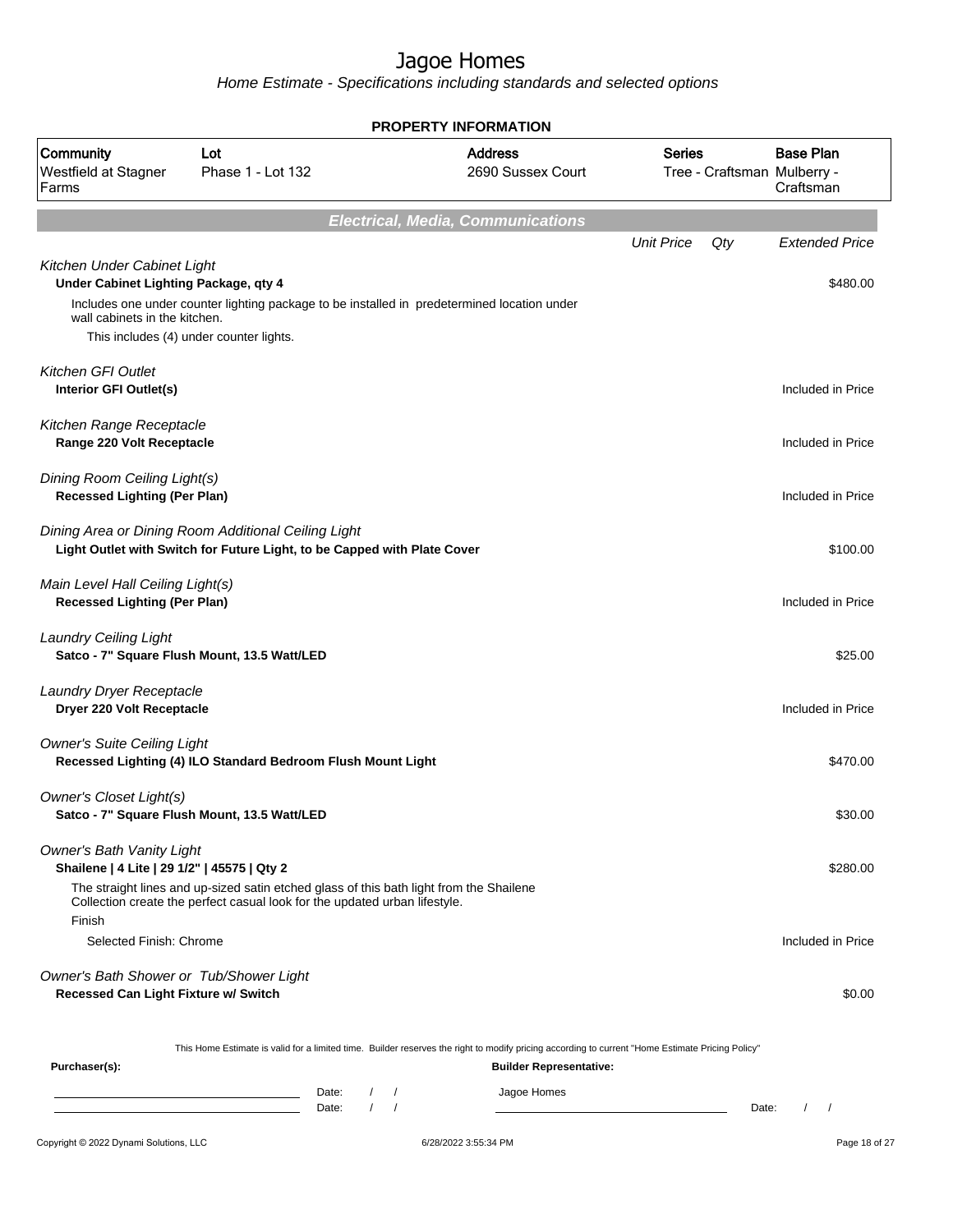Home Estimate - Specifications including standards and selected options

**Electrical, Media, Communications** Unit Price Qty Extended Price Deluxe Owner's Bath (1) Recessed Can above Shower **Recessed Light (1) Above Shower** Included in Price Owner's Bath Whirlpool Light **Recessed Can Light Fixture w/ Switch** Included in Price Owner's Bath Exhaust Fan or Fan/Light **Bath Exhaust Fan, Fan Only Included in Price** Owner's Bath 2nd Exhaust Fan or Fan/Light **Bath Exhaust Fan w/ Light** Included in Price Owner's Bath GFI Outlet **GFI Interior Outlet(s)** Included in Price Bedroom 2 Ceiling Light **Flush Mount Light | 3 Bulb Included in Price** Finish Selected Finish: Brushed Nickel Included in Price Bedroom 3 Ceiling Light **Flush Mount Light | 3 Bulb Included in Price** Finish Selected Finish: Brushed Nickel Included in Price Bath 2 Vanity Light **Shailene | 4 Lite | 29 1/2" | 45575** \$85.00 The straight lines and up-sized satin etched glass of this bath light from the Shailene Collection create the perfect casual look for the updated urban lifestyle. Finish Selected Finish: Chrome **Included in Price** Bath 2 Additional Tub/Shower Light **Additional Tub/Shower Light Fixture w/ Switch \$195.00 and \$195.00 \$195.00 \$195.00 \$195.00 \$195.00 \$195.00 \$195.00 \$195.00 \$195.00 \$195.00 \$195.00 \$195.00 \$195.00 \$195.00 \$195.00 \$195.00 \$195.00 \$195.00 \$195.00 \$195.00 \$19** Includes one tub/shower special recessed light fixture with switch in choice of bathroom. Technical Specification: Buyer must indicate choice of bath. Bath 2 Exhaust Fan or Fan/Light **Bath Exhaust Fan, Fan Only Included in Price PROPERTY INFORMATION** Tree - Craftsman Mulberry - Series 2690 Sussex Court Address Westfield at Stagner Phase 1 - Lot 132 Farms Community Lot Craftsman Base Plan

This Home Estimate is valid for a limited time. Builder reserves the right to modify pricing according to current "Home Estimate Pricing Policy" **Purchaser(s): Builder Representative:** Date: / / / Jagoe Homes Date: / / Date: / /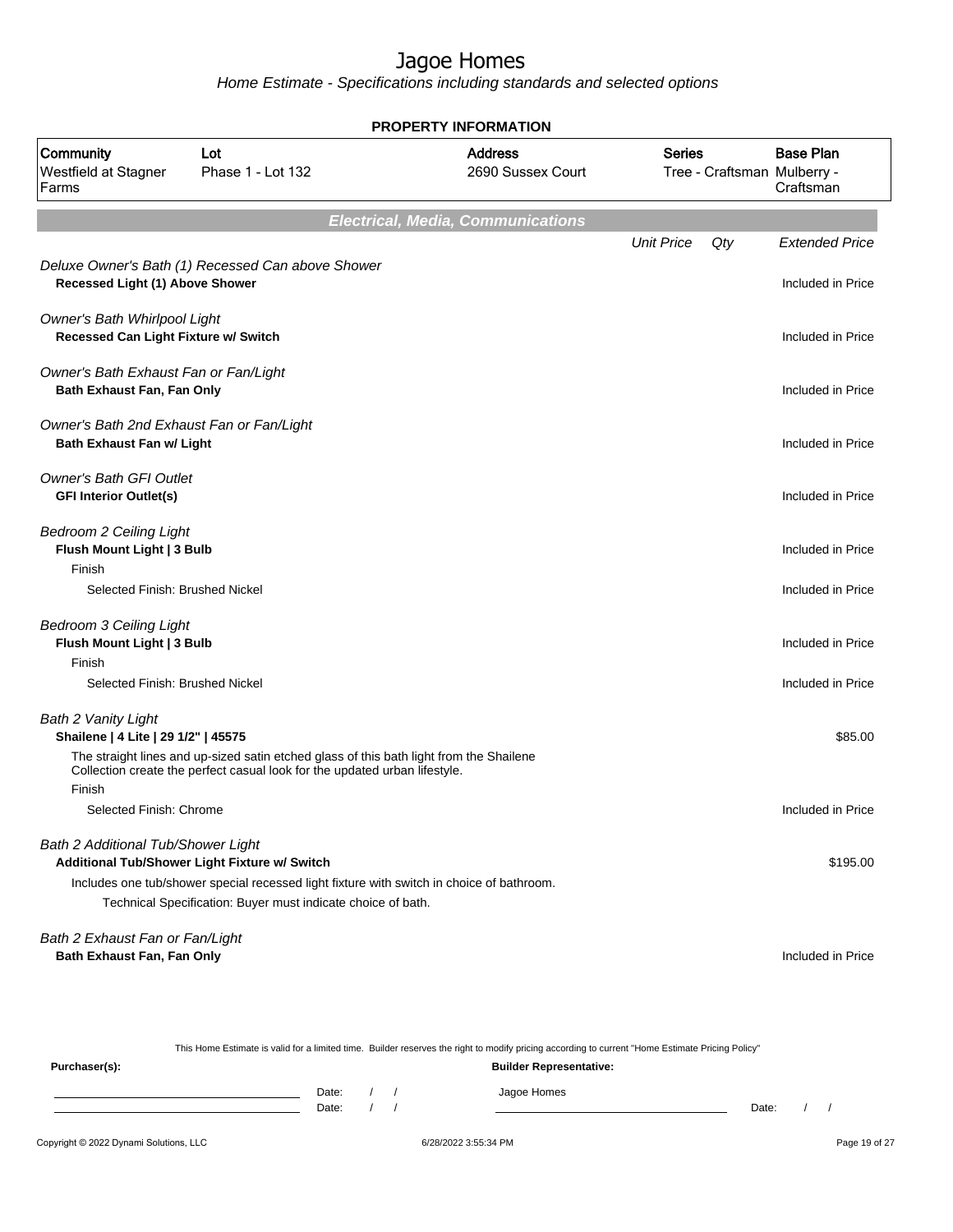| <b>PROPERTY INFORMATION</b>                                           |                                                                                                                                                                                                                                                                                             |                                          |                                              |     |                               |  |  |
|-----------------------------------------------------------------------|---------------------------------------------------------------------------------------------------------------------------------------------------------------------------------------------------------------------------------------------------------------------------------------------|------------------------------------------|----------------------------------------------|-----|-------------------------------|--|--|
| Community<br>Westfield at Stagner<br>Farms                            | Lot<br>Phase 1 - Lot 132                                                                                                                                                                                                                                                                    | <b>Address</b><br>2690 Sussex Court      | <b>Series</b><br>Tree - Craftsman Mulberry - |     | <b>Base Plan</b><br>Craftsman |  |  |
|                                                                       |                                                                                                                                                                                                                                                                                             | <b>Electrical, Media, Communications</b> |                                              |     |                               |  |  |
|                                                                       |                                                                                                                                                                                                                                                                                             |                                          | <b>Unit Price</b>                            | Qty | <b>Extended Price</b>         |  |  |
| <b>Bath 2 GFI Outlet</b><br>Interior GFI Outlet(s)                    |                                                                                                                                                                                                                                                                                             |                                          |                                              |     | Included in Price             |  |  |
| Garage Ceiling Light(s)<br>Keyless (2)                                |                                                                                                                                                                                                                                                                                             |                                          |                                              |     | Included in Price             |  |  |
| Garage Opener<br><b>Garage Door Opener Pre-Wire</b>                   |                                                                                                                                                                                                                                                                                             |                                          |                                              |     | Included in Price             |  |  |
| Garage Exterior Light<br>Coach Light Kichler #49926 BKT Capanna       |                                                                                                                                                                                                                                                                                             |                                          |                                              |     | Included in Price             |  |  |
| Height: 16.00"                                                        | The 16" 1-light outdoor wall light from the Capanna™ collection features waterfall glass.<br>Technical Specification: Width: 10.50"                                                                                                                                                         |                                          |                                              |     |                               |  |  |
| Finish                                                                |                                                                                                                                                                                                                                                                                             |                                          |                                              |     |                               |  |  |
| Selected Finish: Textured Black                                       |                                                                                                                                                                                                                                                                                             |                                          |                                              |     | Included in Price             |  |  |
| <b>Outside Retreat Light</b><br>Exterior Kichler Light #49924 Capanna |                                                                                                                                                                                                                                                                                             |                                          |                                              |     | Included in Price             |  |  |
| transitional or arts & crafts architecture.                           | The 10.25" 1-light outdoor wall light from the Capanna(TM) collection gives the classic<br>lantern light a linear update. A textured black finish and squared edges, including a capstone<br>finial, combine with artful waterfall glass to create a style that works on homes with modern, |                                          |                                              |     |                               |  |  |
| 6.50W X 10.25H<br>Finish                                              |                                                                                                                                                                                                                                                                                             |                                          |                                              |     |                               |  |  |
| Selected Finish: Black Textured                                       |                                                                                                                                                                                                                                                                                             |                                          |                                              |     | Included in Price             |  |  |
| <b>Attic Light</b><br><b>Attic Lights Keyless</b>                     |                                                                                                                                                                                                                                                                                             |                                          |                                              |     | Included in Price             |  |  |
| <b>Front Door Doorbell Button</b><br>Doorbell Button at Front Door    |                                                                                                                                                                                                                                                                                             |                                          |                                              |     | Included in Price             |  |  |
| <b>Front Door Door Chime</b><br>Door Chime                            |                                                                                                                                                                                                                                                                                             |                                          |                                              |     | Included in Price             |  |  |
| Entire Home - Electrical Outlets and Switches                         | Electrical Outlets & Switches per Plan & Code                                                                                                                                                                                                                                               |                                          |                                              |     | Included in Price             |  |  |
| Color<br>Selected Color: White                                        |                                                                                                                                                                                                                                                                                             |                                          |                                              |     | Included in Price             |  |  |

| This Home Estimate is valid for a limited time. Builder reserves the right to modify pricing according to current "Home Estimate Pricing Policy" |       |  |  |                                |       |  |  |
|--------------------------------------------------------------------------------------------------------------------------------------------------|-------|--|--|--------------------------------|-------|--|--|
| Purchaser(s):                                                                                                                                    |       |  |  | <b>Builder Representative:</b> |       |  |  |
|                                                                                                                                                  | Date: |  |  | Jagoe Homes                    |       |  |  |
|                                                                                                                                                  | Date: |  |  |                                | Date: |  |  |
|                                                                                                                                                  |       |  |  |                                |       |  |  |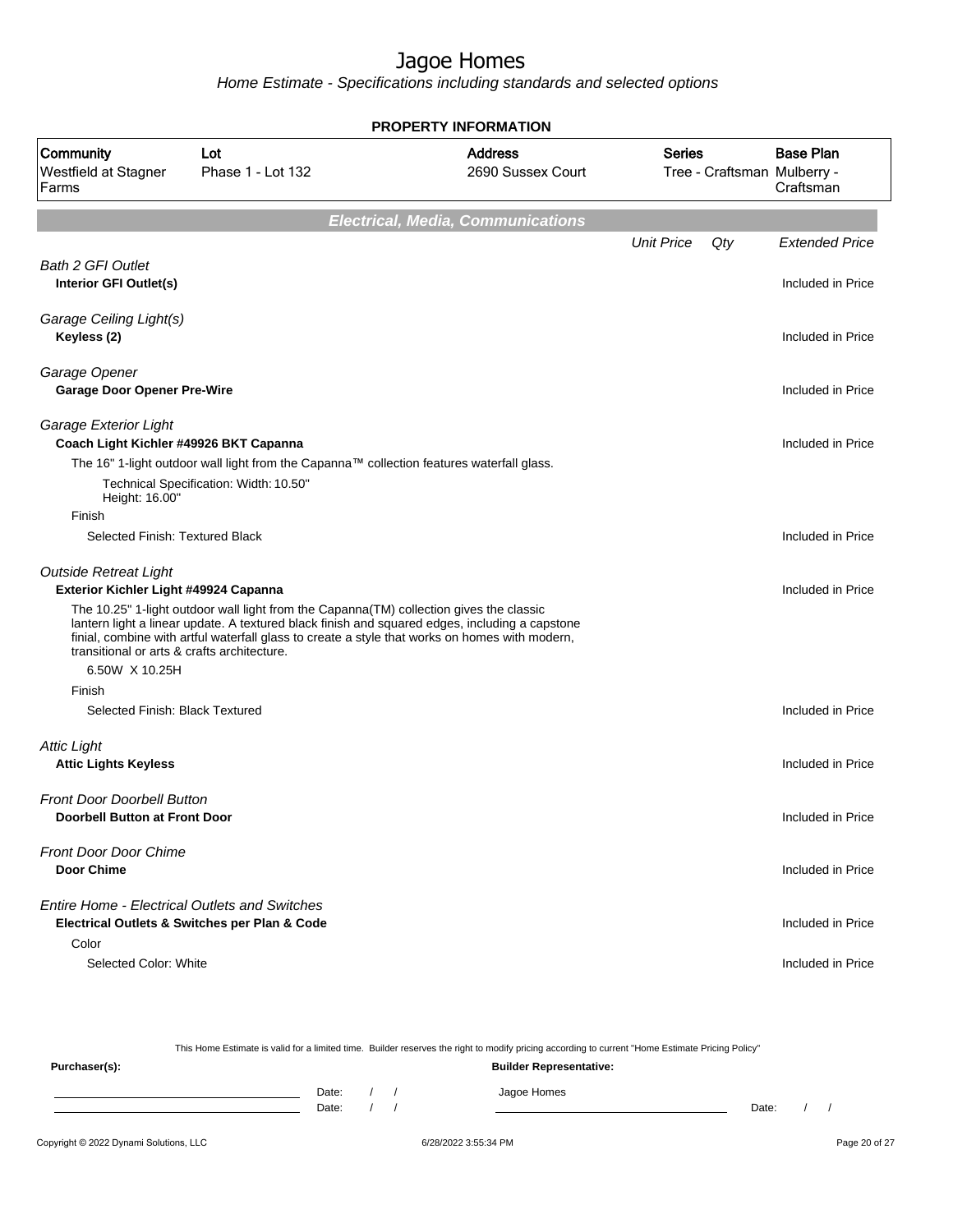Home Estimate - Specifications including standards and selected options

|                                                                                                                |                                                                                                                                                                                                                          | <b>PROPERTY INFORMATION</b>                                                                                                                      |                   |     |                                                              |
|----------------------------------------------------------------------------------------------------------------|--------------------------------------------------------------------------------------------------------------------------------------------------------------------------------------------------------------------------|--------------------------------------------------------------------------------------------------------------------------------------------------|-------------------|-----|--------------------------------------------------------------|
| Community<br>Westfield at Stagner<br>Farms                                                                     | Lot<br>Phase 1 - Lot 132                                                                                                                                                                                                 | <b>Address</b><br>2690 Sussex Court                                                                                                              | <b>Series</b>     |     | <b>Base Plan</b><br>Tree - Craftsman Mulberry -<br>Craftsman |
|                                                                                                                |                                                                                                                                                                                                                          | <b>Electrical, Media, Communications</b>                                                                                                         |                   |     |                                                              |
|                                                                                                                |                                                                                                                                                                                                                          |                                                                                                                                                  | <b>Unit Price</b> | Qty | <b>Extended Price</b>                                        |
| <b>Telephone Interior Jacks</b>                                                                                | Entire Home - Cable TV/Phone Outlets (Qty 6 Total)                                                                                                                                                                       |                                                                                                                                                  |                   |     | \$0.00                                                       |
| <b>Comments: Bedrooms</b>                                                                                      | Entire Home - Braced and Wired for Future Ceiling Fan at Existing Ceiling Light<br>Light Location Braced and Wired for Future Ceiling Fan<br>Includes addition of bracing and box for ceiling fan addition with a switch |                                                                                                                                                  | \$115.00          | 2   | \$230.00                                                     |
| Fan<br><b>Comments: Owner's</b>                                                                                | Entire Home - Braced and Wired for Future Ceiling Fan with Switch<br>Light Outlet with 2 Switches, Capped with Plate Cover, Braced & Wired for Future Ceiling                                                            |                                                                                                                                                  |                   |     | \$200.00                                                     |
| <b>Entire Home Electrical Service</b><br><b>Electrical Service 200 AMP</b>                                     | Includes 200 AMP electric service upgrade for the entire house.                                                                                                                                                          |                                                                                                                                                  |                   |     | Included in Price                                            |
| <b>Exterior Electrical Service</b><br><b>Electrical Service Underground</b>                                    |                                                                                                                                                                                                                          |                                                                                                                                                  |                   |     | Included in Price                                            |
| <b>Smoke Detectors</b><br>Smoke Detectors, per plan                                                            |                                                                                                                                                                                                                          |                                                                                                                                                  |                   |     | Included in Price                                            |
| Carbon Monoxide Detectors<br>Carbon Monoxide Detectors, per plan                                               |                                                                                                                                                                                                                          |                                                                                                                                                  |                   |     | Included in Price                                            |
|                                                                                                                |                                                                                                                                                                                                                          | <b>HVAC</b>                                                                                                                                      |                   |     |                                                              |
|                                                                                                                |                                                                                                                                                                                                                          |                                                                                                                                                  | <b>Unit Price</b> | Qty | <b>Extended Price</b>                                        |
| <b>Entire Home Air Conditioner</b><br>14 Seer Air Conditioning System<br>Up to 14 Seer Air Conditioning System |                                                                                                                                                                                                                          |                                                                                                                                                  |                   |     | Included in Price                                            |
| <b>Entire Home Furnace</b>                                                                                     | 92% Plus High Efficiency Gas Home Furnace<br>Includes 92% plus high efficiency gas home furnace<br>Builder makes no guarantee with respect to heating and cooling cost                                                   |                                                                                                                                                  |                   |     | Included in Price                                            |
| Entire Home Furnace Filter<br>Aprilaire Model 2000 Series Air Filter                                           |                                                                                                                                                                                                                          |                                                                                                                                                  |                   |     | Included in Price                                            |
|                                                                                                                |                                                                                                                                                                                                                          | This Home Estimate is valid for a limited time. Builder reserves the right to modify pricing according to current "Home Estimate Pricing Policy" |                   |     |                                                              |
| Purchaser(s):                                                                                                  |                                                                                                                                                                                                                          | <b>Builder Representative:</b>                                                                                                                   |                   |     |                                                              |

Date: / / Jagoe Homes<br>Date: / / Jagoe Homes Date: / / **Date: / / 2006** Date: / / / Date: / / / Date: / / / 2006 Date: / / / 2006 Date: / / / 2006 Date: / / / 2006 Date: / / / 2007 Date: / / / 2007 Date: / / / 2007 Date: / / / 2007 Date: / / / 2007 Date: / / / 2007 D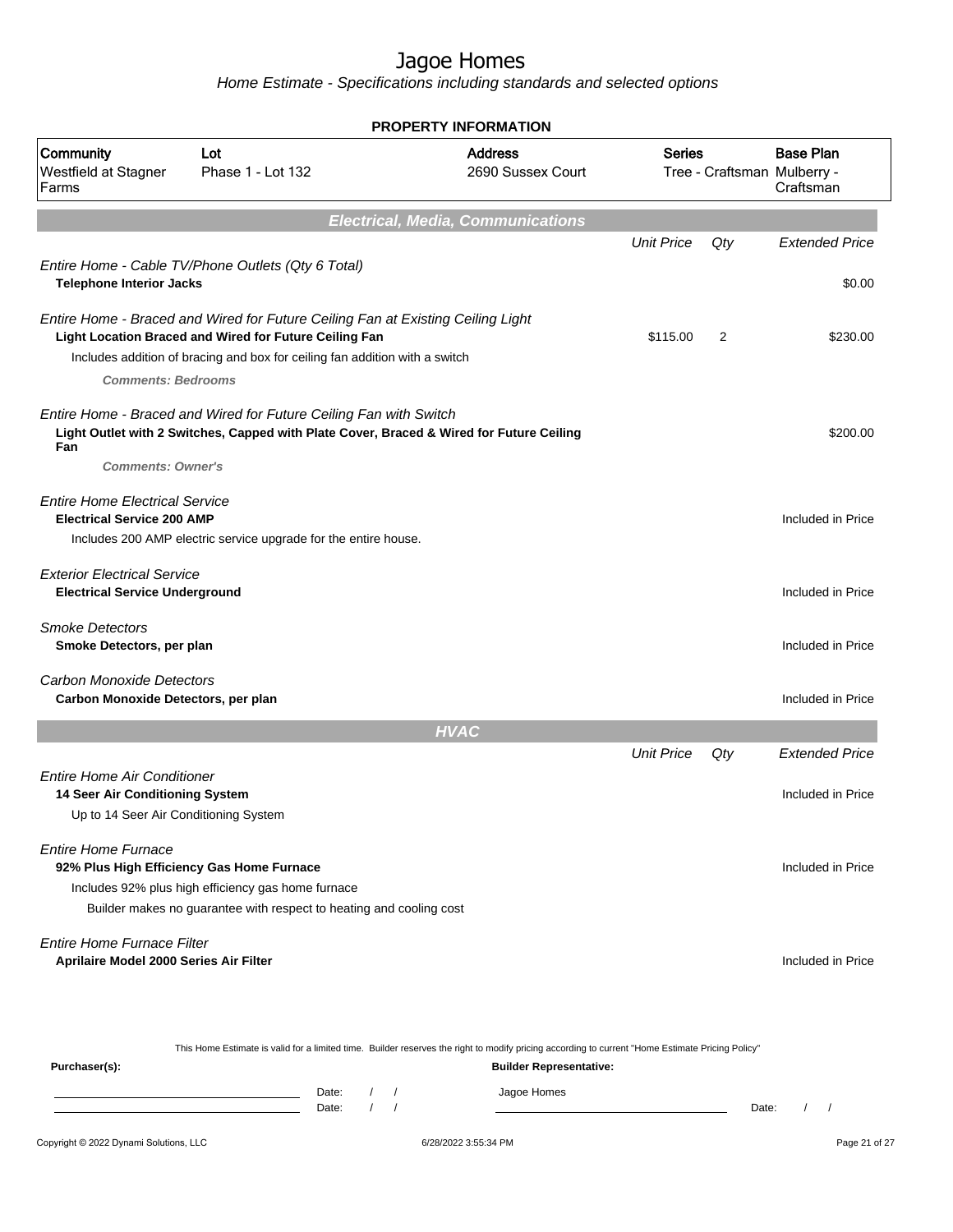Home Estimate - Specifications including standards and selected options

|                                                                                                                     | <b>PROPERTY INFORMATION</b>                                                                                                                                                                                                                                                                                  |                                     |                   |     |                                                                 |  |  |  |
|---------------------------------------------------------------------------------------------------------------------|--------------------------------------------------------------------------------------------------------------------------------------------------------------------------------------------------------------------------------------------------------------------------------------------------------------|-------------------------------------|-------------------|-----|-----------------------------------------------------------------|--|--|--|
| Community<br>Westfield at Stagner<br>Farms                                                                          | Lot<br>Phase 1 - Lot 132                                                                                                                                                                                                                                                                                     | <b>Address</b><br>2690 Sussex Court | <b>Series</b>     |     | <b>Base Plan</b><br>Tree - Craftsman Mulberry -<br>Craftsman    |  |  |  |
|                                                                                                                     |                                                                                                                                                                                                                                                                                                              | <b>HVAC</b>                         |                   |     |                                                                 |  |  |  |
|                                                                                                                     |                                                                                                                                                                                                                                                                                                              |                                     | <b>Unit Price</b> | Qty | <b>Extended Price</b>                                           |  |  |  |
| <b>Entire Home Thermostat</b><br><b>Programmable Thermostat</b>                                                     |                                                                                                                                                                                                                                                                                                              |                                     |                   |     | Included in Price                                               |  |  |  |
| <b>Indoor Air Quality</b><br>Honeywell Fresh Air Ventilation System                                                 |                                                                                                                                                                                                                                                                                                              |                                     |                   |     | Included in Price                                               |  |  |  |
| <b>Entire Home Duct System</b><br><b>Flexible Duct</b>                                                              |                                                                                                                                                                                                                                                                                                              |                                     |                   |     | Included in Price                                               |  |  |  |
| Entire Home Return Air<br><b>Multiple Return Air Vents</b>                                                          | One Return per Bedroom & One Central Return                                                                                                                                                                                                                                                                  |                                     |                   |     | Included in Price                                               |  |  |  |
| Laundry Dryer Vent<br><b>Dryer Vent Vented to Outside</b>                                                           |                                                                                                                                                                                                                                                                                                              |                                     |                   |     | Included in Price                                               |  |  |  |
|                                                                                                                     |                                                                                                                                                                                                                                                                                                              | <b>Floor Coverings</b>              |                   |     |                                                                 |  |  |  |
| <b>Entire Home Carpet Selection</b><br><b>Mohawk Carpet   Easy Street</b><br>Color<br>Selected Color: 929 Rainswept |                                                                                                                                                                                                                                                                                                              |                                     | <b>Unit Price</b> | Qty | <b>Extended Price</b><br>Included in Price<br>Included in Price |  |  |  |
| <b>Entire Home Carpet Pad</b><br>6# Carpet Pad                                                                      |                                                                                                                                                                                                                                                                                                              |                                     |                   |     | Included in Price                                               |  |  |  |
| <b>RevWood Plus</b>                                                                                                 | Family Room/Dining Room/Hall 1/Main Living Hall<br>RevWood Plus combines Mohawk's unique Hydroseal and Uniclic technologies with<br>GenuEdge, an innovative beveling technology that provides enhanced realism and added<br>moisture protection. RevWood Plus is so water resistant, it can be steam mopped. |                                     |                   |     | \$5,585.00                                                      |  |  |  |
| See Specific Plan for Details.                                                                                      | Where Applicable: Main Level Flooring does not include Bedrooms, Full Baths, or Laundry.                                                                                                                                                                                                                     |                                     |                   |     |                                                                 |  |  |  |
| Color                                                                                                               | Selected Color: Crest Haven Summit Oak                                                                                                                                                                                                                                                                       |                                     |                   |     | Included in Price                                               |  |  |  |
| Direction                                                                                                           |                                                                                                                                                                                                                                                                                                              |                                     |                   |     |                                                                 |  |  |  |
| Selected Direction: Front to Back                                                                                   |                                                                                                                                                                                                                                                                                                              |                                     |                   |     | Included in Price                                               |  |  |  |

This Home Estimate is valid for a limited time. Builder reserves the right to modify pricing according to current "Home Estimate Pricing Policy" **Purchaser(s): Builder Representative:** Date: / / Jagoe Homes<br>Date: / / Jagoe Homes Date: / / Date: / /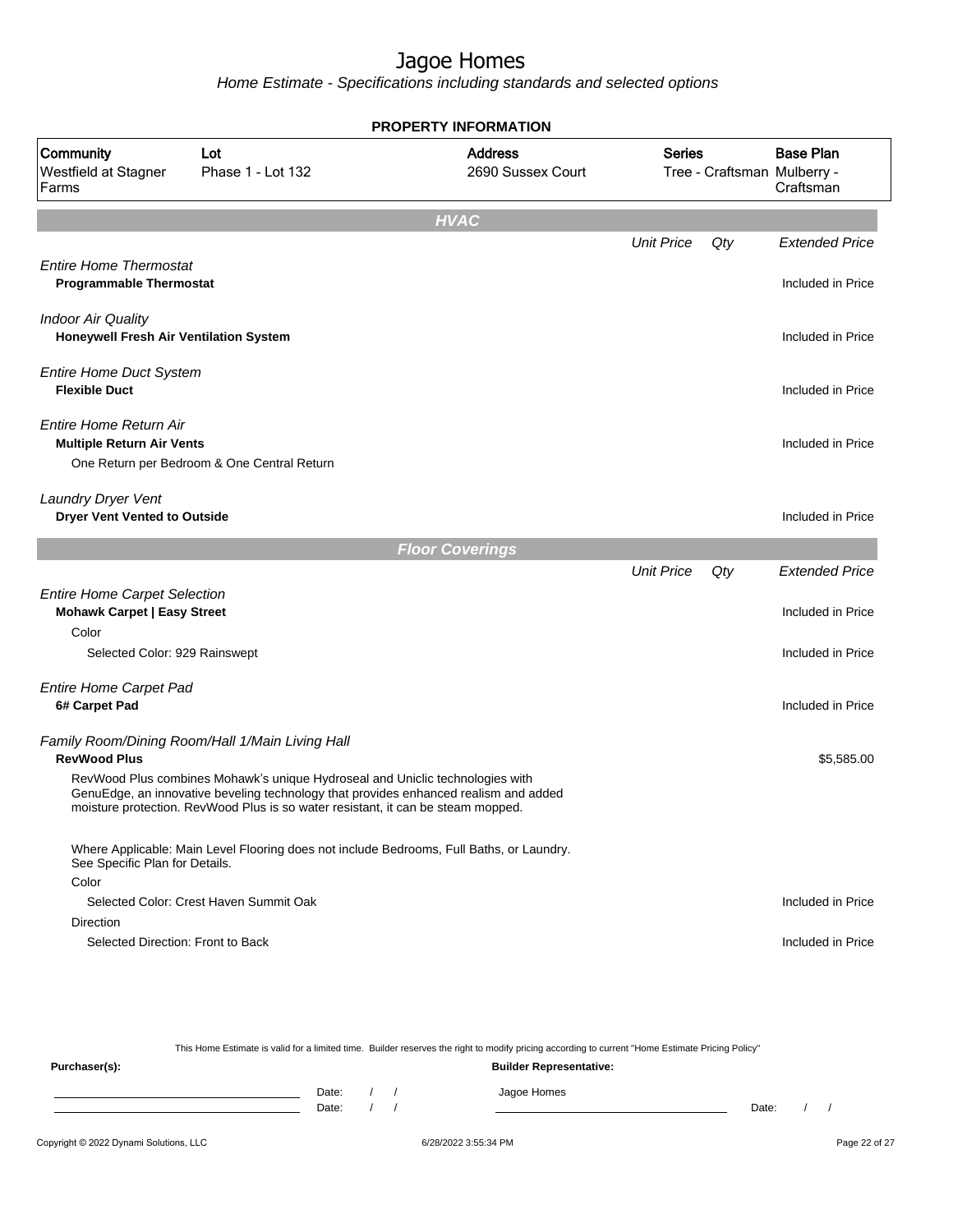Home Estimate - Specifications including standards and selected options

|                                                 |                                                                                                                                                                                                                                                           | <b>PROPERTY INFORMATION</b>         |                   |                             |                               |
|-------------------------------------------------|-----------------------------------------------------------------------------------------------------------------------------------------------------------------------------------------------------------------------------------------------------------|-------------------------------------|-------------------|-----------------------------|-------------------------------|
| Community<br>Westfield at Stagner<br>Farms      | Lot<br>Phase 1 - Lot 132                                                                                                                                                                                                                                  | <b>Address</b><br>2690 Sussex Court | Series            | Tree - Craftsman Mulberry - | <b>Base Plan</b><br>Craftsman |
|                                                 |                                                                                                                                                                                                                                                           | <b>Floor Coverings</b>              |                   |                             |                               |
|                                                 |                                                                                                                                                                                                                                                           |                                     | <b>Unit Price</b> | Qty                         | <b>Extended Price</b>         |
|                                                 |                                                                                                                                                                                                                                                           |                                     |                   |                             |                               |
| Foyer/Foyer Closet(s)<br><b>RevWood Plus</b>    |                                                                                                                                                                                                                                                           |                                     |                   |                             | \$655.00                      |
|                                                 | RevWood Plus combines Mohawk's unique Hydroseal and Uniclic technologies with<br>GenuEdge, an innovative beveling technology that provides enhanced realism and added<br>moisture protection. RevWood Plus is so water resistant, it can be steam mopped. |                                     |                   |                             |                               |
| See Specific Plan for Details.                  | Where Applicable: Main Level Flooring does not include Bedrooms, Full Baths, or Laundry.                                                                                                                                                                  |                                     |                   |                             |                               |
| Color                                           | Selected Color: Crest Haven Summit Oak                                                                                                                                                                                                                    |                                     |                   |                             | Included in Price             |
| Direction                                       |                                                                                                                                                                                                                                                           |                                     |                   |                             |                               |
| Selected Direction: Front to Back               |                                                                                                                                                                                                                                                           |                                     |                   |                             | Included in Price             |
| <b>Owner's Bath Flooring</b><br>Ceramic   12x24 |                                                                                                                                                                                                                                                           |                                     |                   |                             | \$970.00                      |
| Ceramic Color                                   |                                                                                                                                                                                                                                                           |                                     |                   |                             |                               |
|                                                 | Selected Ceramic Color: CT76 Calacatta Empire                                                                                                                                                                                                             |                                     |                   |                             | Included in Price             |
| Ceramic Install Pattern                         |                                                                                                                                                                                                                                                           |                                     |                   |                             |                               |
|                                                 | Selected Ceramic Install Pattern: Third Offset                                                                                                                                                                                                            |                                     |                   |                             | Included in Price             |
| <b>Grout Color</b>                              |                                                                                                                                                                                                                                                           |                                     |                   |                             |                               |
| Selected Grout Color: 02 Pewter                 |                                                                                                                                                                                                                                                           |                                     |                   |                             | Included in Price             |
| Installation Direction                          |                                                                                                                                                                                                                                                           |                                     |                   |                             |                               |
|                                                 | Selected Installation Direction: Front to Back                                                                                                                                                                                                            |                                     |                   |                             | Included in Price             |
| Kitchen Flooring<br><b>RevWood Plus</b>         |                                                                                                                                                                                                                                                           |                                     |                   |                             | \$1,680.00                    |
|                                                 | RevWood Plus combines Mohawk's unique Hydroseal and Uniclic technologies with<br>GenuEdge, an innovative beveling technology that provides enhanced realism and added<br>moisture protection. RevWood Plus is so water resistant, it can be steam mopped. |                                     |                   |                             |                               |
| See Specific Plan for Details.                  | Where Applicable: Main Level Flooring does not include Bedrooms, Full Baths, or Laundry.                                                                                                                                                                  |                                     |                   |                             |                               |
| Color                                           |                                                                                                                                                                                                                                                           |                                     |                   |                             |                               |
|                                                 | Selected Color: Crest Haven Summit Oak                                                                                                                                                                                                                    |                                     |                   |                             | Included in Price             |
| <b>Direction</b>                                |                                                                                                                                                                                                                                                           |                                     |                   |                             |                               |
| Selected Direction: Front to Back               |                                                                                                                                                                                                                                                           |                                     |                   |                             | Included in Price             |

This Home Estimate is valid for a limited time. Builder reserves the right to modify pricing according to current "Home Estimate Pricing Policy" **Purchaser(s): Builder Representative:** Date: / / Jagoe Homes<br>Date: / / Jagoe Homes Date: / / Date: / /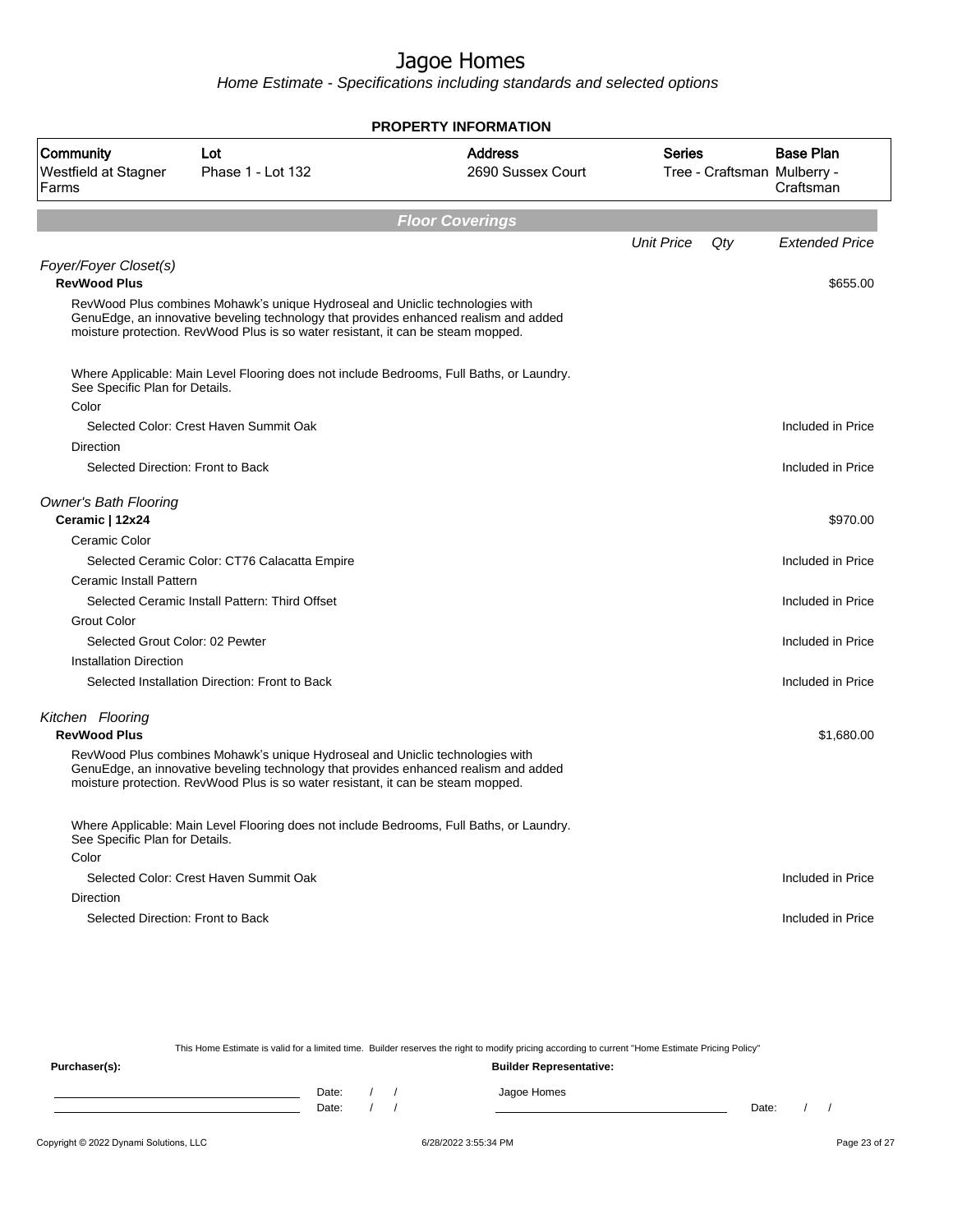Home Estimate - Specifications including standards and selected options

|                                       |                                                                                    | <b>PROPERTY INFORMATION</b>         |                   |     |                                                 |
|---------------------------------------|------------------------------------------------------------------------------------|-------------------------------------|-------------------|-----|-------------------------------------------------|
| Community<br>Westfield at Stagner     | Lot<br>Phase 1 - Lot 132                                                           | <b>Address</b><br>2690 Sussex Court | <b>Series</b>     |     | <b>Base Plan</b><br>Tree - Craftsman Mulberry - |
| Farms                                 |                                                                                    |                                     |                   |     | Craftsman                                       |
|                                       |                                                                                    | <b>Floor Coverings</b>              |                   |     |                                                 |
|                                       |                                                                                    |                                     | <b>Unit Price</b> | Qty | <b>Extended Price</b>                           |
| <b>Bath 2 Flooring</b>                |                                                                                    |                                     |                   |     |                                                 |
| Ceramic   12x24                       |                                                                                    |                                     |                   |     | \$660.00                                        |
| Ceramic Color                         |                                                                                    |                                     |                   |     |                                                 |
|                                       | Selected Ceramic Color: CT76 Calacatta Empire                                      |                                     |                   |     | Included in Price                               |
| Ceramic Install Pattern               |                                                                                    |                                     |                   |     |                                                 |
|                                       | Selected Ceramic Install Pattern: Third Offset                                     |                                     |                   |     | Included in Price                               |
| <b>Grout Color</b>                    |                                                                                    |                                     |                   |     |                                                 |
| Selected Grout Color: 02 Pewter       |                                                                                    |                                     |                   |     | Included in Price                               |
| <b>Installation Direction</b>         |                                                                                    |                                     |                   |     |                                                 |
|                                       | Selected Installation Direction: Side to Side                                      |                                     |                   |     | Included in Price                               |
| <b>Laundry Flooring</b>               |                                                                                    |                                     |                   |     |                                                 |
| Ceramic   12x24                       |                                                                                    |                                     |                   |     | \$990.00                                        |
| Ceramic Color                         |                                                                                    |                                     |                   |     |                                                 |
|                                       | Selected Ceramic Color: CT76 Calacatta Empire                                      |                                     |                   |     | Included in Price                               |
| Ceramic Install Pattern               |                                                                                    |                                     |                   |     |                                                 |
|                                       | Selected Ceramic Install Pattern: Third Offset                                     |                                     |                   |     | Included in Price                               |
| <b>Grout Color</b>                    |                                                                                    |                                     |                   |     |                                                 |
| Selected Grout Color: 02 Pewter       |                                                                                    |                                     |                   |     | Included in Price                               |
| <b>Installation Direction</b>         |                                                                                    |                                     |                   |     |                                                 |
|                                       | Selected Installation Direction: Front to Back                                     |                                     |                   |     | Included in Price                               |
| Whirlpool Backsplash                  |                                                                                    |                                     |                   |     |                                                 |
| Subway Tile Whirlpool Backsplash      |                                                                                    |                                     |                   |     | \$435.00                                        |
| <b>Ceramic Direction</b>              |                                                                                    |                                     |                   |     |                                                 |
|                                       | Selected Ceramic Direction: Vertical                                               |                                     |                   |     | Included in Price                               |
| Color                                 |                                                                                    |                                     |                   |     |                                                 |
|                                       | Selected Color: 4" x 12" White (1/2 Offset Install)                                |                                     |                   |     | Included in Price                               |
| Grout Color                           |                                                                                    |                                     |                   |     |                                                 |
| Selected Grout Color: 02 Pewter       |                                                                                    |                                     |                   |     | Included in Price                               |
|                                       |                                                                                    | <b>Shelving</b>                     |                   |     |                                                 |
|                                       |                                                                                    |                                     | <b>Unit Price</b> | Qty | <b>Extended Price</b>                           |
| <b>Owner's Closet Shelf &amp; Rod</b> | Closet Shelf 12" Shelf & Rod - 2 Runs Width of Closet - Supported 2'0" O.C. Vented |                                     |                   |     | Included in Price                               |
| Long Garment Hanging                  |                                                                                    |                                     |                   |     |                                                 |
|                                       | Selected Long Garment Hanging: None                                                |                                     |                   |     | Included in Price                               |
|                                       |                                                                                    |                                     |                   |     |                                                 |

This Home Estimate is valid for a limited time. Builder reserves the right to modify pricing according to current "Home Estimate Pricing Policy"

**Purchaser(s): Builder Representative:** Date: / / Jagoe Homes<br>Date: / / Jagoe Homes Date: / / Date: / /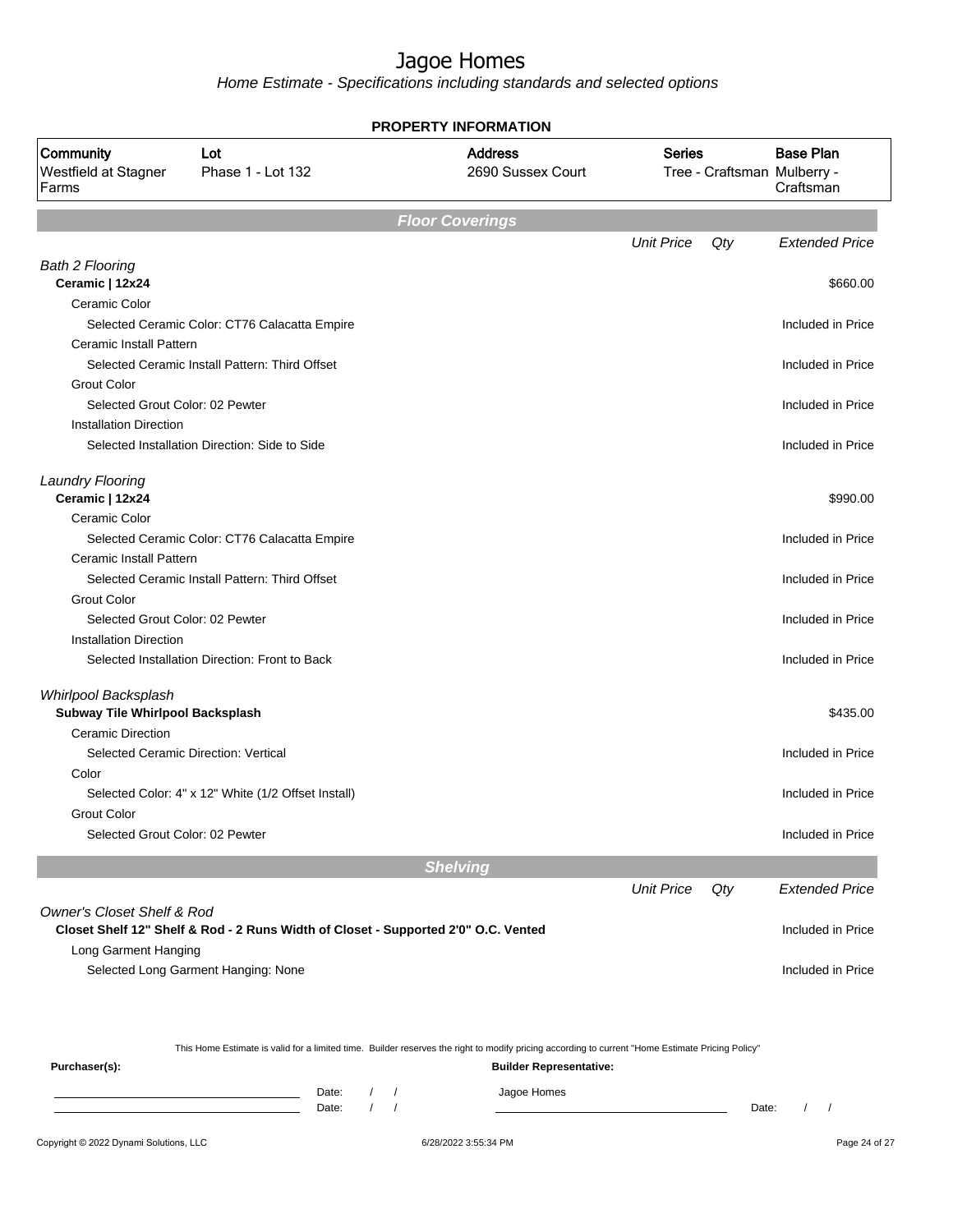Home Estimate - Specifications including standards and selected options

|                                                                  | <b>PROPERTY INFORMATION</b>                                                        |                                                                                                                                                  |                   |     |                                                              |  |  |  |
|------------------------------------------------------------------|------------------------------------------------------------------------------------|--------------------------------------------------------------------------------------------------------------------------------------------------|-------------------|-----|--------------------------------------------------------------|--|--|--|
| Community<br>Westfield at Stagner<br>Farms                       | Lot<br>Phase 1 - Lot 132                                                           | <b>Address</b><br>2690 Sussex Court                                                                                                              | <b>Series</b>     |     | <b>Base Plan</b><br>Tree - Craftsman Mulberry -<br>Craftsman |  |  |  |
|                                                                  |                                                                                    | <b>Shelving</b>                                                                                                                                  |                   |     |                                                              |  |  |  |
|                                                                  |                                                                                    |                                                                                                                                                  | <b>Unit Price</b> | Qty | <b>Extended Price</b>                                        |  |  |  |
| <b>Owner's Closet Shelf &amp; Rod</b><br>Standard Hanging        |                                                                                    |                                                                                                                                                  |                   |     |                                                              |  |  |  |
|                                                                  | Selected Standard Hanging: Standard Hanging (42" & 84")                            |                                                                                                                                                  |                   |     | Included in Price                                            |  |  |  |
| Bedroom 2 Closet Shelf & Rod                                     |                                                                                    |                                                                                                                                                  |                   |     |                                                              |  |  |  |
| Long Garment Hanging                                             | Closet Shelf 12" Shelf & Rod - 2 Runs Width of Closet - Supported 2'0" O.C. Vented |                                                                                                                                                  |                   |     | Included in Price                                            |  |  |  |
|                                                                  | Selected Long Garment Hanging: None                                                |                                                                                                                                                  |                   |     | Included in Price                                            |  |  |  |
| Standard Hanging                                                 |                                                                                    |                                                                                                                                                  |                   |     |                                                              |  |  |  |
|                                                                  | Selected Standard Hanging: Standard Hanging (42" & 84")                            |                                                                                                                                                  |                   |     | Included in Price                                            |  |  |  |
| Bedroom 3 Closet Shelf & Rod<br>Long Garment Hanging             | Closet Shelf 12" Shelf & Rod - 2 Runs Width of Closet - Supported 2'0" O.C. Vented |                                                                                                                                                  |                   |     | Included in Price                                            |  |  |  |
|                                                                  | Selected Long Garment Hanging: None                                                |                                                                                                                                                  |                   |     | Included in Price                                            |  |  |  |
| Standard Hanging                                                 |                                                                                    |                                                                                                                                                  |                   |     |                                                              |  |  |  |
|                                                                  | Selected Standard Hanging: Standard Hanging (42" & 84")                            |                                                                                                                                                  |                   |     | Included in Price                                            |  |  |  |
| <b>Entire Home Storage Shelf</b>                                 | Storage Shelf 12" and 16" deep- Vented (per plan)                                  |                                                                                                                                                  |                   |     | Included in Price                                            |  |  |  |
|                                                                  |                                                                                    | <b>Foundations</b>                                                                                                                               |                   |     |                                                              |  |  |  |
|                                                                  |                                                                                    |                                                                                                                                                  | <b>Unit Price</b> | Qty | <b>Extended Price</b>                                        |  |  |  |
| <b>Entire Home Footing Size</b><br>19" Wide x 8" Deep, 3000 psi, |                                                                                    |                                                                                                                                                  |                   |     | \$0.00                                                       |  |  |  |
|                                                                  |                                                                                    | <b>Framing</b>                                                                                                                                   |                   |     |                                                              |  |  |  |
|                                                                  |                                                                                    |                                                                                                                                                  | <b>Unit Price</b> | Qty | <b>Extended Price</b>                                        |  |  |  |
| Entire Home 2 x 4 Wall Studs<br>Studs 2 x 4 @ 16" oc, SPF Grade  |                                                                                    |                                                                                                                                                  |                   |     | Included in Price                                            |  |  |  |
| Entire Home 2 x 6 Wall Studs                                     | Studs 2 x 6 @ 24" oc, SPF Grade (Per Plan)                                         |                                                                                                                                                  |                   |     | Included in Price                                            |  |  |  |
| <b>Entire Home Exterior Wall Sheathing</b>                       | Exterior Wall Sheathing (7/16" OSB &/or 1/2" Styrofoam)                            |                                                                                                                                                  |                   |     | Included in Price                                            |  |  |  |
| Entire Home Exterior Wall House Wrap                             |                                                                                    |                                                                                                                                                  |                   |     |                                                              |  |  |  |
| <b>Exterior Wall Covering House Wrap</b>                         |                                                                                    |                                                                                                                                                  |                   |     | Included in Price                                            |  |  |  |
|                                                                  |                                                                                    | This Home Estimate is valid for a limited time. Builder reserves the right to modify pricing according to current "Home Estimate Pricing Policy" |                   |     |                                                              |  |  |  |
| Purchaser(s):                                                    |                                                                                    | <b>Builder Representative:</b>                                                                                                                   |                   |     |                                                              |  |  |  |

Date: / / Jagoe Homes<br>Date: / / Jagoe Homes Date: / / **Date: / / 2006** Date: / / / Date: / / / Date: / / / 2006 Date: / / / 2006 Date: / / / 2006 Date: / / / 2006 Date: / / / 2007 Date: / / / 2007 Date: / / / 2007 Date: / / / 2007 Date: / / / 2007 Date: / / / 2007 D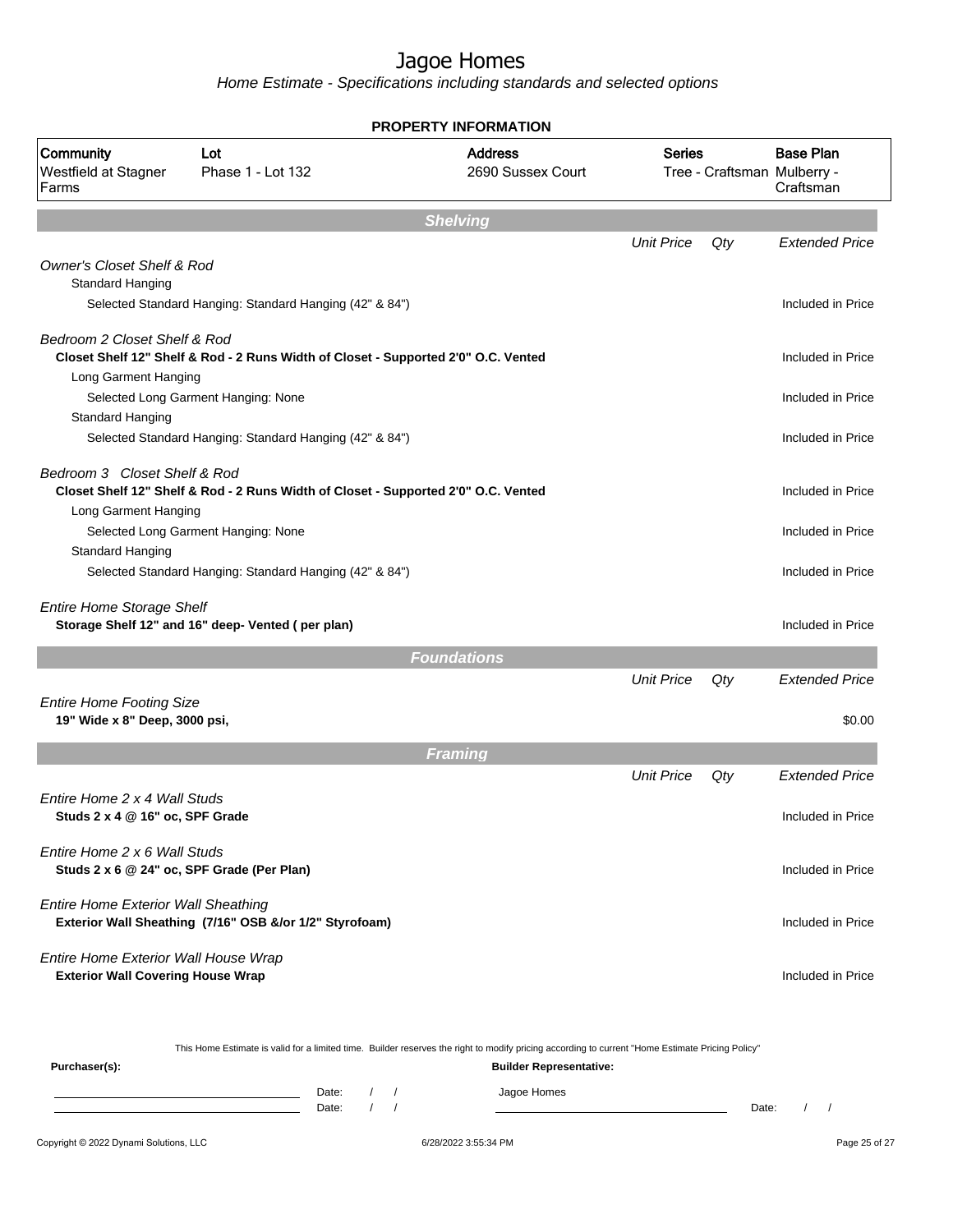| Community<br>Westfield at Stagner<br>Farms                                           | Lot<br>Phase 1 - Lot 132                                                                             | <b>Address</b><br>2690 Sussex Court                                                                                                                                                | <b>Series</b>     |       | <b>Base Plan</b><br>Tree - Craftsman Mulberry -<br>Craftsman |
|--------------------------------------------------------------------------------------|------------------------------------------------------------------------------------------------------|------------------------------------------------------------------------------------------------------------------------------------------------------------------------------------|-------------------|-------|--------------------------------------------------------------|
|                                                                                      |                                                                                                      | <b>Framing</b>                                                                                                                                                                     |                   |       |                                                              |
|                                                                                      |                                                                                                      |                                                                                                                                                                                    | <b>Unit Price</b> | Qty   | <b>Extended Price</b>                                        |
| <b>Entire Home Foundation Plates</b><br><b>Foundation Plates treated yellow pine</b> |                                                                                                      |                                                                                                                                                                                    |                   |       | Included in Price                                            |
| Main Level Ceiling Heights<br>Interior Flat Ceiling Height 9'0"                      |                                                                                                      |                                                                                                                                                                                    |                   |       | Included in Price                                            |
| Certain ceiling heights may vary.                                                    |                                                                                                      |                                                                                                                                                                                    |                   |       |                                                              |
| Per Plan Roof Rafters                                                                | Roof Rafters 2"x10" @ 24" oc over stairwells, by design                                              |                                                                                                                                                                                    |                   |       | Included in Price                                            |
| Per Plan Roof Trusses<br><b>Roof Trusses</b>                                         |                                                                                                      |                                                                                                                                                                                    |                   |       | Included in Price                                            |
| <b>Roof Sheathing</b><br>Roof Sheathing 7/16" OSB                                    |                                                                                                      |                                                                                                                                                                                    |                   |       | Included in Price                                            |
|                                                                                      |                                                                                                      | <b>Landscaping &amp; Yard</b>                                                                                                                                                      |                   |       |                                                              |
|                                                                                      |                                                                                                      |                                                                                                                                                                                    | <b>Unit Price</b> | Qty   | <b>Extended Price</b>                                        |
| <b>Bury Downspouts</b><br><b>Tile Downspouts Underground</b>                         | Downspouts will be buried and run a minimum of 10 ft from house to daylight or to pop-up.            |                                                                                                                                                                                    |                   |       | \$1,680.00                                                   |
| <b>Exterior Lawn Sod</b><br>Basins)                                                  | Sod All of Yard, Fescue & Bluegrass (Excludes Areas with Brush & Trees & Retention                   |                                                                                                                                                                                    |                   |       | Included in Price                                            |
| Shrubs & Trees                                                                       | Shrubs & Trees 5/18" shrubs, 3/3' upright shrubs, 1 tree and landscape mulch                         |                                                                                                                                                                                    |                   |       | Included in Price                                            |
|                                                                                      |                                                                                                      | <b>Ventilation</b>                                                                                                                                                                 |                   |       |                                                              |
|                                                                                      |                                                                                                      |                                                                                                                                                                                    | <b>Unit Price</b> | Qty   | <b>Extended Price</b>                                        |
| <b>Bath Vent Fans</b><br><b>Bath Fans Vented to Exterior</b>                         |                                                                                                      |                                                                                                                                                                                    |                   |       | Included in Price                                            |
|                                                                                      | Kitchen Range Hood or Microwave Hood Vent<br>Kitchen Range Hood or Microwave Hood Vented to Exterior |                                                                                                                                                                                    |                   |       | Included in Price                                            |
| <b>Exterior Decorative Louvers</b><br>Painted Louver(s) per plan                     |                                                                                                      |                                                                                                                                                                                    |                   |       | Included in Price                                            |
| Color                                                                                |                                                                                                      |                                                                                                                                                                                    |                   |       |                                                              |
|                                                                                      | Selected Color: SW7568 Neutral Ground                                                                |                                                                                                                                                                                    |                   |       | Included in Price                                            |
| Purchaser(s):                                                                        |                                                                                                      | This Home Estimate is valid for a limited time. Builder reserves the right to modify pricing according to current "Home Estimate Pricing Policy"<br><b>Builder Representative:</b> |                   |       |                                                              |
|                                                                                      | Date:<br>$\left  \right $<br>the control of the control of the control of the<br>$\sqrt{ }$<br>Date: | Jagoe Homes<br>$\prime$                                                                                                                                                            |                   | Date: | $\sqrt{2}$<br>$\sqrt{ }$                                     |
| Copyright © 2022 Dynami Solutions, LLC                                               |                                                                                                      | 6/28/2022 3:55:34 PM                                                                                                                                                               |                   |       | Page 26 of 27                                                |